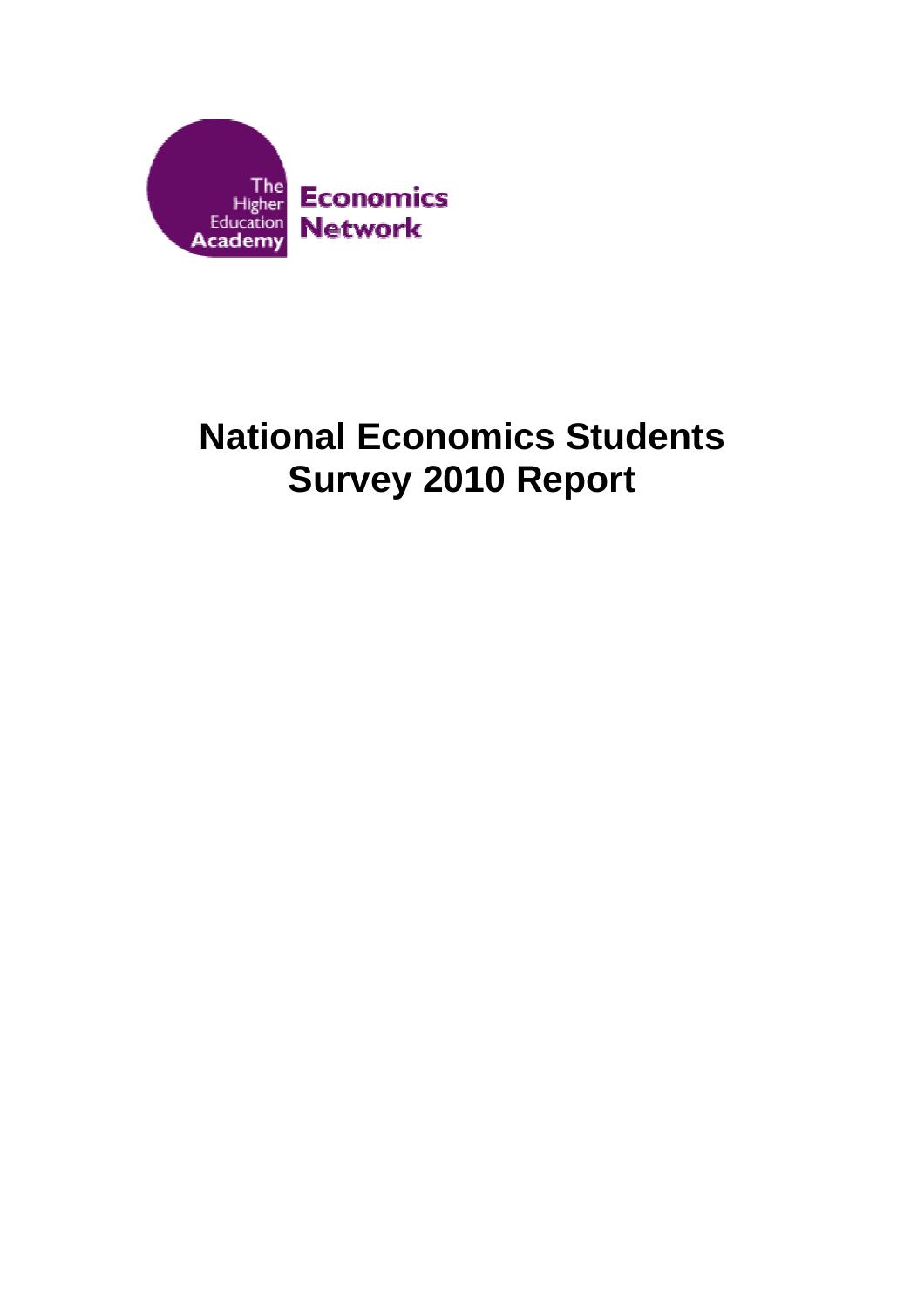# **Contents**

| Q13.a) i) If No, what factors were the strongest in your decision to come to the   |  |
|------------------------------------------------------------------------------------|--|
|                                                                                    |  |
| Q14. How does studying on your current course differ from your previous learning   |  |
|                                                                                    |  |
|                                                                                    |  |
|                                                                                    |  |
|                                                                                    |  |
|                                                                                    |  |
|                                                                                    |  |
| Q15. Do you think your previous learning experience prepared you for your current  |  |
|                                                                                    |  |
|                                                                                    |  |
|                                                                                    |  |
| Q16.a) If you didn't answer yes, please explain in what ways it differs from your  |  |
|                                                                                    |  |
| Q17 Please indicate how useful you have found each of these in supporting your     |  |
|                                                                                    |  |
|                                                                                    |  |
|                                                                                    |  |
|                                                                                    |  |
|                                                                                    |  |
|                                                                                    |  |
|                                                                                    |  |
|                                                                                    |  |
| Q17.h) Set preparatory work for seminars (e.g. problem sets) 30                    |  |
|                                                                                    |  |
|                                                                                    |  |
|                                                                                    |  |
|                                                                                    |  |
| Q17.m) Materials posted by lecturer on course VLEs (such as Blackboard or          |  |
|                                                                                    |  |
| Q17.n) Communication tools (e.g. discussion boards) in course VLE 36               |  |
|                                                                                    |  |
|                                                                                    |  |
|                                                                                    |  |
| Q18. Please identify the best one or two aspects of your degree course and say why |  |
|                                                                                    |  |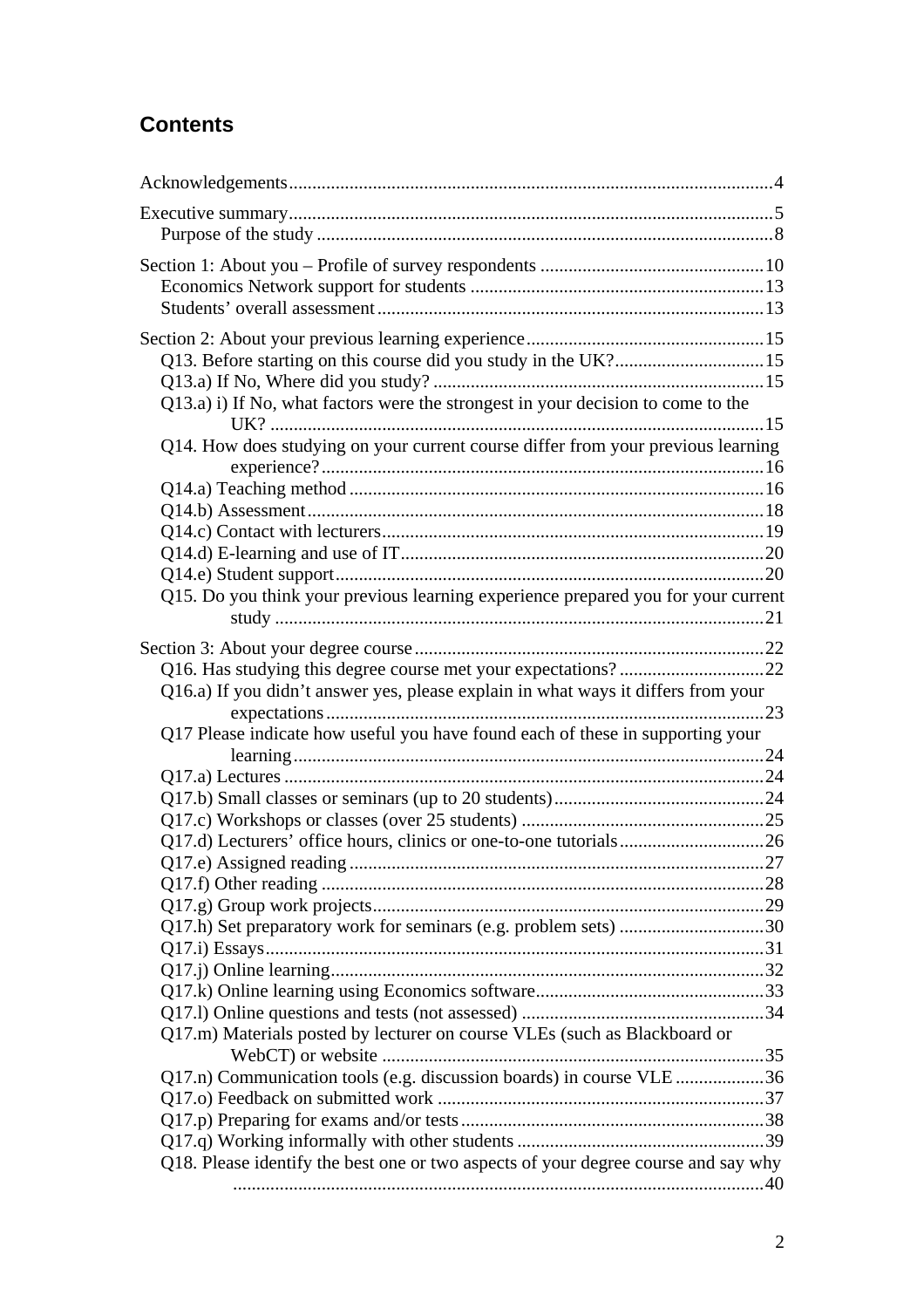| Q19. Which of the following activities are used in seminars/tutorials/ small       |  |
|------------------------------------------------------------------------------------|--|
|                                                                                    |  |
| Q19.a) Going through pre-prepared problem sets or worksheets 41                    |  |
| Q19.b) Working through questions given out in seminar as a whole group41           |  |
| Q19.c) Working through questions given out in seminars in small groups 42          |  |
|                                                                                    |  |
|                                                                                    |  |
|                                                                                    |  |
| Q20. What types of seminar activities have you found to be most useful?46          |  |
|                                                                                    |  |
| Q21. How effective have you found the teaching of Maths and Stats on your          |  |
|                                                                                    |  |
| Q21.a) How could the teaching of maths and stats be improved? 49                   |  |
| Q22. How relevant to the real world do you find the content of the degree?51       |  |
|                                                                                    |  |
| Q24. Do you find the assessment on your degree accurately tests the level of your  |  |
| knowledge and understanding of the learning outcomes?53                            |  |
|                                                                                    |  |
|                                                                                    |  |
|                                                                                    |  |
|                                                                                    |  |
|                                                                                    |  |
|                                                                                    |  |
| Q24.b) How could the nature of assessment be improved so as (i) to provide a       |  |
| better test of your learning; (ii) to help you in your learning59                  |  |
| Q25. What economics software (for example: WinEcon, STATA, eViews, etc.) is        |  |
|                                                                                    |  |
| Q26. Do the modules/units on your degree course make use of a 'Virtual Learning'   |  |
|                                                                                    |  |
| Q26.a. If your course uses a VLE, comment on how effective you have found it in    |  |
| supporting your learning and how the effectiveness could be improved.62            |  |
|                                                                                    |  |
| Q28. What skills have you developed by studying for your degree that you feel will |  |
|                                                                                    |  |
|                                                                                    |  |
|                                                                                    |  |
| Q31. Please identify one or two aspects of your degree course that could be        |  |
|                                                                                    |  |
| Q33. Where do you think you will be in five years after finishing your economics   |  |
|                                                                                    |  |
|                                                                                    |  |
|                                                                                    |  |
|                                                                                    |  |
|                                                                                    |  |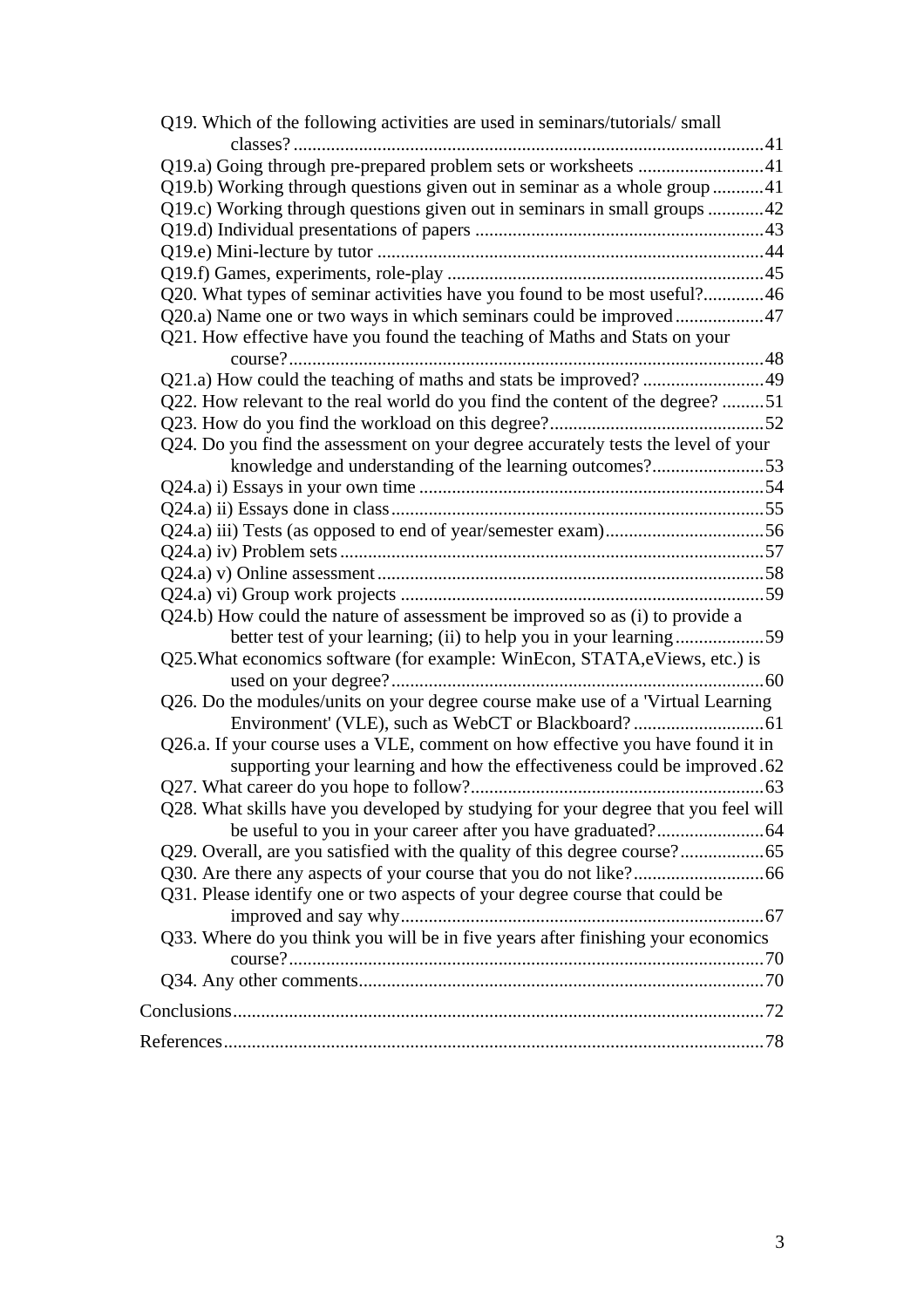# **Acknowledgements**

We would like to thank all the departments that agreed to their students participating in the survey and which forwarded our email to them. We would like to thank all the students who took part in the survey and gave their time to complete the questionnaire.

We would also like to thank Brooke Storer, who helped us with the qualitative data analyses.

Dr. Inna Pomorina prepared this report with the support of the whole Economics Network team.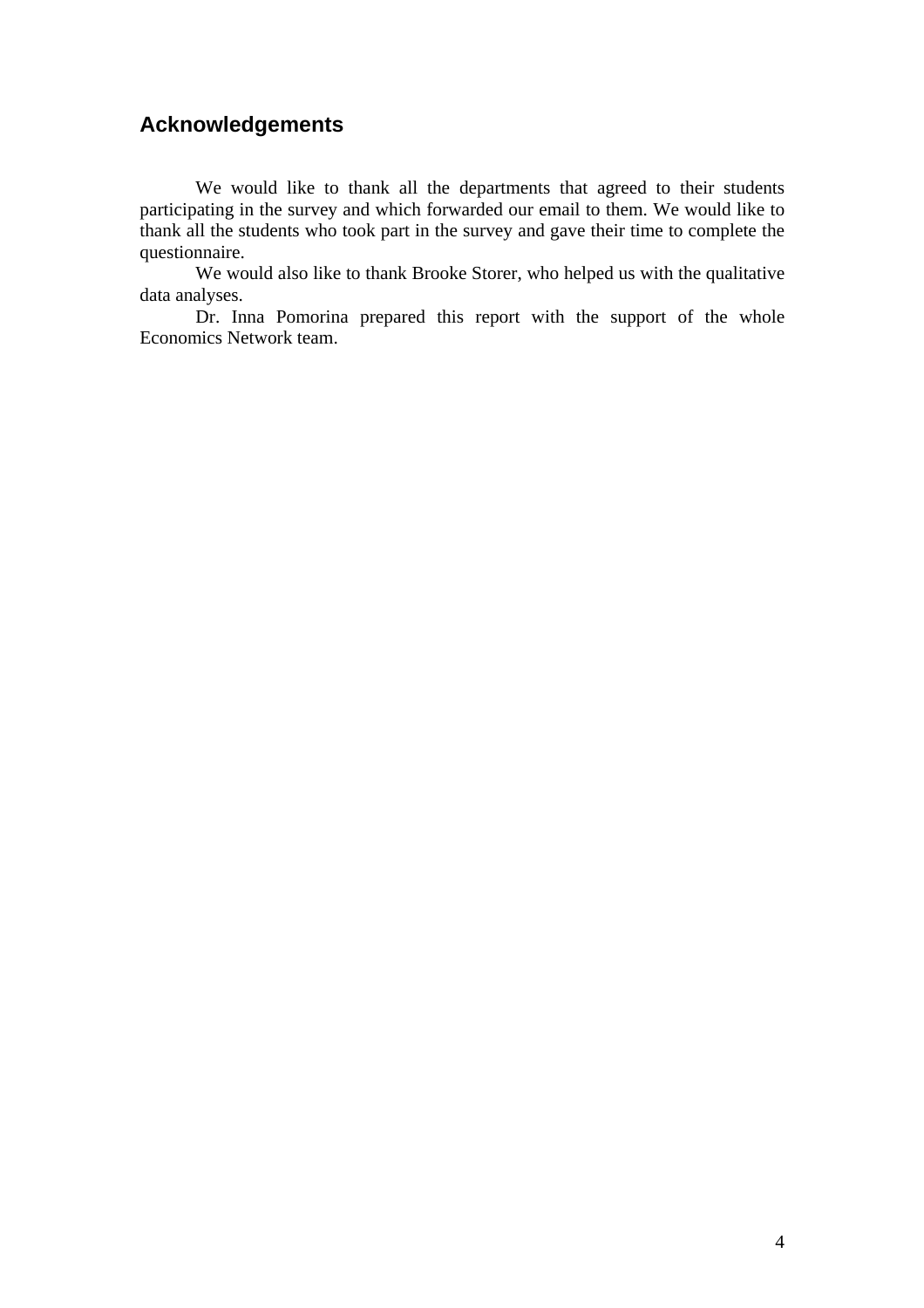# **Executive summary**

In 2009-10, the Economics Network of the Higher Education Academy carried out its fifth survey of Economics students, covering both undergraduates and postgraduates. This is the executive summary of the report.

#### *Purpose of the study*

The survey was conducted online, as part of the Economics Network's ongoing research programme into teaching and learning in Economics. Questions from our previous 2008 survey were used with an additional question on the ways students value and use resources from the websites developed by the Economics Network: http://www.whystudyeconomics.ac.uk and http://www.studyingeconomics.ac.uk

The survey aimed to provide valuable information on students' perceptions of studying economics, including identifying strengths and weaknesses in the learning and teaching of economics. Results from the previous surveys were used in running departmental and national workshops and students' focus groups as well as to inform curricula development in the departments.

#### *Profile of survey respondents*

More than 2,050 students from 67 departments took part in the survey, including both undergraduate and postgraduate students. Of the respondents:

- 55.7% were male and 44.3% were female;
- 80.7% started their courses under the age of 21;
- 66.3% stated that English is their first language;
- 72.1% have A-level Maths:
- 60.3% have A-level Economics:
- 82.5% stated that Economics was their first choice.

 The survey was intended as an observational study and not as a controlled experiment.

#### *Methods of analysis*

Students' responses to the quantitative survey questions were examined using standard statistical methods. Differences in responses were examined by gender, age of entry, year/level of study, A-level Economics, A-level Mathematics, English as the first language and choice of course. Relationships that are statistically significant at the 0.05 levels are discussed. Changes in the students' responses during 2006, 2008 and 2010 surveys were compared.

Responses to each of the qualitative questions were coded and aggregated for analysis using N-Vivo software. In the report, for illustrative purposes we include graphs, which are based on the codes, as well as "word clouds" images.

#### *Responses to individual questions*

In many ways results of the survey were similar to the 2008 findings but there were some noticeable changes: more then every 4 out of 5 respondents were making use of Virtual Learning Environment (VLEs); more students were experiencing interactive forms of seminars/tutorials/classes, such as games and simulations and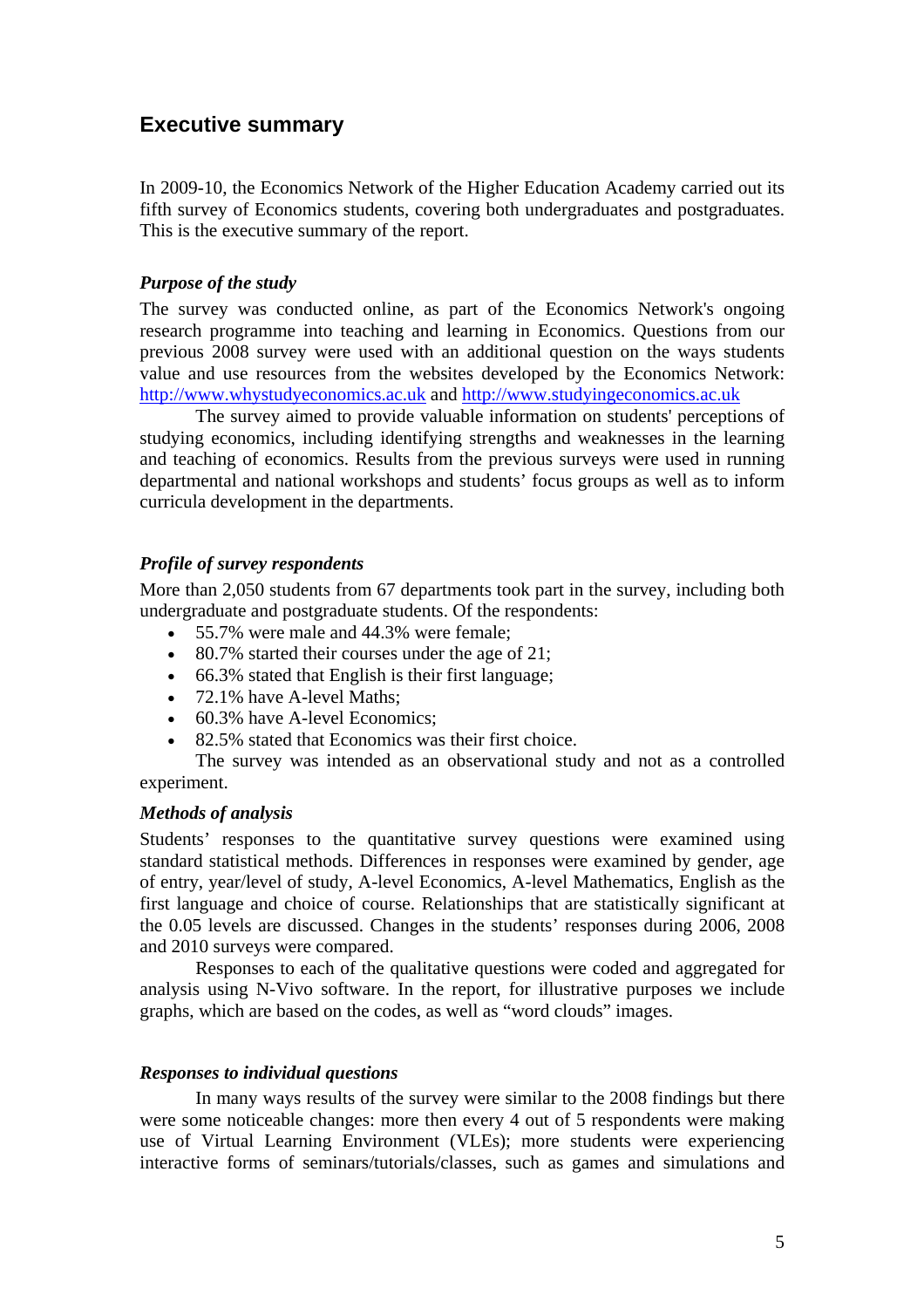more were taking part in group-work projects; teaching of Maths and Stats was improving.

#### *Previous learning experience*

Before starting on their current course 70.0% of respondents studied in the UK (which is less than in the 2008 - 73.0%). Those new to the UK are mostly from China, Germany, Lithuania, France, Poland, Malaysia and the Singapore (in descending order). Students mention the good reputation of UK universities, the high quality of education, the country itself and the English language, as well as career opportunities linked to study in the UK, as the strongest factors in their decision to study in the UK.

Comparing their current course with their previous learning experience, twothirds of the respondents (more than in 2008) found contact with lecturers to be either different or very different; more than half found teaching methods, student support, elearning and the use of IT to be different or very different; and less than a third found assessment to be different or very different.

Similar to the 2008 survey results, responses about previous learning experiences differed between those who previously studied abroad and those who had studied in the UK. Starting a university course was a big change for all respondents, but particularly for international students.

Two thirds of the respondents felt that they were adequately prepared for their degree course, which is more then in the 2008 survey; and studying on it has met expectations for three-quarters of students.

#### *Maths and Stats*

The number of students who found teaching of maths and stats *Good* has increased during 2006-2008-2010: 51.2%-52.4%-54.1%. At the same time still one in seven regard it as not very good or poor. The number of students, who found the content of the degree to be largely relevant to the real world, has been increasing during 2006-2008-2010: 66.8%-69.3%-71.7%. The number of students, who found the workload about right, has been fluctuating during 2006-2008-2010: 66.1%-64.9%- 67.8%.

#### *Teaching and assessment*

When asked how their course differs from their expectations, students mentioned the course content and its relevance to the real world, the level of teaching and the pace of the course.

Respondents were asked to indicate how useful they found different types of teaching in supporting their learning.

The following trends can be identified during 2006-2008-2010: the number of students who find the following as either useful or very useful:

- has been decreasing during those years for: lectures, assigned reading, other reading, essays;
- has been increasing during those years for: small classes and seminars, lecturers office hours, set preparatory work, online learning using the web, online learning using Economics software, online questions and sets, materials posted on VLEs, communication tools, preparing for exams;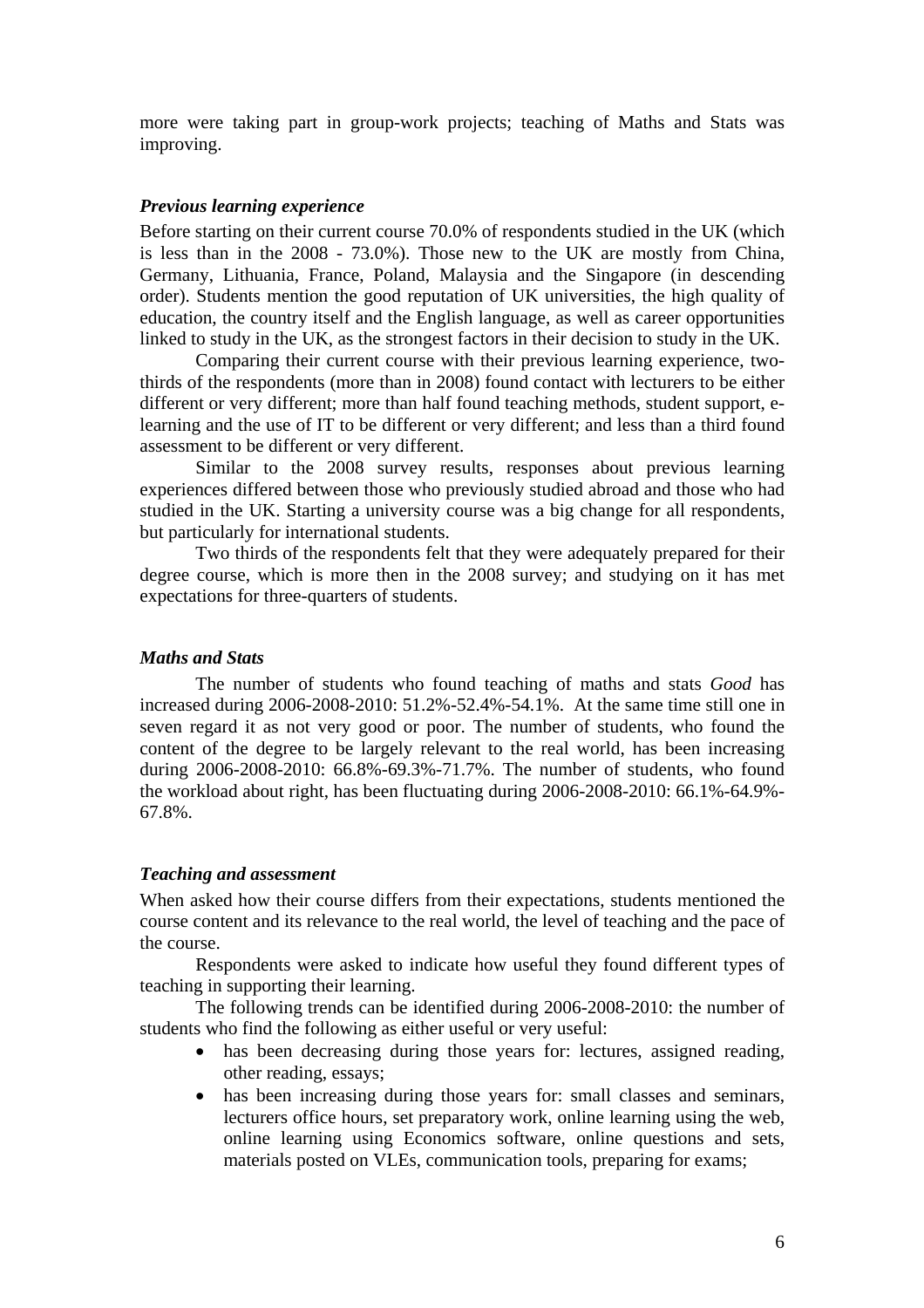• has been stable or fluctuating during those years: group work projects, feedback on submitted work, working informally with other students.

In seminars/tutorials/small classes, the vast majority go through pre-prepared problem sets, exercises or worksheets. Despite the popularity of classroom experiments, games, simulations and role-plays in seminars with those who experience them, 75.2% rarely or never have them. Nearly half rarely or never have individual student presentations. In both cases, however, more students experienced these activities than in 2006 and 2008.

Nearly seven out of ten respondents found that the assessment on their degree accurately tests the level of their knowledge and understanding of the learning outcomes. As part of their assessed coursework, more than two out of five respondents were given essays to be completed in their own time, while those assessment types that respondents rarely or never experienced included: essays done in class (82.0%), online assessment (61.9%) and group-work projects (43.3%). It must be noted that use of these types of assessment has increased since 2006.

More than every four out of five respondents were on a course that makes use of a VLE - 80.1% compared to 73.7% in 2008. Almost all respondents' comments described VLEs positively, although some complained that they were underused.

Overall, more than three-quarters of respondents were satisfied with the quality of their degree course.

#### *Students' comments to open-ended questions*

- *Best aspects of the course:* the quality of teaching, career opportunities and future prospects, small classes and tutorials, the choices of modules and content of the course, and the resources available to support learning.
- *Most useful seminar activities:* group exercises, pre-prepared problem sets and worksheets, mini-lectures, presentations and discussions, and working in small groups.
- *Ways to improve seminar activities:* by making them more interactive, improving content and teaching quality, having more time in general for seminars.
- *Ways to improve teaching Maths and Stats:* by improving teaching, less presumption of prior knowledge, by increasing number of workshop-style classes and tutorials, slower pace of teaching.
- *Ways to improve assessment:* more frequent and continuous assessment, more coursework to help them evaluate their progress, more written and explicit feedback.
- *Economics software and its usefulness:* 22.3% said that they did not use any software, or were not aware of doing so. Software identified by respondents include: Stata, EViews, Microfit, SPSS, WinEcon and Minitab.
- *Effectiveness of VLEs:* majority found them very effective and in some cases vital to their learning experience, although some did suggest more consistency in usage.
- *Their future career:* the majority aspire towards a finance-related career, while others said they wish to enter business, economics, government or academia.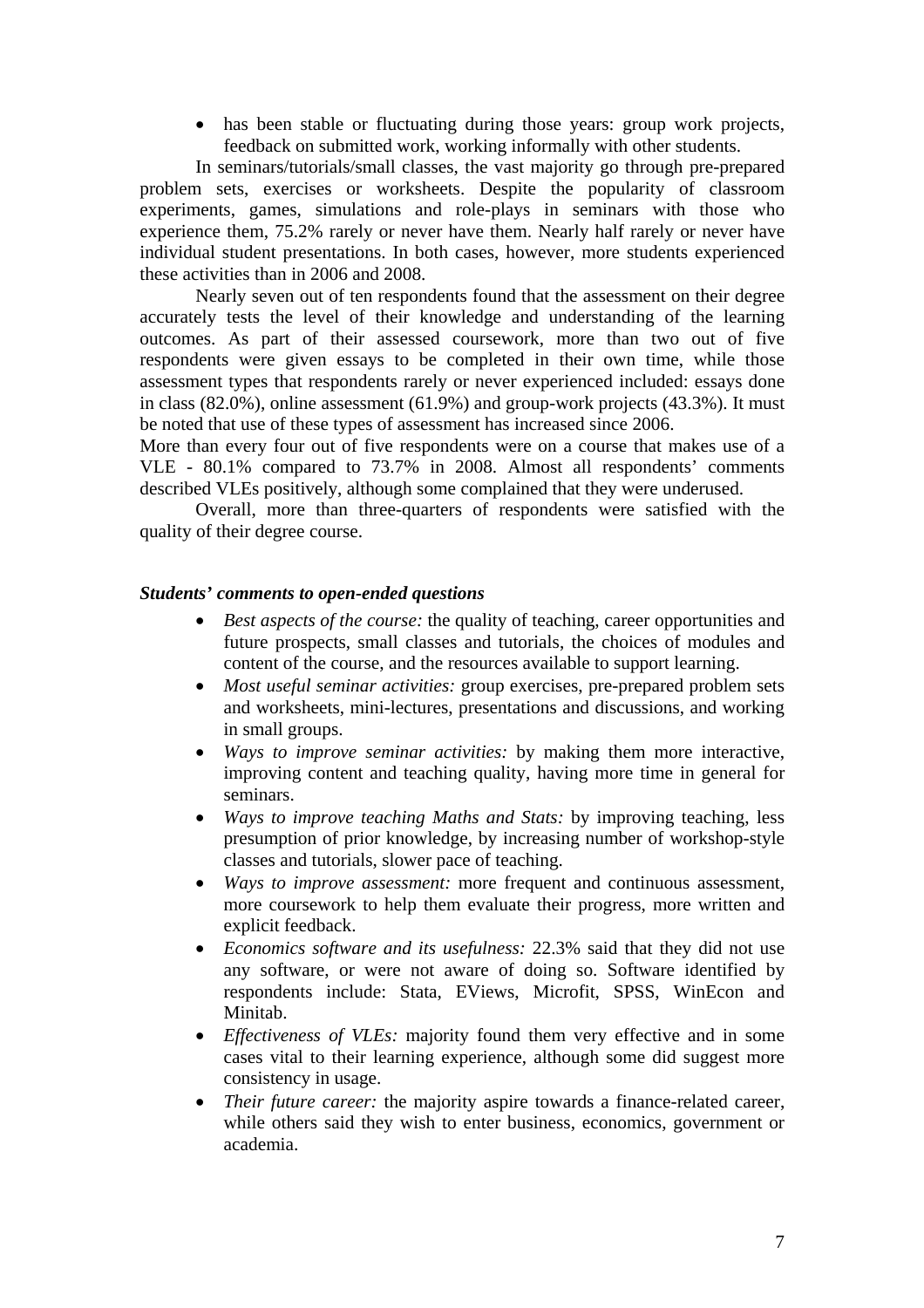- *Skills they developed:* were mainly divided between academic, interpersonal and practical.
- *Aspects of the course that they don't like:* largest group of students liked everything about their course; some identified teaching quality or certain lecturers and/or tutors, the content and structure of the course, assessment processes, workload and the resources available.
- *Aspects that could be improved:* quality of teaching, particularly of Maths; assessments, seminars and classes; connection to the real world and resources.
- *How the course has changed them:* answers to this question were overwhelmingly positive covering knowledge gained, career goals, personal changes and changes to how to they viewed or understood the world around them.
- *In five years' time:* answers reflected the responses to the career question: working in the banking or financial sector, running their own companies or working in a business-related occupation, pursuing further study.
- *Any other comments:* very positive most comments were about how they enjoyed the course or appreciated the opportunity to participate in the survey.

#### *Conclusions*

As in the previous surveys, we were impressed by the maturity of students' comments and by their awareness of teaching and learning issues in economics. Finding out about their previous learning experience has allowed us to provide better support to new students through our two websites *WhyStudyEconomics.ac.uk*, for prospective students of economics, and *StudyingEconomics.ac.uk*, for undergraduates, as well as develop new resources for lecturers teaching international students.

Comparing results with previous years' has allowed us to follow the changing picture of studying economics in UK HE and better target our support to lecturers. In some cases, students' suggestions for improvements in the way courses are run, such as smaller class sizes or more contact time, would require extra resources. In other cases, however, their suggestions could be achieved through relatively small changes in practice, such as ways of using VLEs, classroom activities or teaching styles. The Economics Network is very happy to support departments and lecturers in making changes.

#### **Purpose of the study**

Following the success of our previous surveys and as part of our research programme into teaching and learning in Economics, the Economics Network has conducted its fifth national online Economics student's survey in November 2009 - February 2010. The results of the Students Survey provide us with an inside view of teaching and learning of Economics in UK HE. This survey is part of a comprehensive research programme, which aims to better understand the needs of our different stakeholders, including students, lecturers, alumni and employers.

Survey reports for each participating department play an important role in departmental planning and curriculum development. The Economics Network has been asked by some departments to run students focus groups to clarify some issues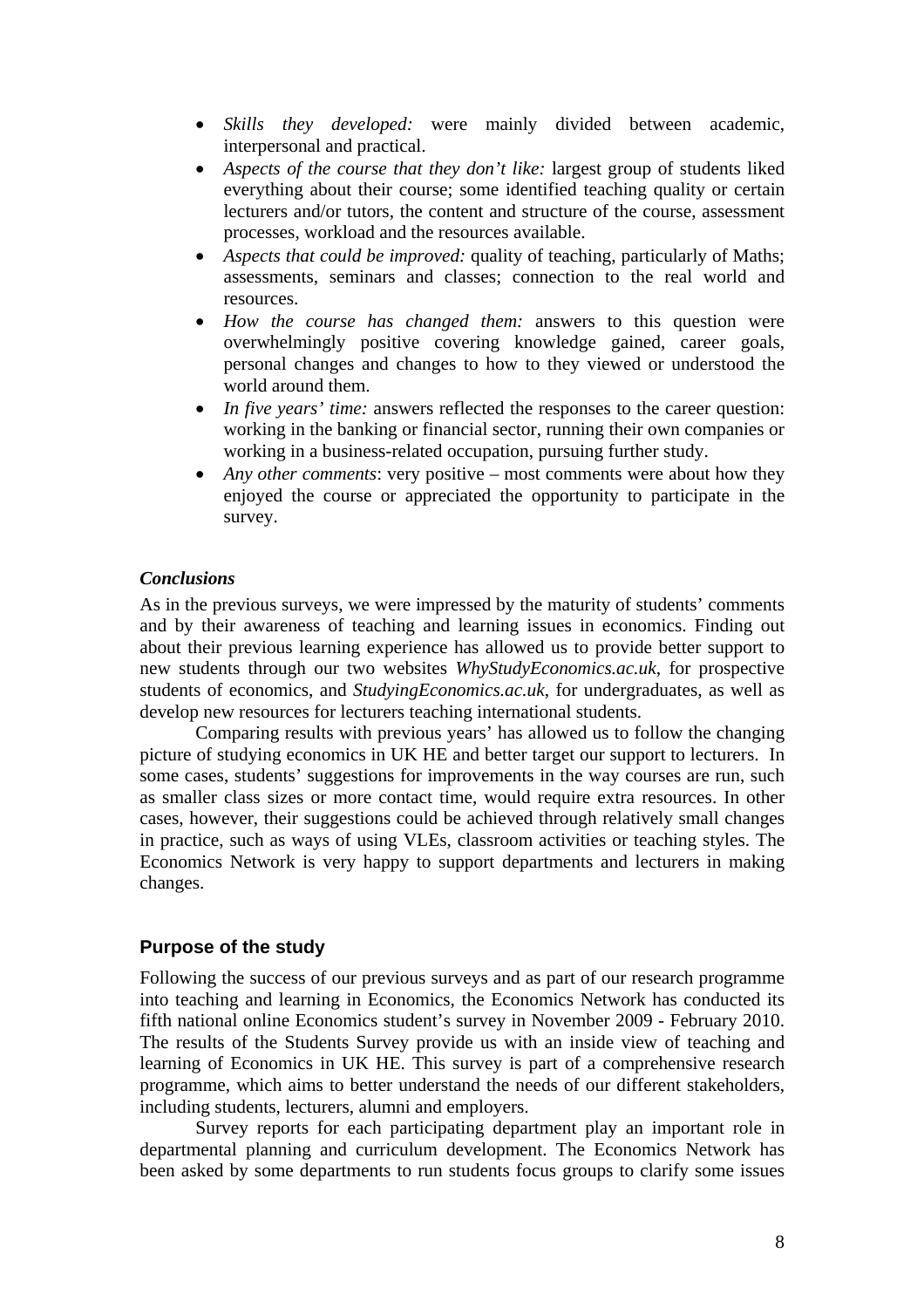from NSS and Economics Network surveys, followed by workshops in the areas of teaching that students have identified as in need of improvement.

Questions from our previous 2008 survey were used with an extra one added on the students' awareness of the websites run by the Economics Network to prospective and current students *Why study economics?* and *Studying economics* .

More than 2,050 students from 67 departments took part in the survey, including both undergraduate and postgraduate students. Some of departments, due to other commitments, restricted participation to first and second year students. There is a big discrepancy in the number of replies from different departments, ranging from 123 respondents to below 10.

The survey was run online, as in previous years, using Bristol Online Surveys (BOS) system (http://www.survey.bristol.ac.uk/).

As with all our previous students' surveys this one focuses on students' perceptions of studying Economics and not on any specific course or module. Respondents were asked to think back over the time they spent at university and either to rate their agreement or disagreement on a five- or three-point scale with various statements regarding their learning experiences or to answer an open-ended questions. For some forms of activities, that were not available to big groups of students, we consider looking at the relative usefulness of this activity to them.

In order to ensure the validity of responses, students were asked to submit their email addresses to participate in the prize draw and duplicate entries were excluded.

The survey, as with all our surveys, was intended as an observational study and not as a controlled experiment. The respondents did not constitute a random sample of all Economics students in the UK, but a self-selected group. As a result, their views may not fully reflect the opinions of the entire student population. Despite the self-selection, there is evidence that the expressed attitudes represent more widely held student opinions. The survey covers a broad cross-section of both undergraduate and postgraduate Economics education.

One of the main values of the survey lies in the long term, as the findings were compared to the results of past surveys. Comparing results with the previous years allows us to follow the changing picture of studying economics in UK HE and better target our support to lecturers. No comparisons were made between different institutions, as there are too many variable factors to make such comparisons meaningful.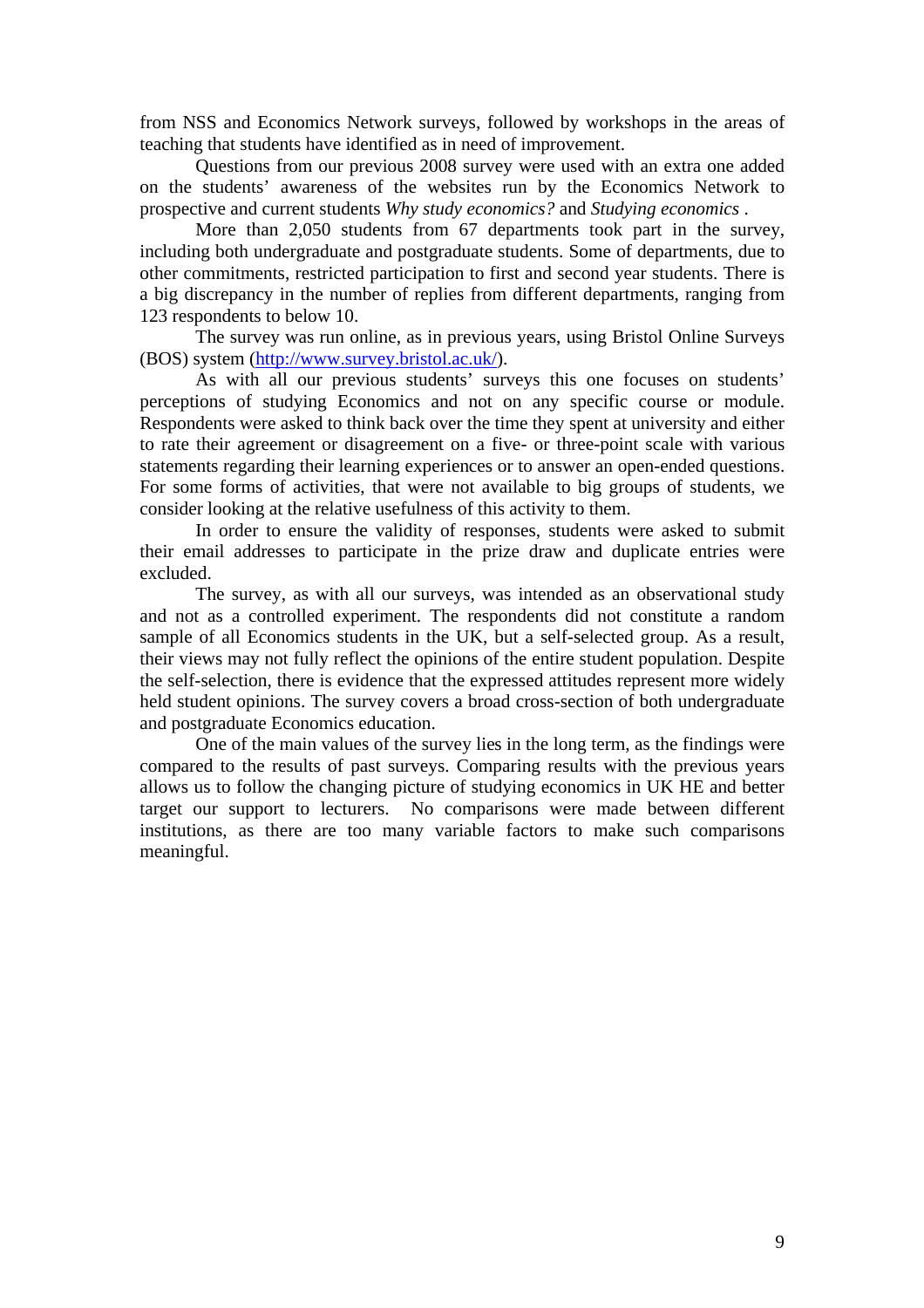# **Section 1: About you – Profile of survey respondents**

In the 2009/10 Survey 2,056 economics students took part. These were full-time Economics students (1,854 undergraduates and 202 postgraduates) studying at the UK universities. The demographics of the survey participants can be compared to those of the total Economics student population using data from the HESA publication, *Students in Higher Education Institutions in 2008/09 (http://www.hesa.ac.uk/index.php/component/option,com\_datatables/Itemid,121/),* as well as to the respondents of previous surveys.

Of our survey respondents, 44.3% were female (Figure 1), which is similar to previous surveys, while among Economics students in general this percentage is lower at 34.9%. The larger proportion of female respondents to our surveys than in the HESA data is consistent with our previous findings and the widely reported survey research findings (8) that females are more likely than males to answer questionnaires.



**Figure 1** Characteristics of respondents: sex and age on degree entry

More then 80% of survey participants were under the age of 21, similar to the proportion in the general population of Economics graduates (Figure 1). There were 14% in the 22-25 age group and 5.3% were older than 26, which is similar to the 2006 and 2008 surveys results. Age is a statistically significant factor in respondents' replies to many questions, which is discussed later in the report.

A question of year/level was included in the survey. Among the respondents, 36.8% stated that they were in their first year, 28.7% in the second, 18.2% in the third, 6.4% in the fourth and 9.8% were postgraduates. In our first two surveys of 2002 and 2004 (before the NSS) students were nearly equally divided between the years of undergraduate study. Since introduction of the NSS in 2005, some departments agreed to distribute survey among their first and second year students only, hence the larger number of replies from those years.

We included the question of English as first language in the survey, as it was an important variable that influences students' experiences of studying Economics. We also included a question about educational background, as this is another potential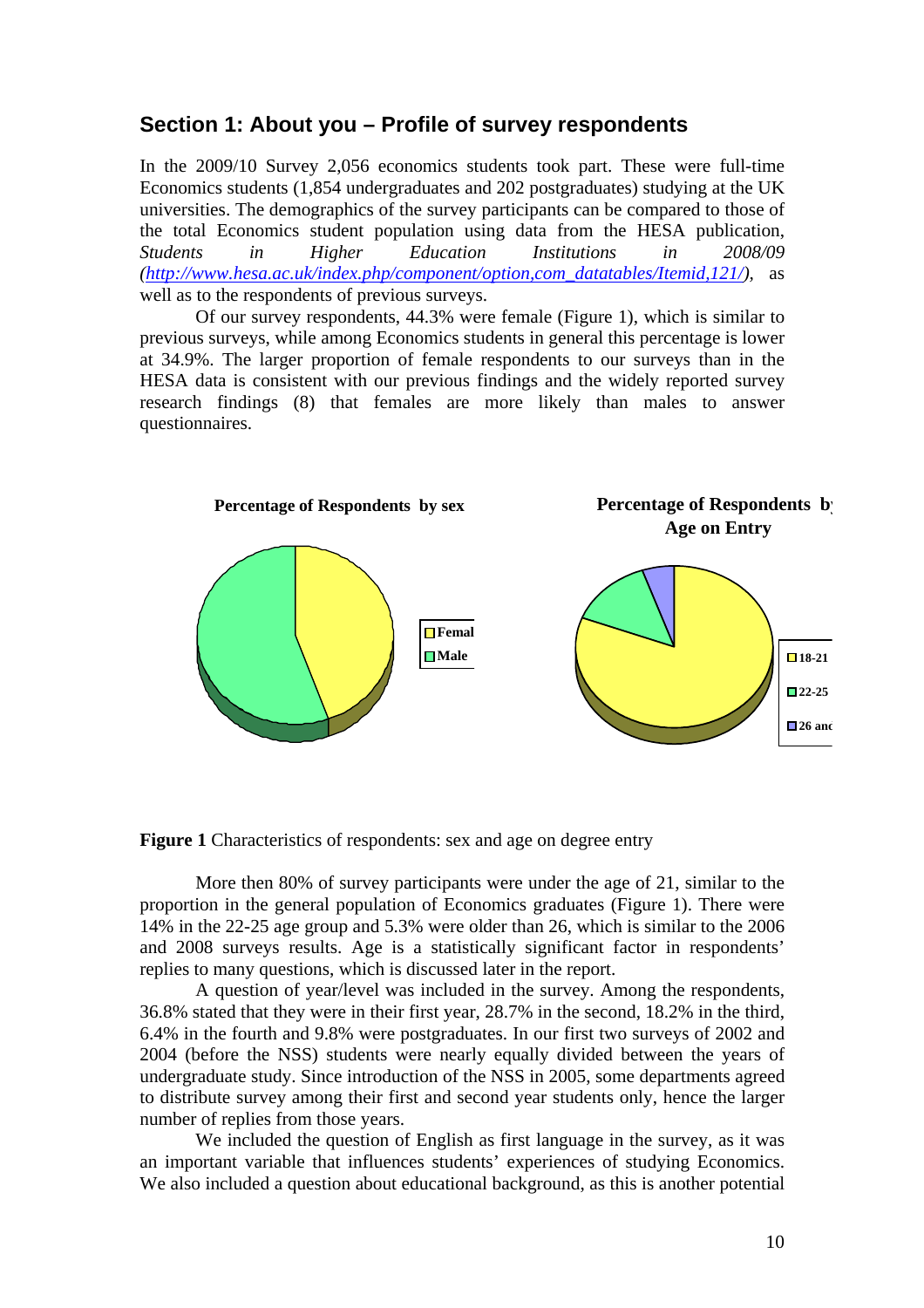variable, which may differ from language itself. Among all the respondents English was a first language for 66.3%, which was lower than in previous surveys (see Figure 2). There are no national statistics regarding this question. The closest match is the domicile of students. According to HESA data (http://www.hesa.ac.uk/index.php?option=com\_datatables&Itemid=121&task=show\_ category&catdex=3#subject ), 63.1% of Economics students come from the UK and majority of them have English as their first language.



**Figure 2** Characteristics of respondents: year/level and first language

This year we also asked students who were not native English speakers, how language affected their learning. Of the students who answered this question, the majority felt that English as their second language did not impact greatly on their learning; while a slightly lower amount of students felt it had some effect but not a significant one.



Only a small minority of students felt that being non-native English speakers impacted greatly on their learning experiences.

A majority of 54.3% said that it has not really affected them, while 5.3% said that they were very much affected and 40.4% said that it affected them in some way. The majority of the comments were by those who were either not affected or affected in some way*:*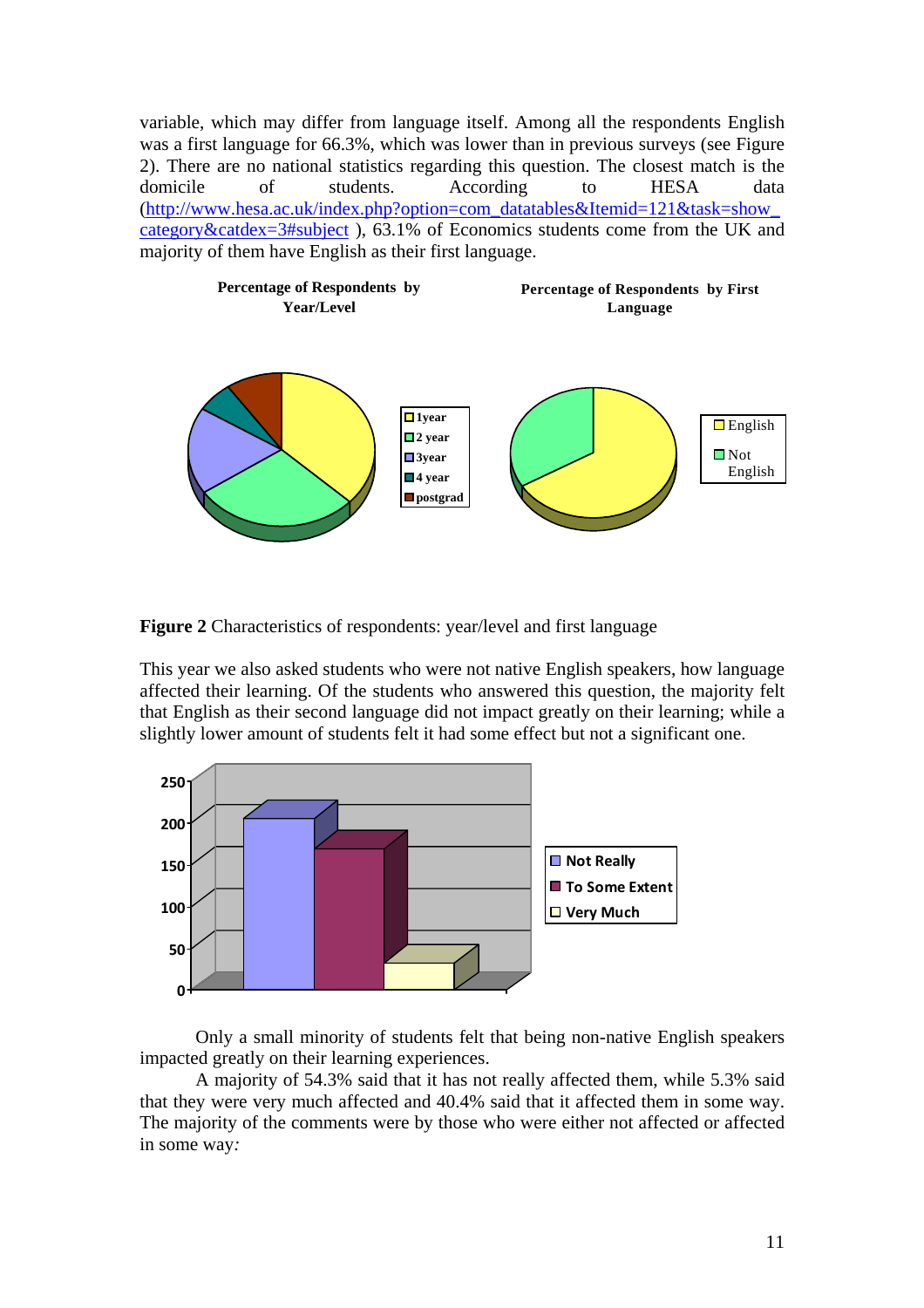*"It makes me hate reading and writing at most time as they are both my weakest aspects in learning so usually I will not choose some courses which are essay writing but no exams! So it does affect my studying to some extent."* 

*"It has affected my learning style as I believe I research the meaning of things more as that would be what I wouldn't understand, but it hasn't affected me that much as not being able to learn."* 

*"Sometimes you take longer to learn or read certain things as English is not your first language. However after the first year at uni it gets far better."* 

*"In the first months I was struggling - at first only in the Maths module, since certain ways of writing differ between nations."* 

*"Bilingual with French. Studying A-level economics in French meant I had to translate a lot of the vocabulary."*

Some students commented on difficulty in writing essays - *"essay writing during the first year was a little difficult*" - that may be taken into consideration by departments when providing additional support for students who are not English native speakers.

Other factors that should be taken into consideration include whether students have taken A-levels at school in Mathematics and/or Economics and whether taking this course was their first choice (see Figure 3).

The results were as follows: among all the respondents, 72.1% had an A-level in Maths, while 60.3% had an A-level in Economics (similar to previous surveys). As for the choice of degree, 82.5% stated that Economics was their first choice (it was slightly lower in previous surveys).

#### **Percentage of Respondents by A-level Maths**

**Percentage of Respondents by A-level Economics**

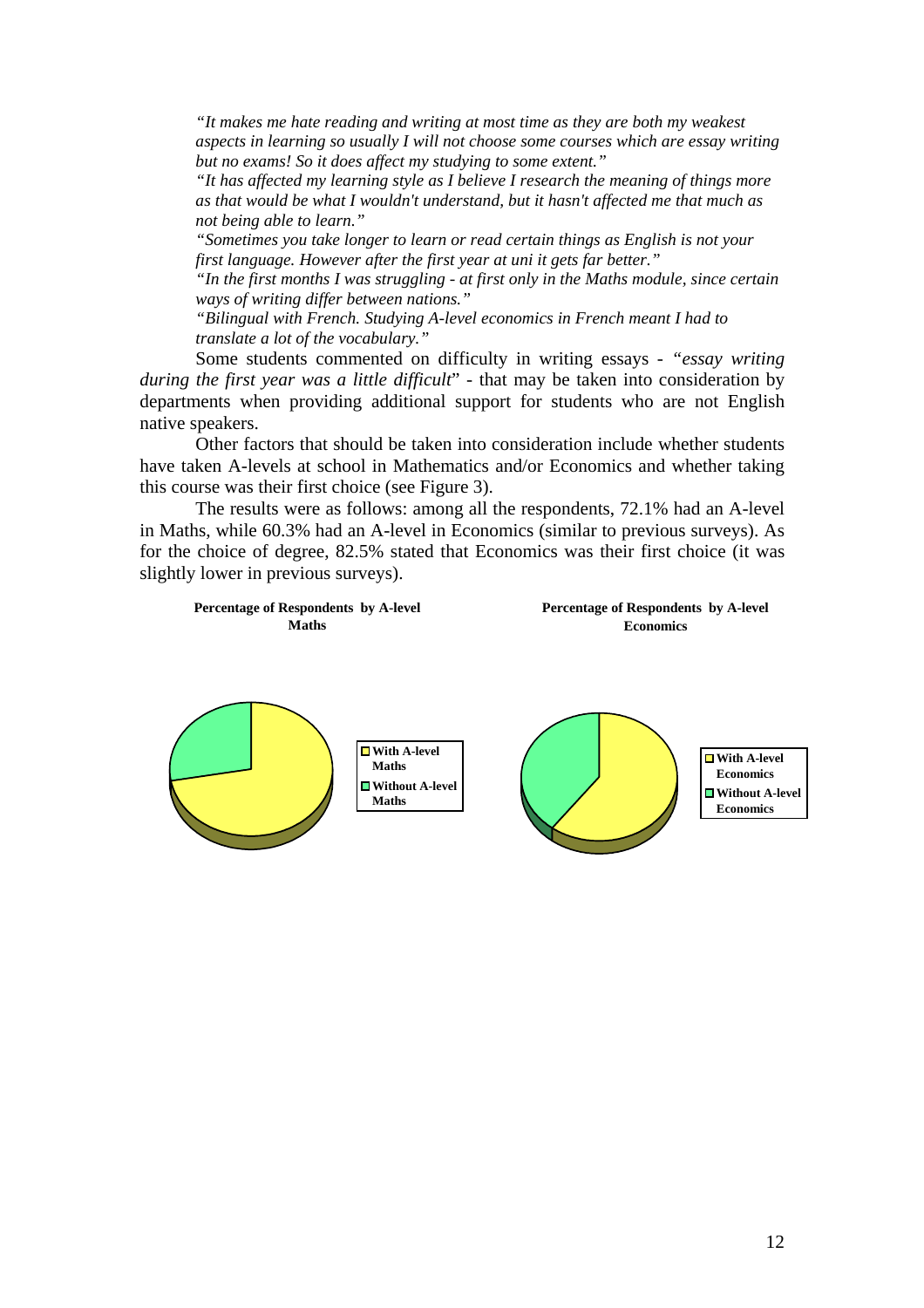#### **Percentage of Respondents According to First Choice of Course**



#### **Figure 3 Characteristics of respondents: qualifications and choice of course**

We appreciate that students' experiences vary according to the type of university they are attending. Universities have very different histories and resources to draw on. This is an interesting theme in its own right and requires further investigation. It was not, however, considered as part of our survey work.

We have also not included in the survey questions regarding the facilities provided by the universities. Although various facilities, especially library and computing services, are very important to students' perception of learning, they form a separate category and are usually surveyed centrally by the universities themselves.

#### **Economics Network support for students**

In the survey we ask students if they were aware of the websites run by Economics Network for prospective and current students http://whystudyeconomics.ac.uk and http://www.studyingeconomics.ac.uk . Only one in six respondents was aware of the sites, but they were all very positive about the resources available from them. Among the comments:

*"Well structured, clear and user friendly."* 

*"Within a short time of surfing this site, I found myself thrilled with the wealth of information and resource available there and it's a must visit for every economics student. I'm in love with the good job."* 

*"I thought the why study economics website was very useful and the students personal views inspired me to choose an economics undergraduate degree." "Amazing!!! I should have found it!"* 

*"Looks good, will be forwarding the link to my course mates."* 

*"Thanks for making me aware of these sites."* 

#### **Students' overall assessment**

Our respondents were dominantly male, aged from 18 to 21, with A-levels in Maths and Economics, with English as their first language and Economics being their first choice of course. Every 7 out of 10 respondents have previously studied in the UK. Comparing their current course with previous learning experiences, respondents mention independent learning, larger groups, less interaction and less contact time. Two thirds of the respondents felt that they were adequately prepared for their degree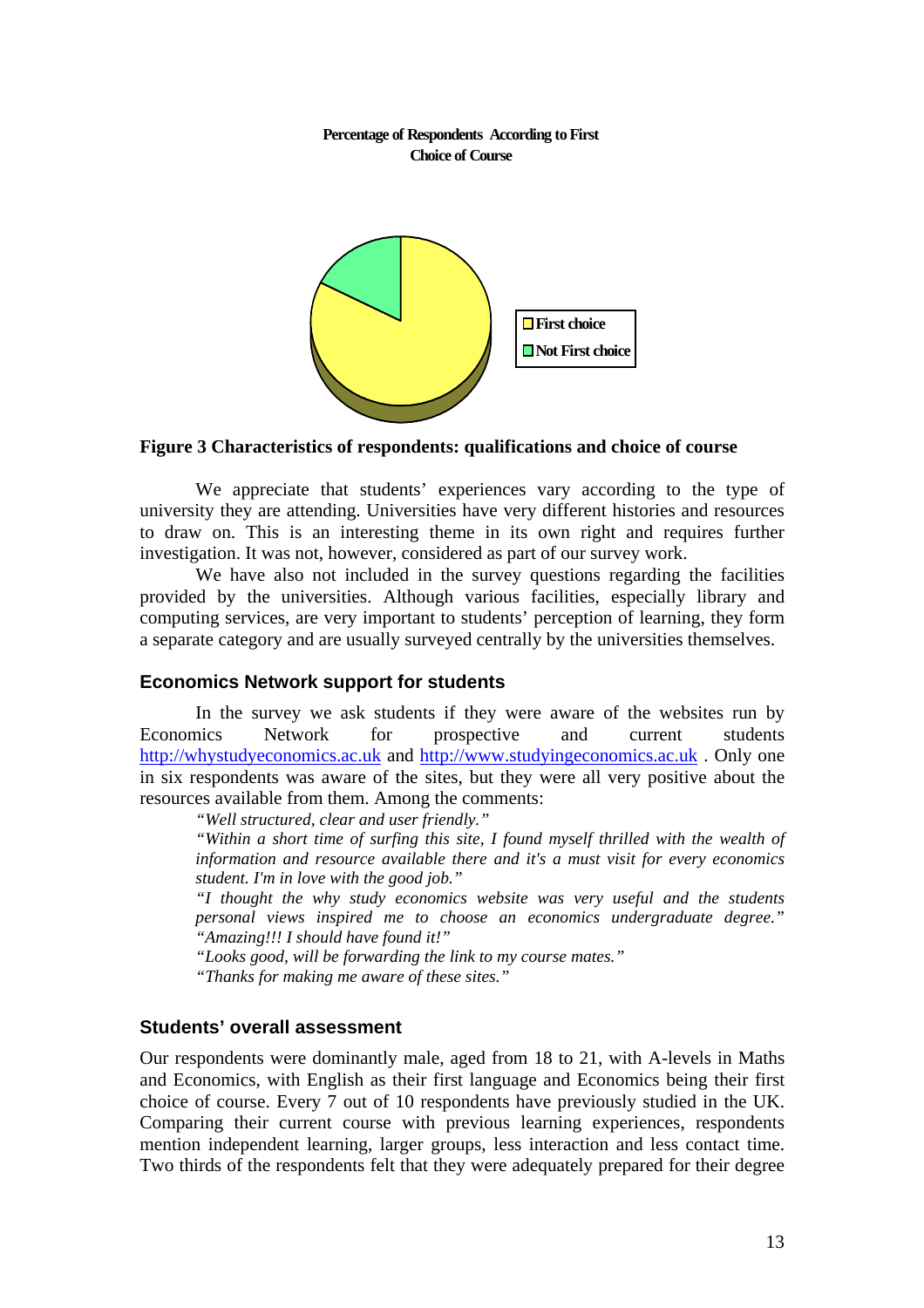course, which is more than felt so in the 2008 survey. Studying this degree course has met expectations for more than three-quarters of respondents. When asked how the course differs from their expectations, students mentioned course content and its relevance to the real world, level of Maths, quality of teaching and contact time.

Respondents were asked to indicate how useful they found different types of teaching in supporting their learning. More than half rated as useful and very useful: lectures; small classes and seminars; assigned reading; materials posted by lecturers on the course's Virtual Learning Environment (VLEs); feedback on submitted work; working informally with other students; and preparing for exams and tests. The lessused learning activities, that more than a third of respondents had not encountered, included workshops or classes (of over 25 students), group work projects, online learning using economics software, online questions and tests (not assessed), and communication tools in the course VLE.

In seminars/tutorials/small classes, a vast majority go through pre-prepared problem sets or worksheets. At the same time about three-quarters rarely or never have games, simulations or role-play in seminars, and nearly half rarely or never have individual student presentations.

More than half of the respondents found the teaching of Maths and Stats on their course very good and mostly good, though about a third of them responded that some is good and some not so good.

The majority of respondents found the content of the degree largely relevant to the real world and the workload about right. Likewise, the majority found that the assessment on their degree accurately tests the level of their knowledge and understanding of the learning outcomes. Respondents reported that they are frequently assessed by doing essays in their own time, while the following are rarely or never used: essays done in class (82.0%), online assessment (61.9%) and group work projects (43.3%).

More then 4 out of 5 of respondents (80.1%) study on a course that makes use of a VLE. Almost all their comments either described VLEs positively or complained that they are underused.

Overall, more than three-quarters of respondents were satisfied with the quality of their degree course.

Unless specifically mentioned, in this report the term "most useful" is used for both "very useful" and "useful" answers and the term "least useful" for "of some use" and "of little use" answers. Students' responses to the quantitative survey questions have been examined using standard statistical methods. Differences in responses have been considered with respect to gender, age on entry, year/level of study, A-level Economics, A-level Mathematics, English as a first language and choice of the course. Relationships that are statistically significant at the 0.05 levels are discussed. The report includes graphs of the percentage frequency of students' replies. Responses to each of the qualitative questions are coded and aggregated for analyses using N-Vivo software. (We are grateful to Brooke Storer for her help in coding students' answers and preparing a report on qualitative data.) In the report, for illustrative purposes, we included graphs (which are based on the codes, summarised in terms of their frequency), typical quotes from students' responses and "word clouds".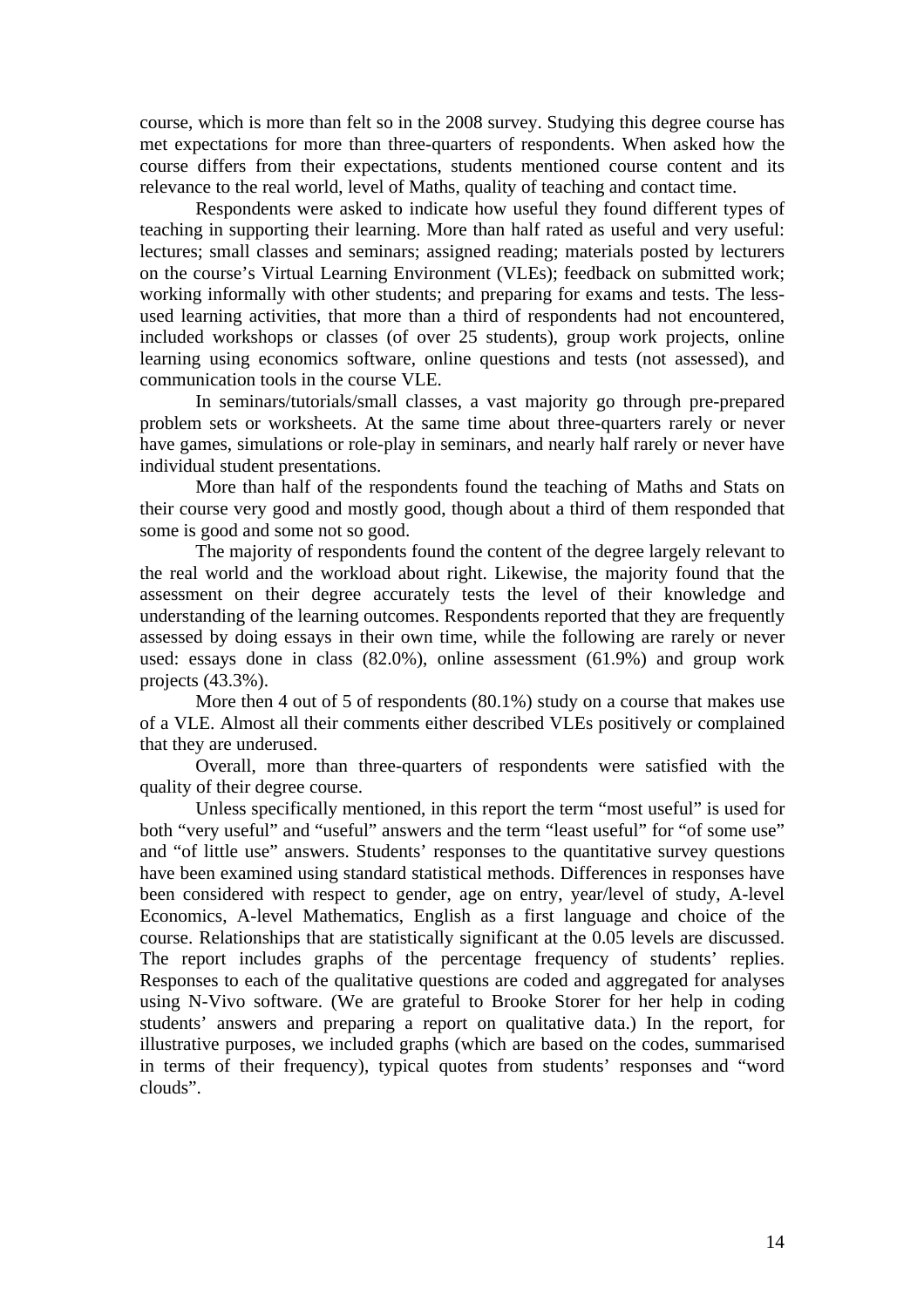# **Section 2: About your previous learning experience**

## **Q13. Before starting on this course did you study in the UK?**

Every seven out of ten respondents before starting their university course studied in the UK, which is less then it was in the 2008 - 73.0%.

# **Q13.a) If No, Where did you study?**

The majority of students who answered this question came from Europe (54%), with the highest numbers coming from Germany, Lithuania, Poland and France. Other European countries included Spain, Sweden, Romania, Norway, Italy, Greece, Ireland, the Czech Republic and Belgium. There were significant numbers of students from Asia (21%), primarily China and India, as well as Africa (7%) and North America (6%).

## **Q13.a) i) If No, what factors were the strongest in your decision to come to the UK?**



There were 532 coded responses to this question. The main themes emerging from these responses were: the quality of education in the UK, the reputation of UK universities; exposure to the English language; a desire to be in the UK itself; opportunities for international experience and interactions; and career opportunities thought to be linked to study in the UK.

The quality of education was by far the most repeated interest in coming to the UK and was often intertwined with the reputations of its institutions. Some typical reasons given:

*"UK has the stringent quality of teaching and strong academic background"* 

*"Because UK is regarded as one of the best country in the world for education"* 

*"Excellent academic quality of universities in the UK.*"

The reputation of the UK educational system and its specific universities also played a large role in determining students' choices: *"Reputation of the education system"; "Reputation of British universities"; "prestige of school"; "Quality of education, its recognition on international level"; "World class reputation and leading department of economics."*

Many students claimed that it was the exposure to the English language and the opportunities for improving their language skills that brought them to the UK: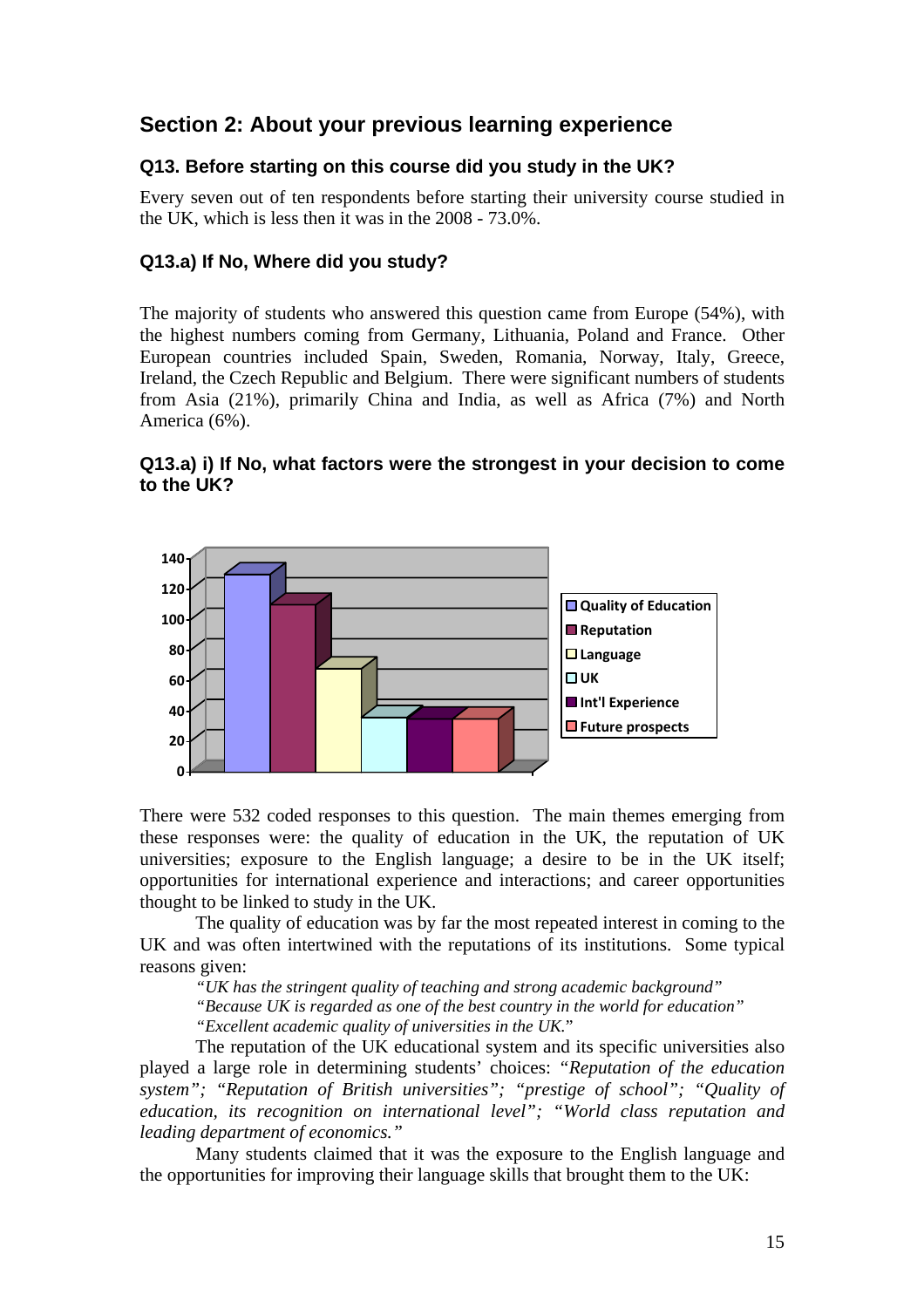*"Learning the language."* 

*"The opportunity to finally study all courses in English (even though my first language is not English I am better at English than I am in Dutch). On top of that the English teaching method works better for me."* 

*"Because of the language, English is a world spoken language. Could arouse far more job opportunities."* 

*"Better studying in English than French or German for a Economics degree I think.*" There were also significant responses to interests in spending more time in the

UK itself and to gaining more international experience. Reasons for the former: *"being half English"; "I had lived in the UK for two years prior to the start of my course "; "I chose England because I was so keen on British culture*." Students who cited the latter reason claimed that they *"wanted international exposure",* wanted to *"experience a different education system and culture"* and one wrote that *"I wanted to know something new and want to be independent, so I came to the UK."*

Finally, future prospects and career opportunities were cited as a major reason determining choices to study in the UK. Typical responses were:

*"UK is the home for Industrial Revolution and has a very mature financial market, which is good for my study and potential job career after graduation." "High availability of jobs for graduates." "because of higher prospects to get a job."* 

#### **Q14. How does studying on your current course differ from your previous learning experience?**

This question consists of five sections: teaching method, assessment, contact with lecturers, e-learning and use of IT, and student support. Each section has two parts: quantitative and qualitative. For the quantitative part respondents were asked to use a number key to assess the difference between their current course and their previous learning experience:  $1 = \text{Very similar}; 2 - \text{Similar}; 3 - \text{Some similar};$  some different; 4 – Different; 5 – Very different. For the qualitative part they were asked to provide details to their answers (this was an optional part and not everyone answered it). Below is the analysis of the students' answers by sections.

## **Q14.a) Teaching method**

Quantitative results were similar to the previous 2008 survey results. For the majority of respondents (57.0%) teaching method was different and very different in the university, than the one they were used to before. Only one in seven saw it as a similar or very similar experience – with the rest (28.0%) saying that some aspects were similar, and some different.

We asked respondents to provide details to their answers.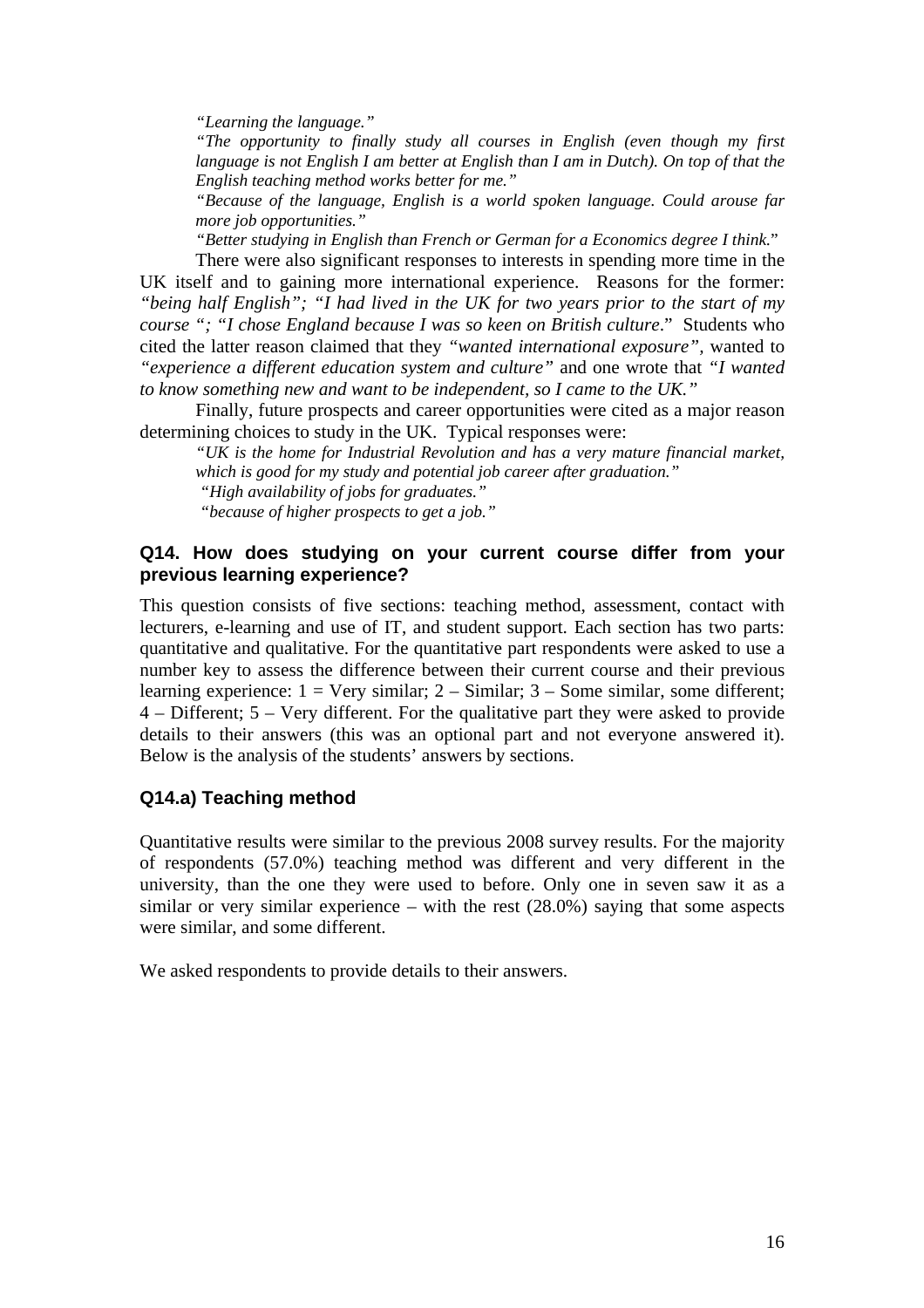

There were 514 coded responses to this question. Answers were incredibly varied, covering a range of issues: pace, style and content of teaching; measuring the difficulty level against previous learning experiences; aspects of independence, interaction and creativity within the learning experience. There were, however, several themes which emerged consistently across the widest range of answers: that the learning style is more independent than previous experiences; that the teaching methods and approaches are different (sometimes better, sometimes worse); that the class sizes are much larger; and that students have less contact and interaction with their teachers at universities than they had previously.

Regarding the independent learning style, students commented:

*"Compared to A Level, I find my learning is much more independent."* 

 *"It is a lot more independent and it is more like teaching yourself and attending lectures and then reading up further."* 

*"In UK, lecturer always show the theories and leave the questions to us to solve by ourselves. But in China, students always solve the problems by following the teachers."* 

With regards to teaching, students' comments reflected feelings that teaching at university is less active and guided as previous experiences, as well as less personal: *"Not so much teaching now as lecturing!" "Lecturers seem to be more passive in their teaching approach at this level*"; "Teaching is less personal, for *example tutors and lecturers have no interest in familiarising themselves with students names or learning styles."* However, not all students saw this as a negative thing, with some writing: *"Learning is far more focused upon reading and selfteaching than previously, with supervisions and lectures providing a structure for the course"* and *"More studying on my own, I need to get involved in everything that I'm doing, which is good because that makes me realize what I want to do in the future."* 

Students also discussed adjustments to lecture-style learning. Most comments addressed the change in class size dictated by lectures:

*"Before just small classes, now very large groups."* 

*"Always been in a classroom with an attentive teacher, going from that closed environment to lecture halls with 200+ students was a very different concept."* 

*"At school we would learn in small classes, vastly different to large lectures or one to one tutorials with tutors."* 

 A lack of personal touch or interaction was attributed to the lack of contact time with teachers by some:

*"As I came from school, I had direct contact daily with all my subject teachers, and so everything was much more personal, which also made things easier if I ever needed help."* 

Other representative comments included: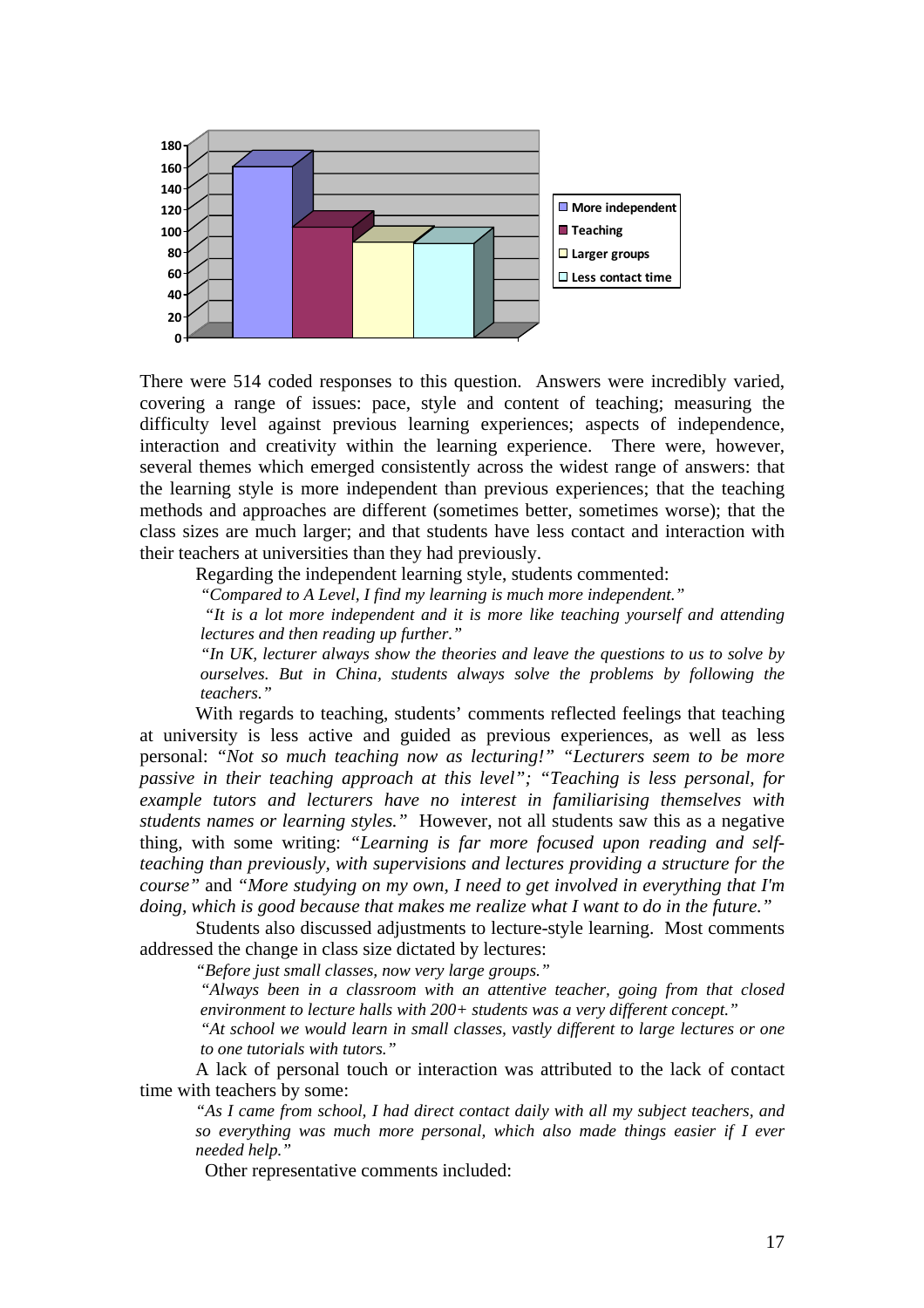*"A lot less interaction between staff and pupils." "Less contact time and no real relationship to the teachers." "Very impersonal at university, you have to seek help rather than help being given to you, but this is fair enough."* 

#### **Q14.b) Assessment**

As for the assessment, less than a third of respondents (32.6%) found it similar or very similar to their previous experience, which is just slightly less than in the 2008 survey. 38.3% of respondents found it different and very different, slightly more than in 2008. Respondents provided details to their answers.



There were 394 coded responses to this question. The major themes that emerged related to coursework, the less frequent nature of assessments and the focus on exams as a method of assessment. Notably, a large number of students felt that assessments were similar to previous experiences, either the same or just requiring more of the same.

With regards to coursework, student comments reflected an increase in emphasis on group work: *"All the same apart from group assessment"* and there is *"more focus on team based assignments."* Other students mentioned the increase in variety of assessment methods or the introduction of new types of assessment: *"At A level all assessments were by exam. At uni they're a mix of exam, presentations and essays"; "There appears to be a greater emphasis on multiple choice questionnaires than there was in high school"; "I was used to exam like assessments but online tests and projects I'd never done."* 

Many students felt that assessments were too infrequent at university: *"I was graded on class participation, problem sets, essay and two exams (a mid-term and a final exam) in the US... all we have is an end of the year exam that determines our entire grade for a course"; "We only have 2 tests that make up our whole grade, whereas in high school, we had lots of little tests and assignments"; "There are fewer opportunities for continuous assessment."* 

These comments overlapped somewhat with comments about the focus on final exams: *"Performance depends on examination only here while assessment like assignment are also counted in Hong Kong"* and *"Heavily based on exams, which personally only judge 1/3 of person's ability. Rare vocal/personal test (presentations) or coursework."* 

There were also a significant number of students who felt that assessments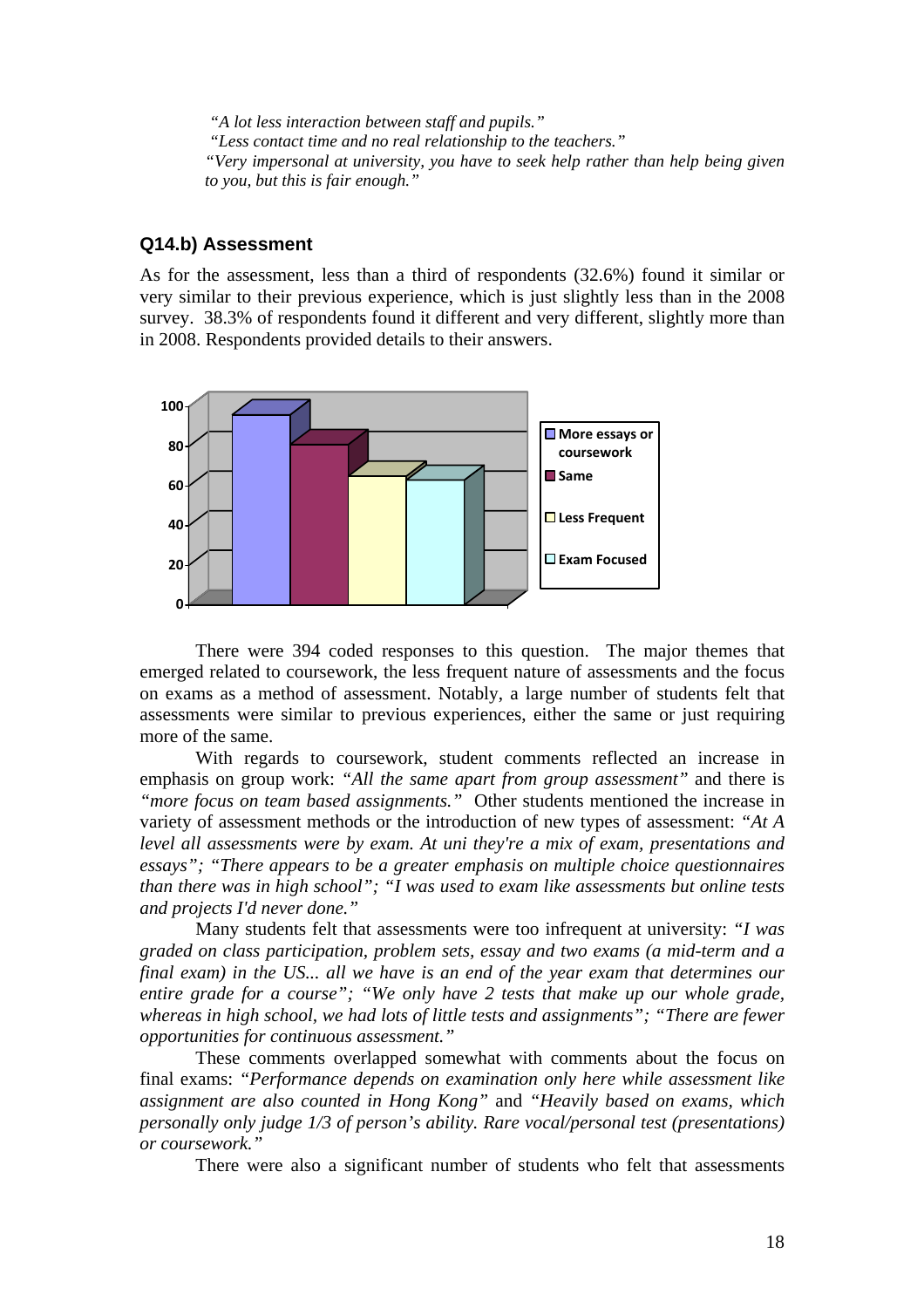were the same or fairly similar to the assessment methods to which they were previously exposed: *"Coursework and Exams are similar"; "Similar – lots of essays, group work etc."; "I had to write essay coursework at A-level and take exams as I do at university";* and *"The assessment methods are relatively similar."*

## **Q14.c) Contact with lecturers**

Contact with lecturers was very different and different for two-thirds (66.6%) of respondents, which is slightly more than in 2008 survey. Less than one in seven saw it as similar and very similar to their previous learning experience. Students provided details to their answers.



There were 569 coded responses to this question. The majority of students (59%) felt that contact time with lecturers was inadequate and that making contact can be very difficult. With regards to the lack of contact, students had these things to say: *"Completely different – no contact at all with lecturers"; "There is mostly no contact with our lecturer except the lecture time";* and *"Vanishingly small amount of contact hours.*" Other students spoke more about the difficulty in gaining contact with lecturers or tutors: *"lecturers are hard to get in contact with, whereas during previous schooling, teachers were readily available"* and *"Teachers were more readily available than lecturers."* 

Not all students felt like that, though. There were a good number of comments about the fact that contact with teachers was more frequent and much easier than previously experienced: *"I think that it is easier to get in contact with the lecturers than it was for me to see my teachers at school outside of class. If you need extra help the lecturers seem more keen to help than most of my A Level teachers"; "We can approach any professor we like by mailing them or meeting them at their office!"; "More one-on-one time available if needed."*

 Other comments mentioned the mode used to contact teachers, which some felt was a positive as it allowed for greater flexibility: *"Email is my primary mode of contact for lecturers, in school it was not even an option"; "Approachable, by person or by email";* and *"I am able to email the lecturers at any point to ask questions, they get back to me as soon as possible."* Others found modes of contact to be fairly negative: *"not as easy to contact lecturer compared to when in college as based on an email basis and very few contact hours"* and *"A lot less contact, difficulty in gettin*g *hold of them, though e-mail is essential and this is the main form of personal contact."* 

Another aspect of contact time mentioned was office hours. Some students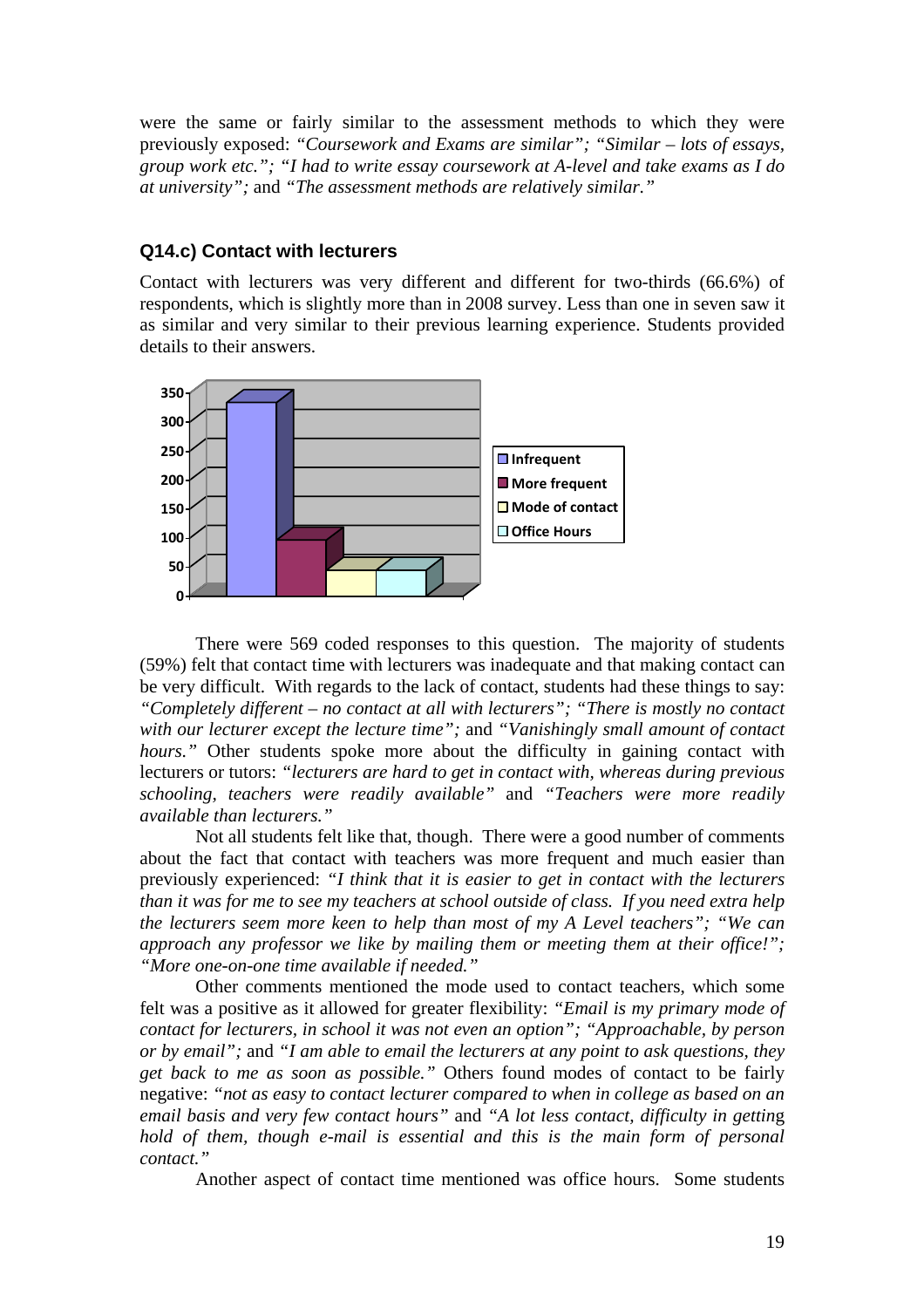felt that office hours were too limited: *"have small office hours hence and usually once a week so usually long waiting times whereas as before we could see teachers any time everyday"* and *"Highly restrictive office hours reduce potential for contact."* But others found office hours to be a useful: *"Lecturers provide their office hours for extra help with learning which is the same back home"* and *"Much less interaction between lecturers and students on a one to one basis. Although office hours were useful."*

# **Q14.d) E-learning and use of IT**

E-learning and use of IT in the current course was different and very different for half of the respondents (50.0%), which is slightly less then in 2008 survey. It was similar and very similar for less then a quarter of them (22.5%) and some similar, some different for the rest.

There were 461 coded responses to this question. The vast majority of all comments were positive and reflected a positive response to more heavy utilization of e-learning and computer facilities than they were used to*: "A lot more focus on IT, involving a lot of time on computers doing coursework and research"* and *"Elearning is more advanced here and it has given me an advantage over friends back at home."* In general, the comments were divided between those, which claimed the use of computers was more or similar to previous experiences (70% of total comments) and those that commented on the usage of computer resources (i.e. accessing material, communication and IT facilities or support).

Typical comments about using computers for accessing materials*: "A lot more resources available online"; "All of the work to do is placed online; i.e. no reading references given during lectures";* and *"All results, module material, class timings are posted online regularly which is a very very strong change and necessary!"*

Other comments mentioned the use of computers for communication: *"Uni provides forums and blogs for conversation with other students"; Increased use of email as method of communication between tutor and student";* and *"Everything is web-based and email communication."* 

Some students talked about the IT facilities or support available and generally found it very good: *"Fantastic resources here"; "IT facilities are so much better here...";* and *"WebCT service is excellent and all information comes through the Economics coordinator which is very useful."*

Only a small minority claimed there was little or no IT use (9% of total*): "hardly any e-learning"; "Not much e-learning necessary"; "Very little. Extremely surprised."*

## **Q14.e) Student support**

Slightly less than half of the respondents (47.1%) found student support in their current course different and very different from their previous experience, which is more than in 2008 survey. One in five saw it as very similar and similar, which is similar to 2008 results.

There were 350 coded responses to this question. The largest group of responses claimed that students found support to be better than their previous experiences (47%), yet many students who responded claimed it was worse (41%). A small number of students felt the support was similar to their past experiences (9%).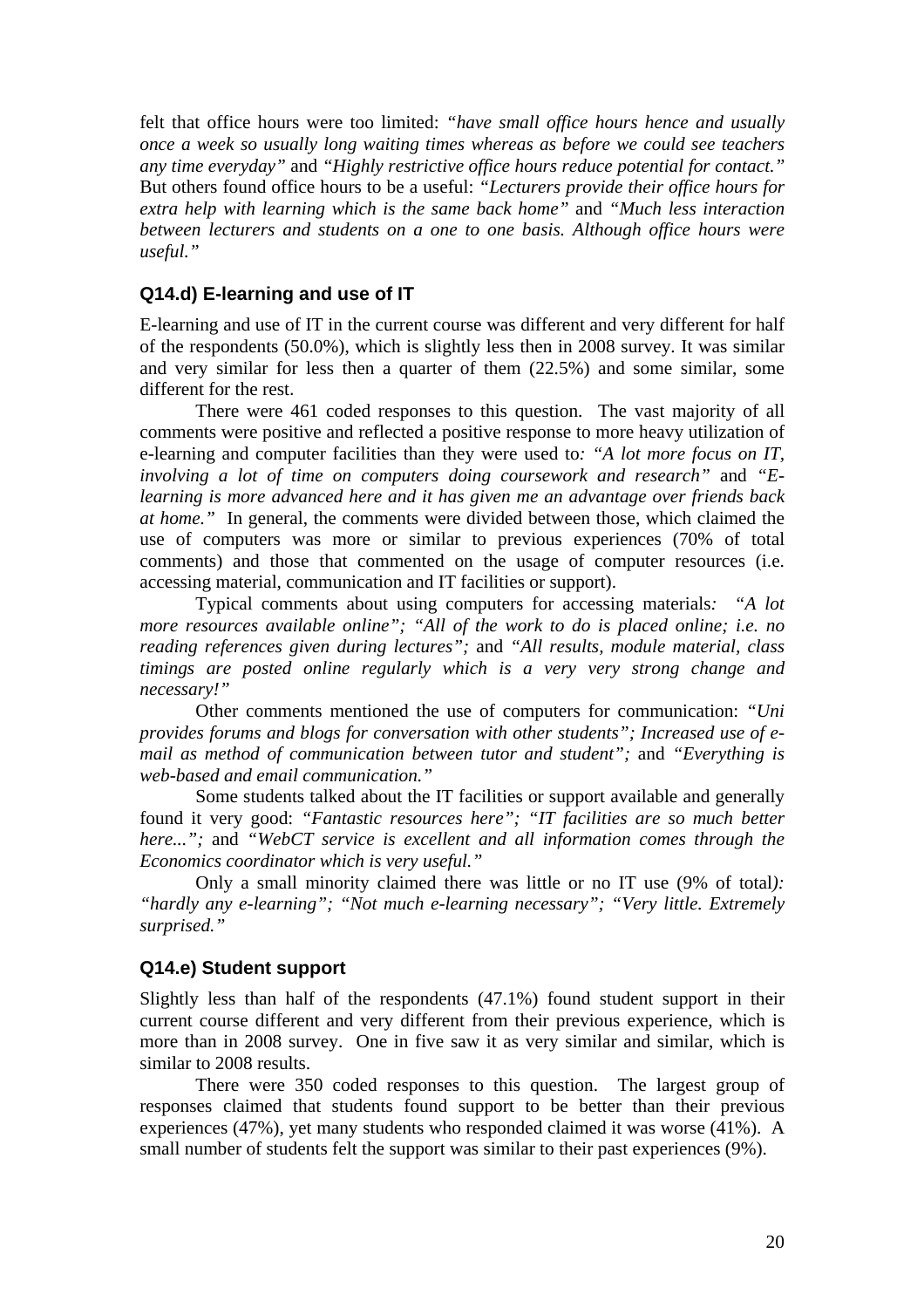

Comments regarding student support varied depending on students' previous learning experiences and environments. For instance, some compared it to previous overseas study: *"There is no student support in my previous learning. In UK, I think it's really very good to help our learning, especially for our international students. e.g. the math learning support, the English support."; "In Greece you are not assigned with a tutor, your progress is not monitored by anyone. There is no student support officers that I know of."; "I believe that students are given much more support here than in Portugal."*

Other students compared it to their previous experiences at school: *"The support for students is very good but very different from the school environment."* and *"Support is great and overwhelming at university as opposed to schooling where it does not really matter."* 

Various comments mentioned the quality of the support: *"student support here is much more personal and productive."; "Personal tutor is extremely helpful, able to talk either face to face or via email if there is a problem.";* and *"Student support at university is fantastic."* 

There were many comments, however, that claimed support was worse than previous experiences. The comments were split between those that simply stated there was less support and those that expressed the lack of personal involvement as an obstacle. Typical comments of the latter: *"There are student support systems but I myself would not be comfortable going to any of them as they are strangers whereas with my previous learning I would have known those involved with student support"*  and *"Previously, you would build personal relationships with people who would support you, just from seeing them daily. Now the support comes from people who I don't actually know who they are."* 

## **Q15. Do you think your previous learning experience prepared you for your current study**

Two thirds of the respondents felt that they were adequately prepared for their degree course, which is more than in the 2008 survey. Less than a quarter of them felt that they were very well prepared and less than one in ten felt that they were not at all prepared. Among the comments from the survey: *"Before University when it came to exams I was often "spoon fed" information, however now I am here it is very different and there is a lot more work on my part, which I am not use to."; "Economics in Alevel is completely different from BSc Economics. I did have a slight advantage of having background information about the course, but learning wise, the specification is much different than before."; "Here the teaching methods are quite different, hence*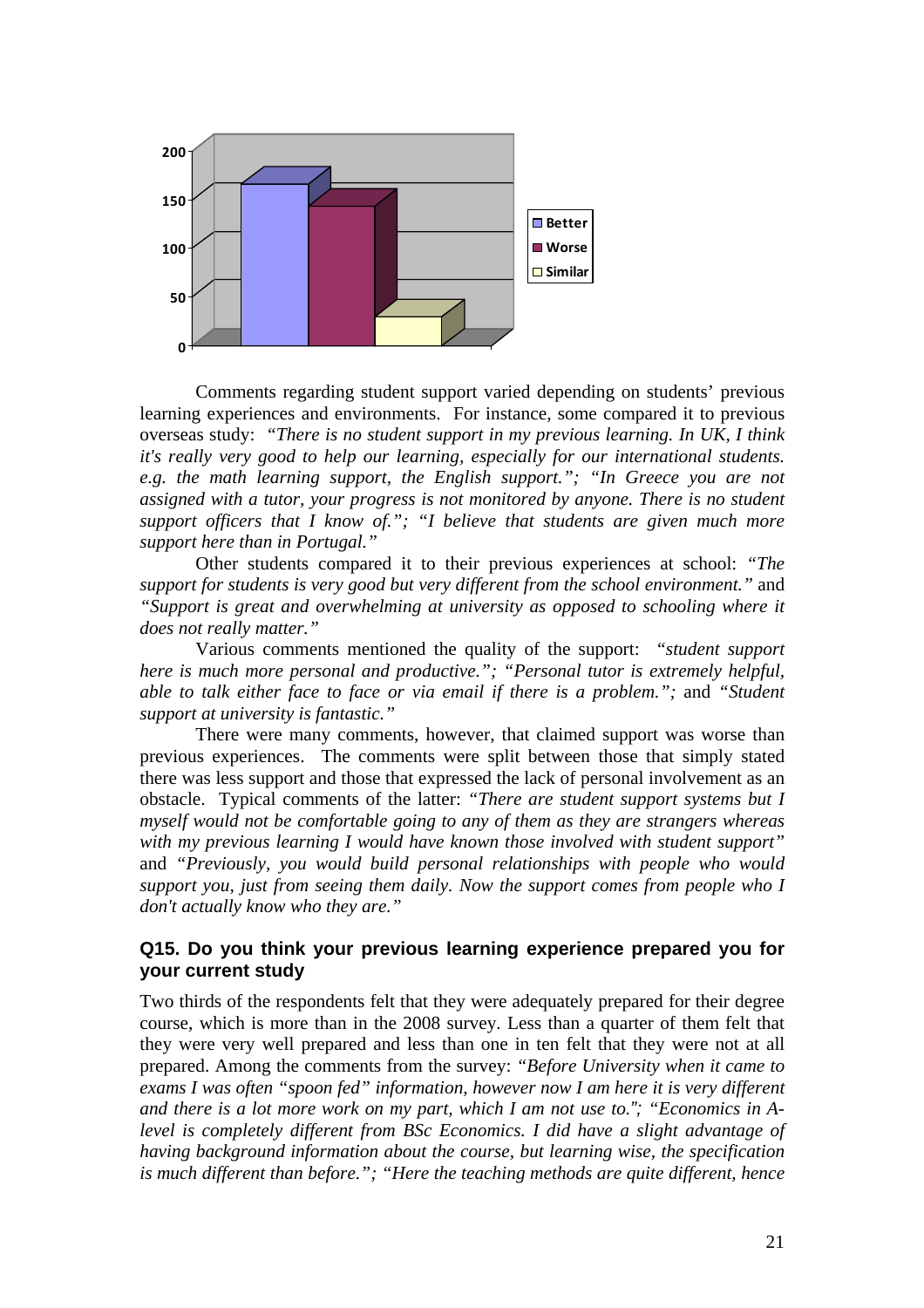*my previous education only prepared me for current studies to some extent. For example writing essays was something totally new for me and I had to learn step by step how to write them in order to get a good mark."; "I was working in nonacademic posts for about 8 years; hence, I found it difficult to fit again."; "Not at all because prior to this point I had done nothing related to economics. The course was entirely new for me. All aspects of it. "* 

# **Section 3: About your degree course**

## **Q16. Has studying this degree course met your expectations?**



- More than three out of four respondents were positive in their replies to this question;
- The level of expectations being met is stable in all 3 surveys of 2006-2008- 2010: 75.4% - 74.9% - 75.5%.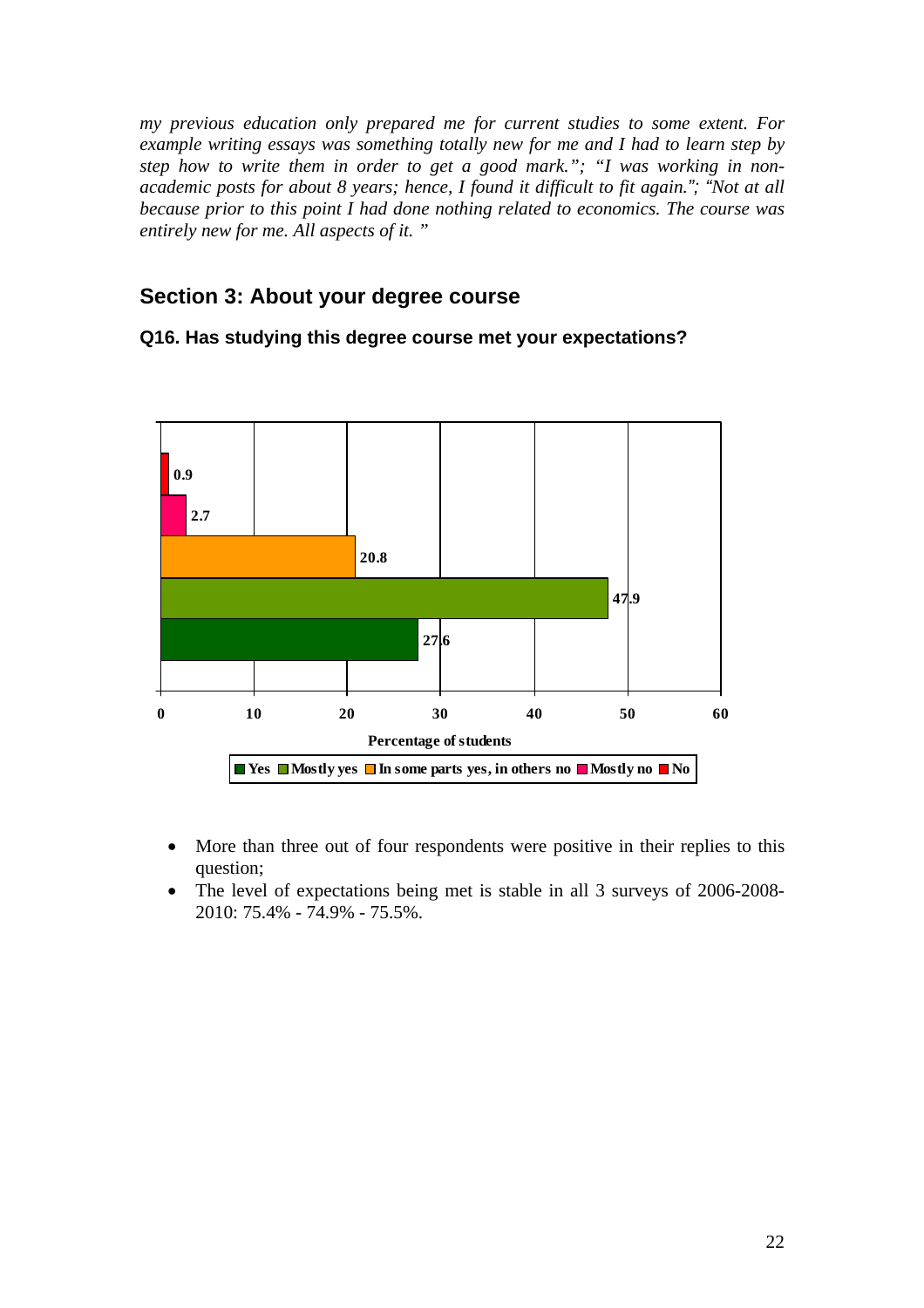#### **Q16.a) If you didn't answer yes, please explain in what ways it differs from your expectations**



There were 273 coded responses to this question. Four themes emerged from those responses: content, teaching, real world relevance, and the pace of the course. The majority of responses revolved around the content and the teaching of the course. In terms of the content, most comments were related with the amount of maths. Many students claimed that it was much more maths-focused than they had anticipated: *"Wasn't expecting quite as large an emphasis on maths"* and *"I didn't think that maths would be such a vital part."* A few thought there would be more than there was: *"I am actually enjoying the course a lot more than what I had thought, however I did believe that there would be more maths involved in the course."*

There are also comments related to the overall difficulty of the content: *"more difficult than what I had imagined."; "Some modules are really hard, such as advanced microeconomics, and a lot of work must be done in order to keep up."* and *"It was harder than I expected."* 

The second theme that emerged was the teaching of the course. Many of the comments had to do with the lack of personal interaction between students and teachers, the quality of lecturers and the lack of contact time with lecturers. Typical comments regarding the lack of interaction: *"Expected more interaction with lecturers"* and *"I thought it will be much more interaction between people, much more team working, much more extra guest lectures and things like that."*

Typical comments regarding quality of lecturers: *"Also the contact between lecturers and students is terrible especially with economics lecturers, there seems to be very few who actually care about the students doing well for the students' sake rather than their own sake."* and *"The teaching has been of a low standard."*

Typical comments regarding the lack of contact time: *"I thought I would have more contact hours, but in fact there are more self study hours."* and *"I feel too much teaching is left to yourself!"* 

The last two themes have to do with the relevance of the course to the real world and its pace. Some students felt there was too little engagement with real world examples: *"I was hoping I would be able to understand how the actual economy works and how actual decisions are made, like how does the central bank come to the decisions it does."* and *"I think that theory should concern more with real world, I think it would be better if there will be more examples from real economy to understand a content of material."* A small number felt the pace of the course was too fast: *"The professors go very quickly through the material. This leaves then very little time to 'develop the thought'*. *Students are left alone to cope with the high amount of material."* and *"Too much course material to get through in too little time means that crucial aspects of the course were condensed and rushed."*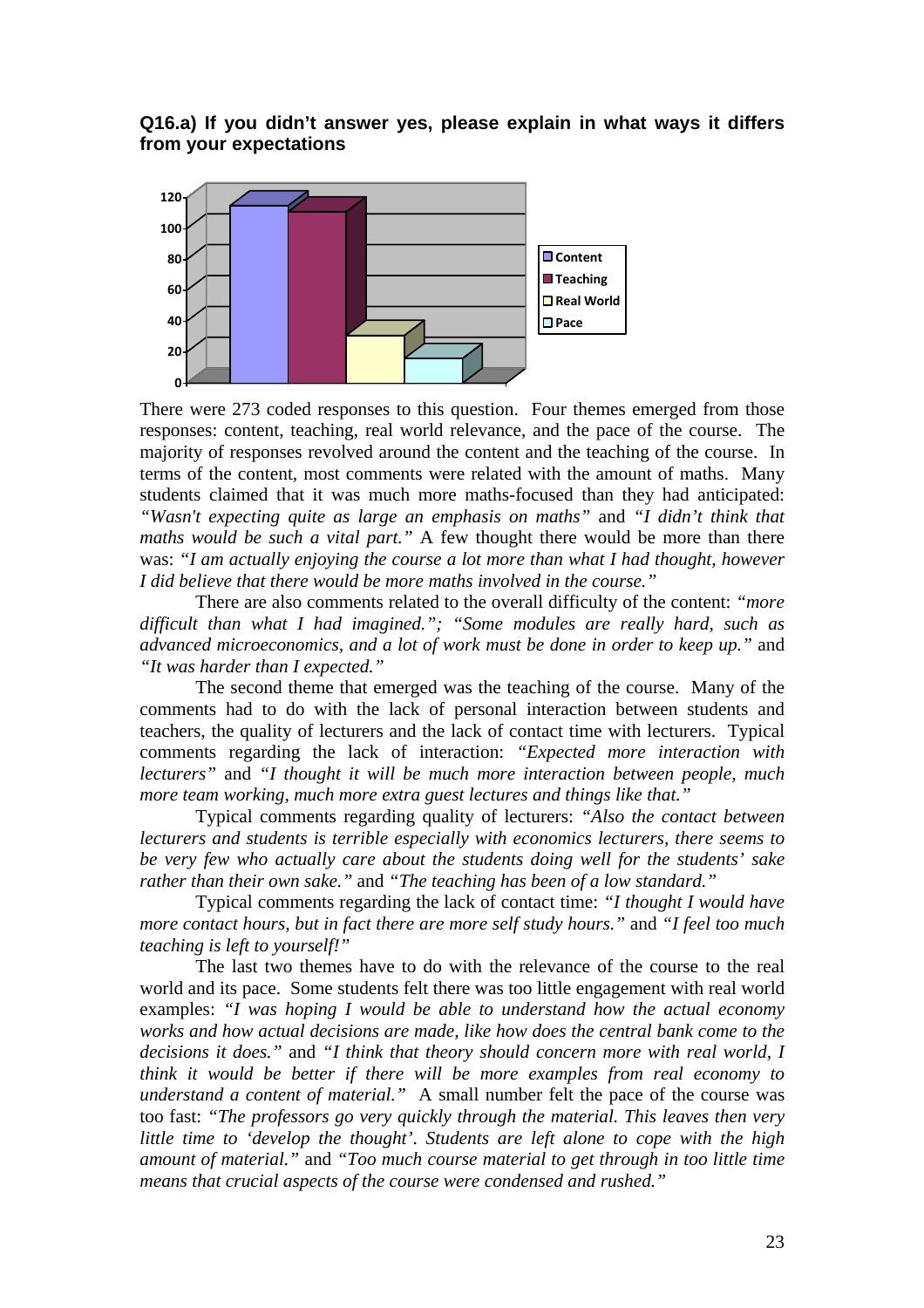# **Q17 Please indicate how useful you have found each of these in supporting your learning**

# **Q17.a) Lectures**



- About three out of four respondents were positive in their replies to this question;
- The number of students, who found lectures useful had been declining during 2006-2008-2010: 75.3% - 74.7% - 74.1%;
- As in previous studies Age, Year of study and Gender were statistically significant factors (SSF), with the additional factor- A-level Economics;
- Age was a SSF for lectures: lectures' usefulness increases with the age of respondents from 73.1% for 18-21 year olds to76.4% for 22-25s and to 81.5% for those older than 25;
- Year of study is SSF for lectures: lectures' usefulness declines during the first 3 years of study from 76.0% to 72.2% to 68.5%, but then increases for year 4 - 80.9% and is 77.7% for postgrads;
- Gender is SSF for lectures: females (77.1%) find them more useful, then males  $(71.6\%)$ :
- A-level Economics is SSF for lectures: those who had them 73.3% found lectures less useful then those who hadn't done them 75.0%;
- Among students' comments: "*Huge variance in quality!" "Some lectures are fantastic, others not so much, I love asking questions but I/we are told not to."; "depending on the lecturers. Some lectures are extremely pointless to go as reading on your own would be much easy and FUN.*".

## **Q17.b) Small classes or seminars (up to 20 students)**

- About three out of four respondents were positive in their replies to this question;
- The number of students, who found small classes useful had been increasing during 2006-2008-2010: 75.8% - 78.6% - 77.7%;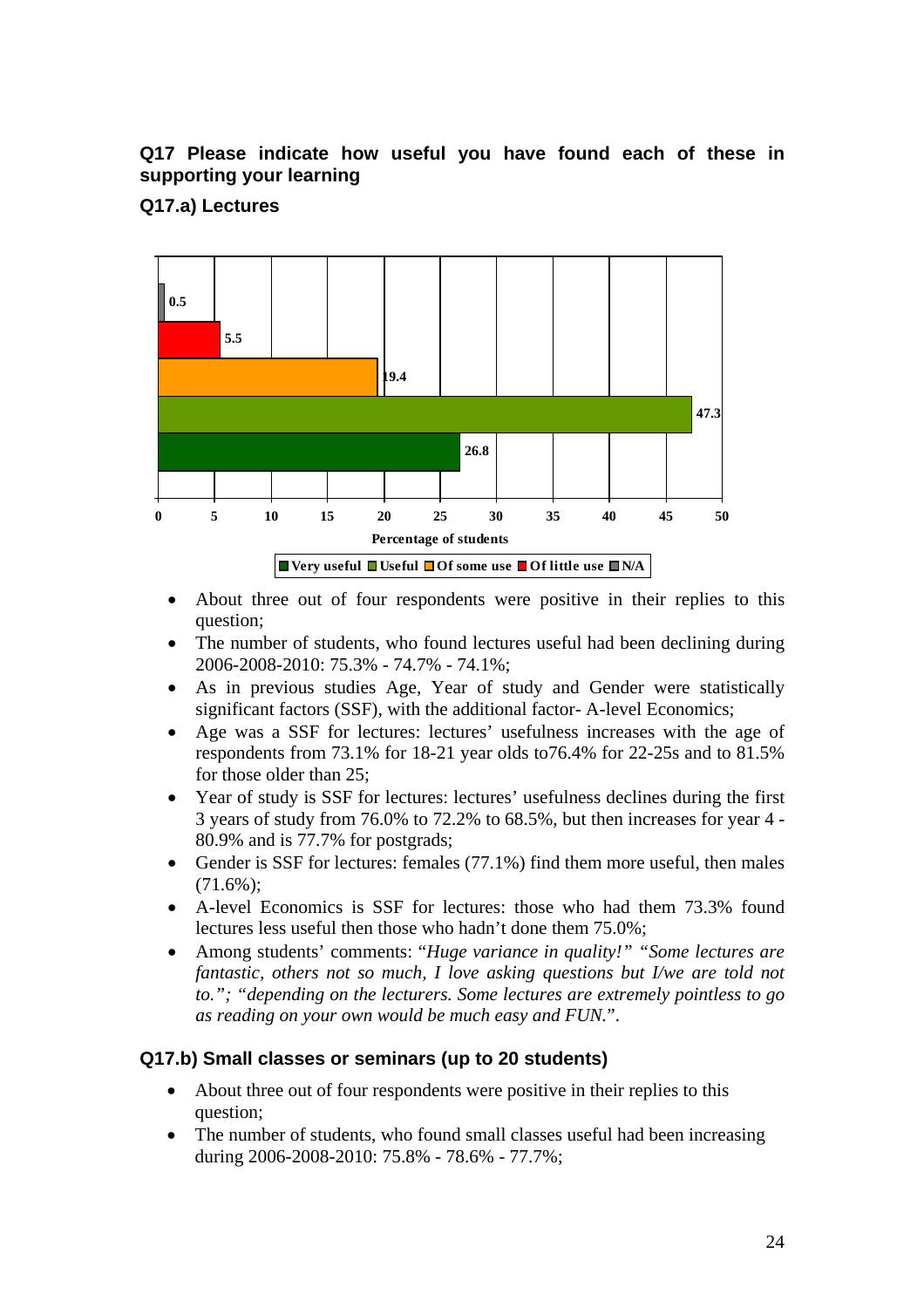

- As in previous studies Age and Year of study were SSF, with the additional factor: A-level Economics;
- Age was a SSF for small classes: its perceived usefulness decreases with the age of respondents from 79.1% for 18-21 year olds to72.6 to 22-25s and to 68.5% for those older than 25;
- Year of studies is SSF for small classes: its perceived usefulness increases during undergraduates years from 76.7% to 80.2% to 80.5% to 80.2%, but then decrease for postgraduates to 66.8%;
- Among students' comments: "*the best study opportunity.";"Again, huge variance in quality!"; "Would be useful if our tutor wasn't incompetent."*



## **Q17.c) Workshops or classes (over 25 students)**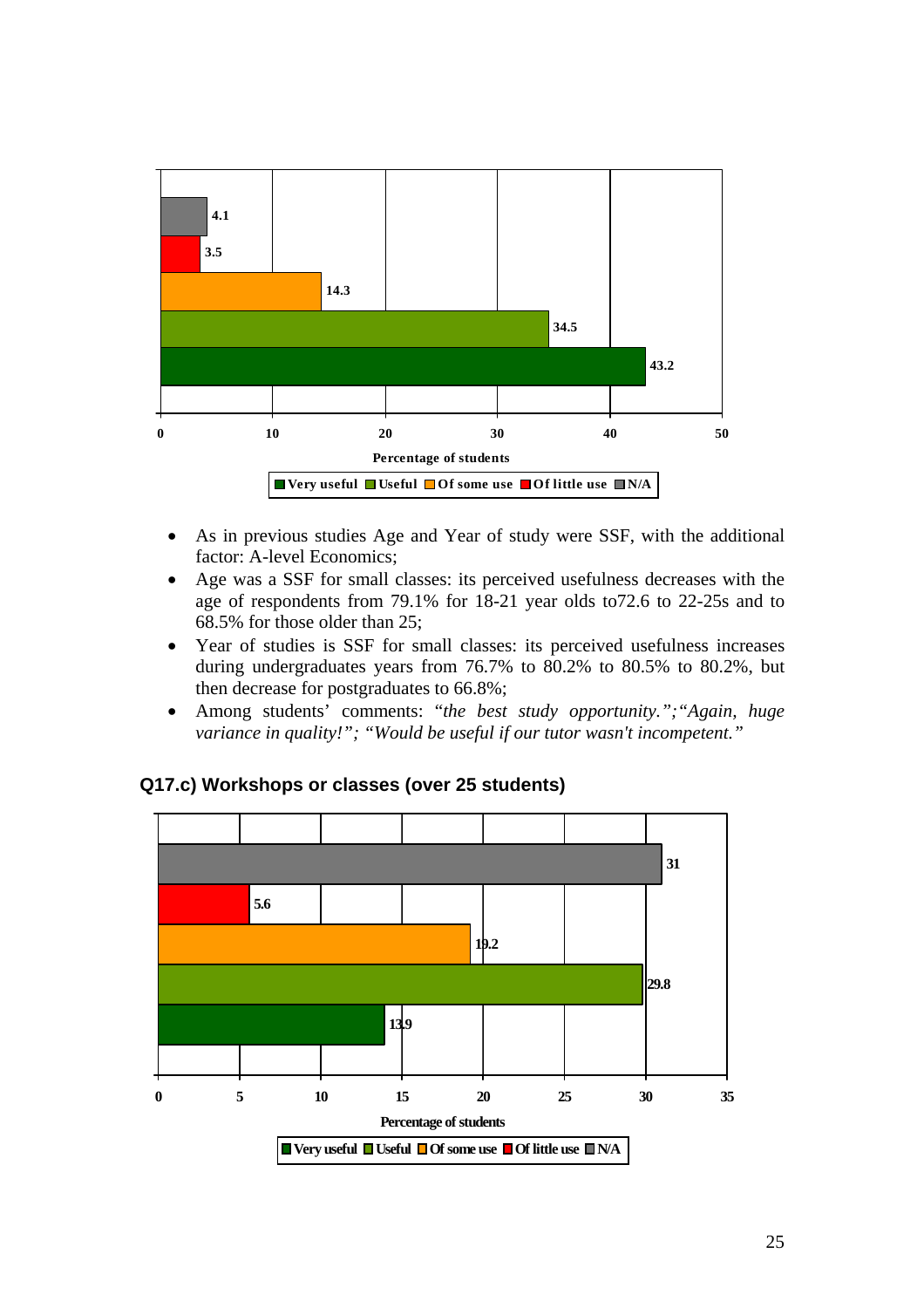- More than two out of five respondents were positive in their replies to this question;
- The number of students, who found workshops useful had been increasing during 2006-2008-2010: 33.4% - 40.9% - 43.7%;
- As in previous studies Language, A-level Maths and Year of study were SSF;
- Language was a SSF for workshops: students with English as their first language found workshops less useful than non-English speakers - 39.8% versus 51.4%;
- Year of study is SSF for workshops: it's perceived usefulness increases during the years from 40.4% (first) to 41.8% (second) to 47.2% (third) to 48.1% (fourth) and to 51.5% (postgraduate);
- Among students' comments: "*Some are good while some are just non-sense;" "Depends a lot on the teacher. Some are just a waste of time.";"develop transferable skills."*



## **Q17.d) Lecturers' office hours, clinics or one-to-one tutorials**

- Nearly half of respondents were positive in their replies to this question;
- The number of students, who found office hours useful had been increasing during 2006-2008-2010: 43.7% - 48.0% - 48.5%;
- As in previous studies Language, Age and Year of study were SSF;
- Language was a SSF for office hours: students with English as their first language found office hours less useful than non-English speakers - 46.8% versus 51.7%;
- Year of study is SSF for office hours: its usefulness increases during the years from 44.3% (first) to 48.1% (second) to 48.1% (third) to 58.8% (fourth) and to 58.4% (postgraduates);
- Age was a SSF for office hours: it is lowest for the 18-21 group 47.6%, then increases to 53.1% for the 22-25 group and is 49.1% for over 26s;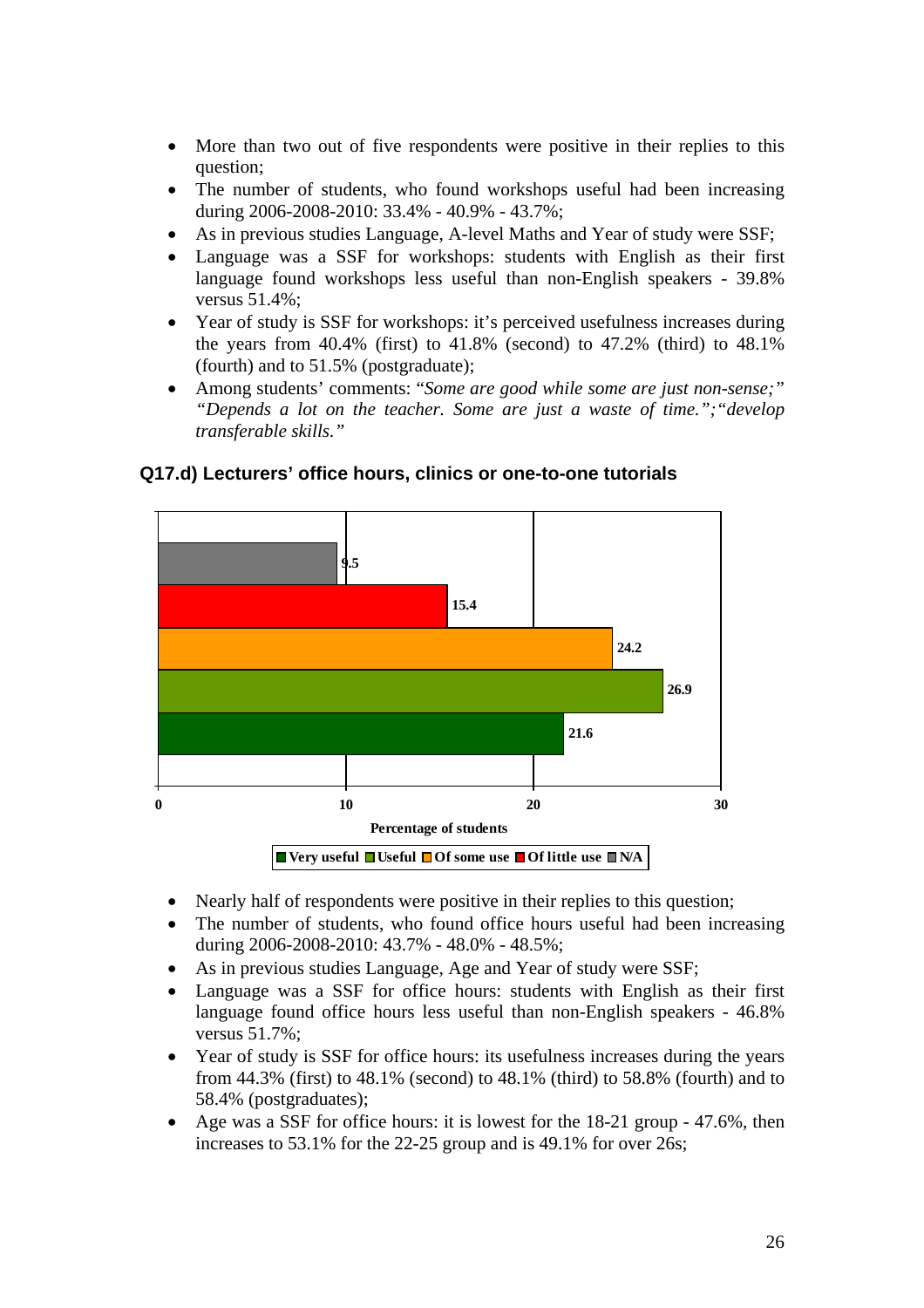• Among students' comments: "*didn't really use any of those.";"Office hours have been of little use. I expect that one-to-one tutorials would be of great use.";"I haven't made use of office hours, they could be very useful* .*"* 



# **Q17.e) Assigned reading**

- More than three out of five respondents were positive in their replies to this question;
- The number of students, who found assigned reading useful has been decreasing during 2006-2008-2010: 69.2% - 65.0% - 62.1%;
- As in previous studies Language, Age and Year of study were SSF, but also this year gender and A-level Economics;
- Language was a SSF for assigned reading: students with English as their first language found assigned reading less useful than non-English speakers - 59.3% versus 67.4%;
- Year of study is SSF for assigned reading: it's perceived usefulness increases during the years from 60.2% (first) to 61.7% (second) to 62.4% (third) to 68.7% (fourth) and to 65.4% (postgraduates);
- Age was a SSF for assigned reading: it is lowest for 18-21 years group 60.0% then increases to 69.8% for the 22-25 group and to 73.2% for over 26s;
- Gender was a SSF for assigned reading: females are more positive about it then males - 63.6 versus 60.9%;
- A-level Economics was a SSF for assigned reading: those who didn't have them found it more useful, then those who have them - 66.3% and 59.3%;
- Among students' comments: "*Some of it is VERY useful, but in some courses the lists are very long, and it is hard to determine what will actually be helpful. So I feel a lot of time is wasted as a result.";"No assigned reading has*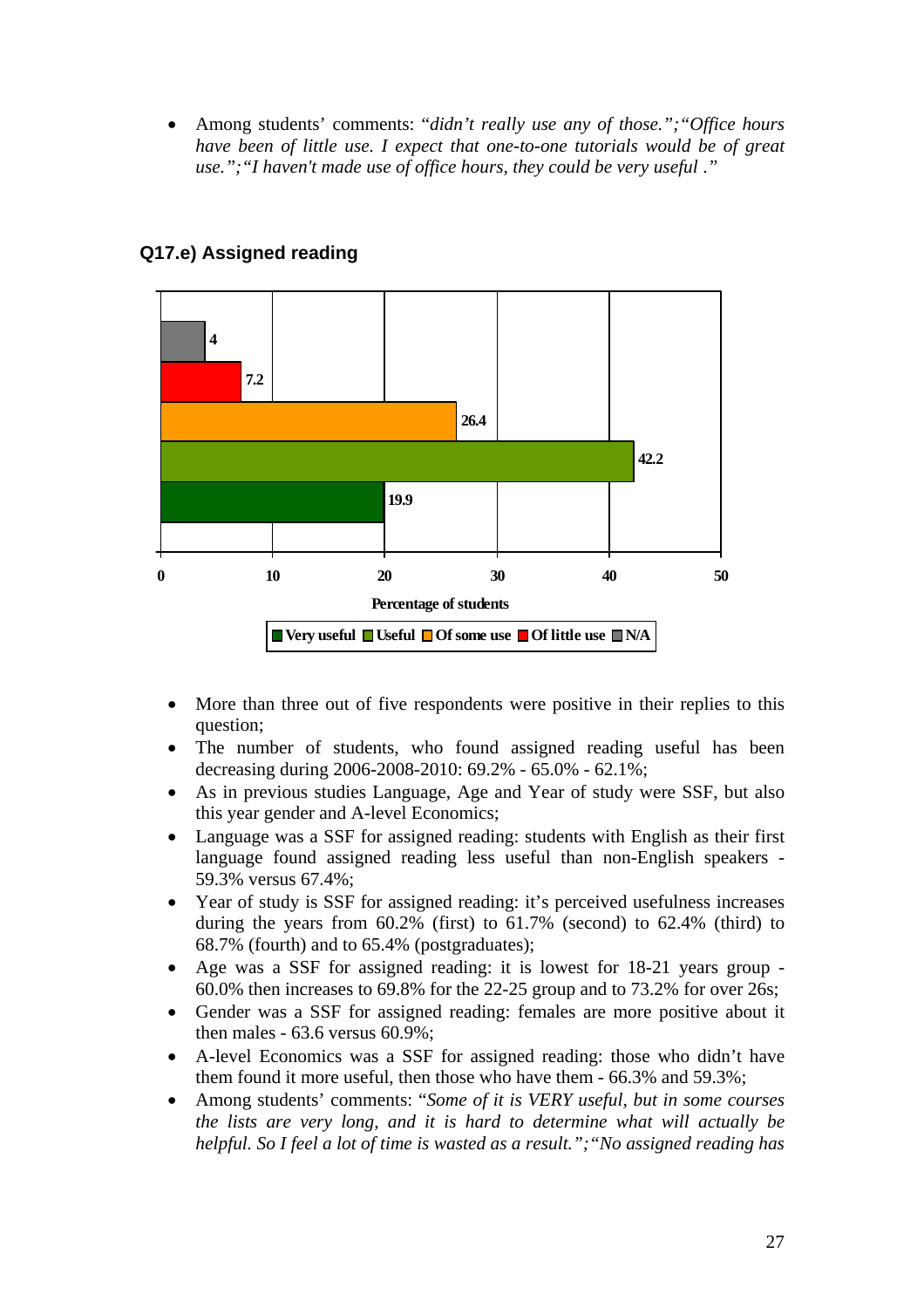*been set, maybe it should be. Could be a useful guideline.";"Textbooks aren't as helpful as lecture notes especially when it comes to exam revision*."



# **Q17.f) Other reading**

- More than two out of five respondents were positive in their replies to this question;
- The number of students, who found other reading useful had been decreasing during 2006-2008-2010: 45.9% - 41.8% - 42.6%;
- As in previous studies Language, Age and Year of study were SSF;
- Language was a SSF for other reading: students with English as their first language found other reading less useful than non-English speakers - 40.6% versus 46.7%;
- Year of studies is SSF for other reading: its perceived usefulness decreases during the first three undergraduate years from 42.4% to 42.2% to 39.4%, but increases to 42.8% for year 4 and to 50.5% for postgraduates;
- Age was a SSF for other reading: it is lowest for the 18-21 group 40.6%, then increases to 45.1% for the 22–25 group and to 65.7% for over 26s;
- Among students' comments: *"Lecturers sometimes are very willing to follow just one or several books in their teaching mechanisms. So usually the readings been given out by them would be very useful for my understanding."; "mostly left to own unguided research; no training on research methods, particularly web based."; "exploring".*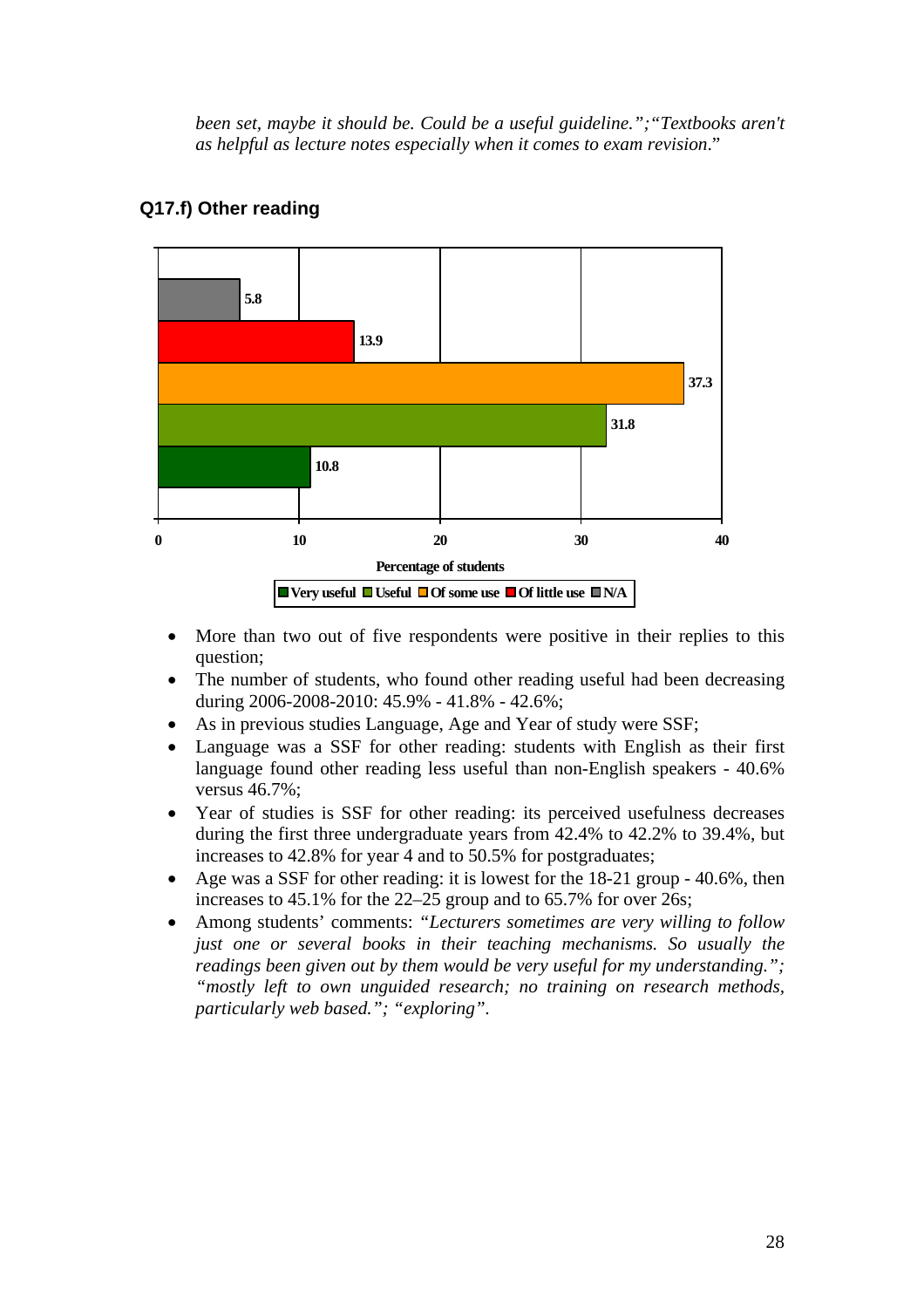# **Q17.g) Group work projects**



- More than one out of three respondents were positive in their replies to this question;
- The number of students, who found group work projects useful hasn't altered very much during 2006-2008-2010: 34.6% - 34.2% - 35.5%;
- As in previous studies Language, Age, A-level Maths and Year of study were SSF, but this year also gender and choice were SSF for group work projects;
- Language was a SSF for group work projects: students with English as their first language found group work projects less useful than non-English speakers - 33.4% versus 39.5%;
- Year of study is a SSF for group work projects: 35.9% perceived it as useful in year 1, then its usefulness decreases to 30.0% for year 2 and then increases in years 3 and 4 to 40.2% and 40.5%. It decreases to 37.7% for postgraduates;
- Age was a SSF for group work projects: it is lowest for the 18-21 group 34.6%, then increases to 39.2% for the 22–25 group and to 38.9% for over 26s;
- A-level Maths was a SSF for group work projects: students who haven't done them perceived group work projects as more useful than those who have - 39.1% and 34.1% respectively;
- Gender was a SSF for group work projects: females finds them less useful than males –  $32.8\%$  versus  $37.6\%$ ;
- Choice of degree was a SSF for group work projects: those with Economics as first choice were more positive, then others - 35.7% and 34.2%;
- Among students' comments: "*I used to do group projects in undergraduate but not many for economics course as I am doing a math related degree rather than Art of economics. But I think it helps in my understanding and it helps on training people's interactive ability with others. And it somehow makes me more patient in listening to others' opinions.";"No use at all, as a hard worker it brings my marks down because of free riders.";"Useful to external skills but not specifically Economics based skills."*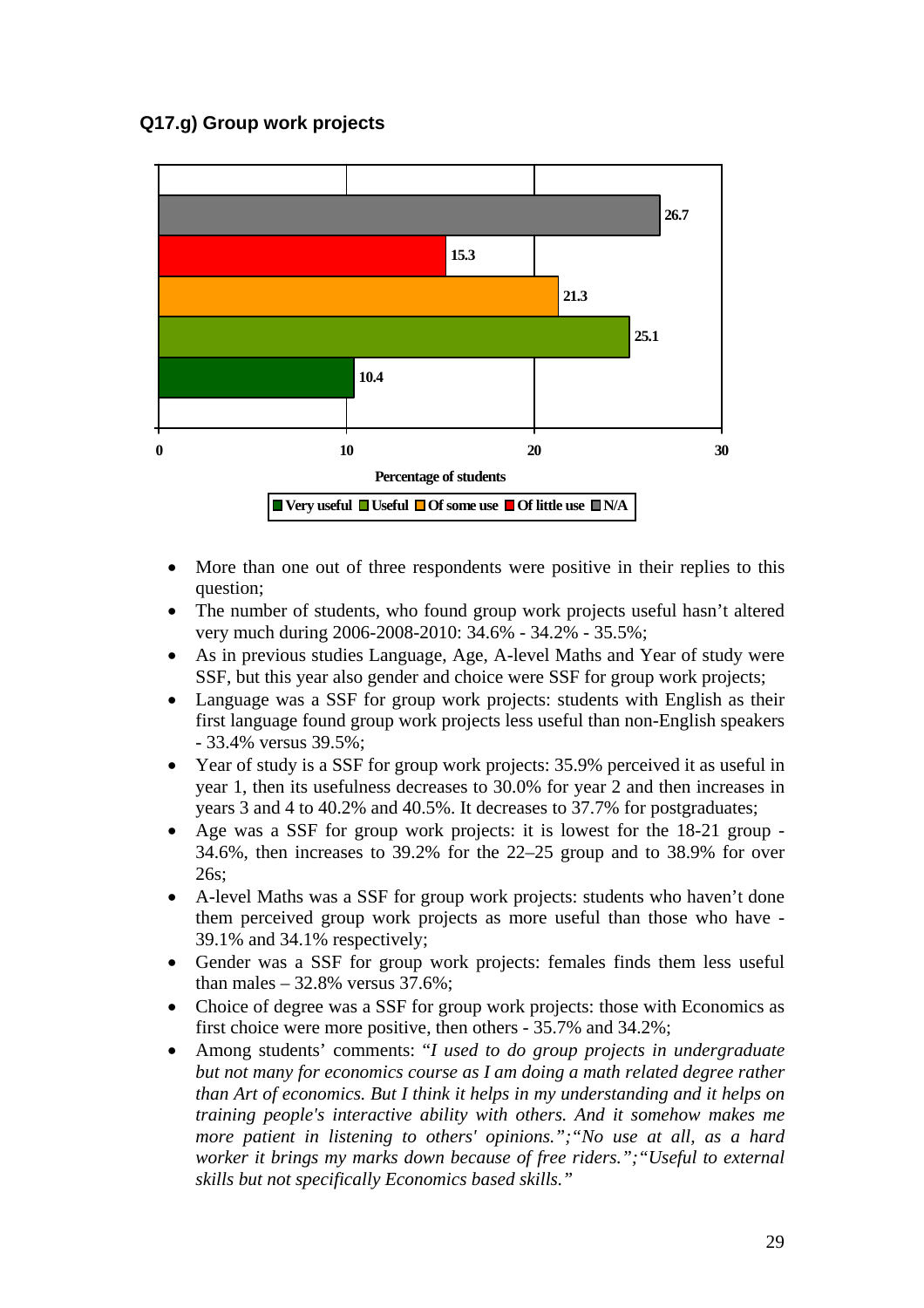

# **Q17.h) Set preparatory work for seminars (e.g. problem sets)**

- Nearly three out of four respondents were positive in their replies to this question;
- The number of students, who found set preparatory work useful has increase during 2006-2008-2010: 70.8% - 71.7% - 74.3%;
- As in previous studies Language, Age, A-level Economics and Year of study were SSF;
- Language was a SSF for set preparatory work: students with English as their first language found set preparatory work more useful than non-English speakers - 75.3% versus 72.4%;
- Year of study is a SSF for set preparatory work: it was different for each year with 73.6% finding it useful in year 1, 77.8% in year 2, then 74.7% in year 3 and 74.9% in year 4, and 65.8% for postgraduates;
- Age was a SSF for set preparatory work: it was highest for the 18-21 group 75.6%, then decreases to 69.8% for the 22-25 group and to 65.8% for over 26s;
- A-level Economics was a SSF for set preparatory work: those who have Alevel Economics find such set work more useful than others - 76.0% versus 71.6%;
- Among students' comments: "*It usually gives me a general review on what's on last lecture and I can fix out which part I need a second review as well."; "Some of them are much more complicated than the theory explained.";"it gives question time, and prepares for the actual exam as usually its similar*."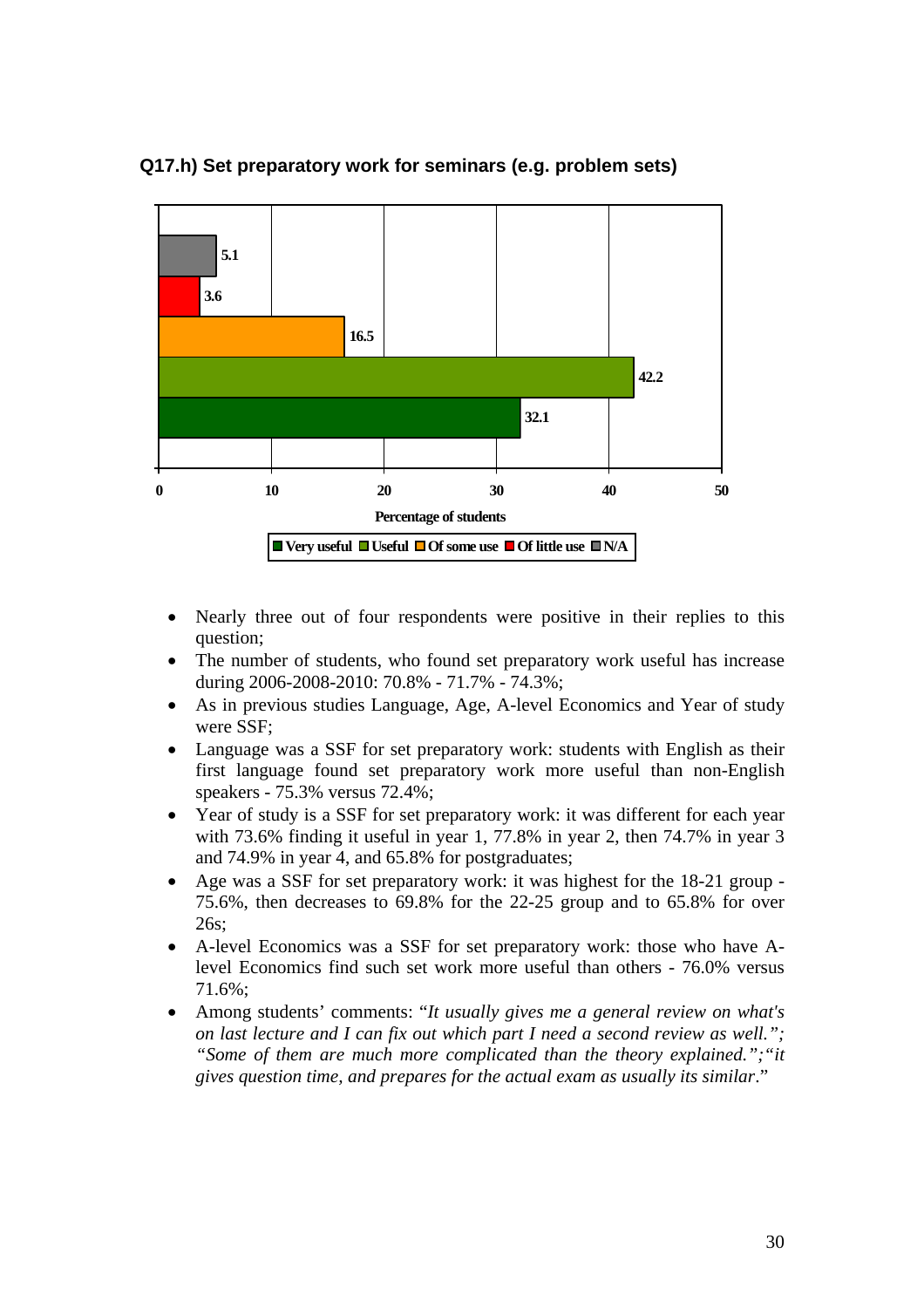# **Q17.i) Essays**



- More than two out of three respondents were positive in their replies to this question;
- The number of students, who found essays useful has decreased during 2006-2008-2010: 75.1% - 72.7% - 67.6%;
- As in previous studies Age and Year of study were a SSF;
- Year of study is a SSF for essays: it's perceived usefulness increases across the years from 62.9% in year 1, to 68.6% in year 2, to 75.2% in year 3 and 80.2% in year 4 and then decreasing to 59.9% for postgraduates;
- Age was a SSF for essays: it was highest for the 18-21 group 68.3%, then decreased to 66.6% for the 22-25 group and to 59.3% for over 26s;
- Among students' comments: *"Writing an essay is really a torture to me but I cannot make myself to say it is useless as I need to do a lot of reading and researches for it and it will somehow widen my learning in the course"; "Although sometimes when returned, I wished I had more feedback"; "There does not seem to be anything which helps you write an essay expected from a 3rd year student. Essays have been so infrequent during the term, but then only in the final exams!"*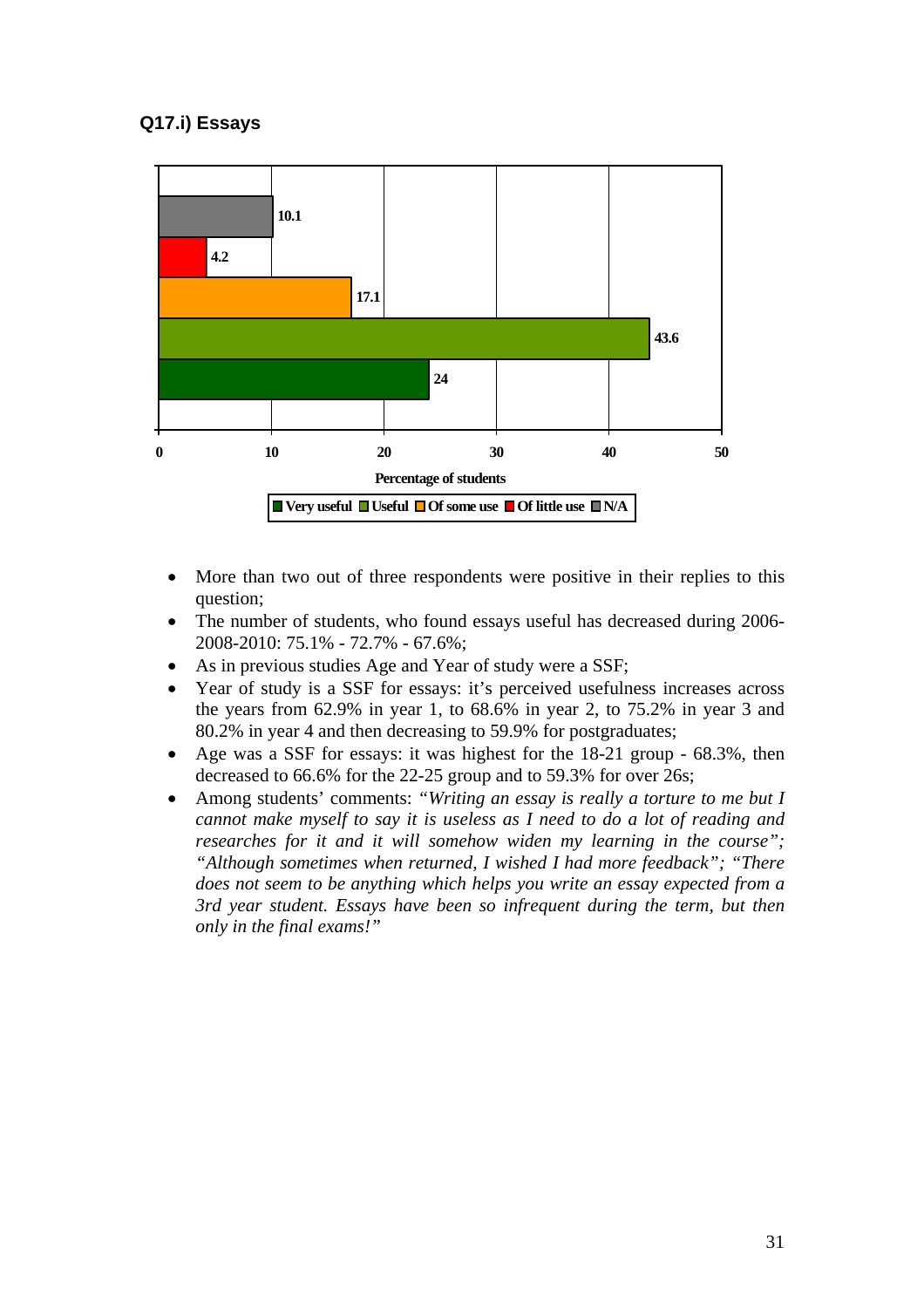# **Q17.j) Online learning**



- More than three out of five respondents were positive in their replies to this question;
- The number of students, who found online learning useful has increase during 2006-2008-2010: 50.0% - 56.0% - 60.7%;
- As in previous studies Age and Year of study were a SSF;
- Year of study is a SSF for online learning: it's perceived usefulness decreases from 64.0% in year 1, to 58.0% in year 2, to 55.8% in year 3, but then 61.0% in year 4 and 56.4% for postgraduates;
- Age was a SSF for online learning: its perceived usefulness was highest for the 18-21 group - 61.4%, than decreased to 58.0% for the 22–25 group and to 55.4% for over 26s. At the same time the percentage of respondents reporting no online learning increases across the age groups from 11.5% for the 18-21 group to 14.9% for the 22–25 group and to 24.9% for over 26s;
- Among students' comments: *"This is my own choice not instructed by lecturers"; "would be if I knew about it."; "no training on research methods, particularly web based."*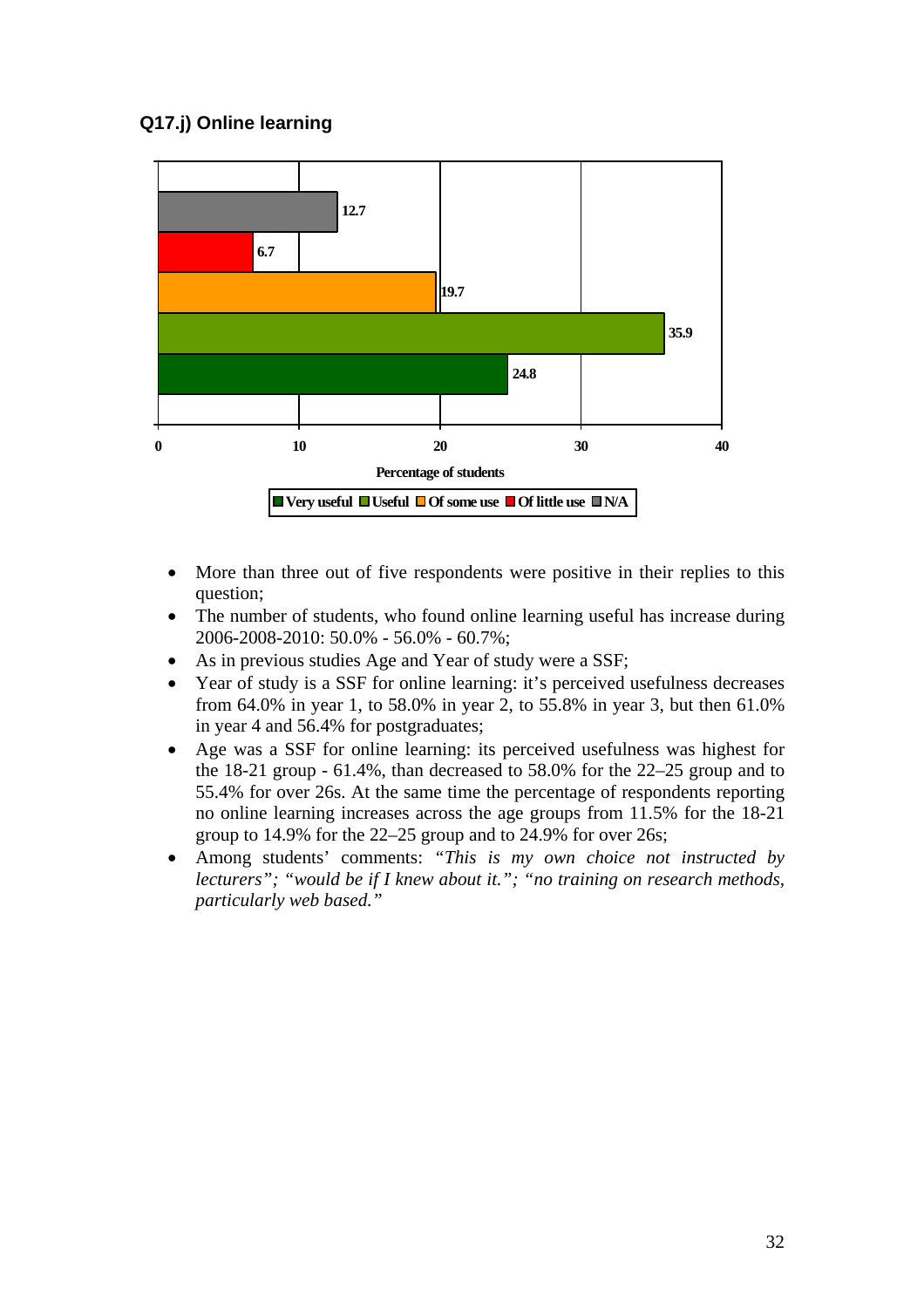

# **Q17.k) Online learning using Economics software**

- Less than two out of five respondents were positive in their replies to this question, but nearly one in three reported online learning using economics software as unavailable;
- The number of students, who found online learning using economics software useful has increased during 2006-2008-2010: 27.9% - 34.9% - 38.3%;
- As in previous studies Age, Language and Year of study were SSF, as well as Gender;
- Year of study is a SSF for online learning using economics software: it's perceived usefulness decreased from 41.4% in year 1, to 32.7% in year 2, to 33.1% in year 3, then increases to 41.2% in year 4 and to 51.0% for postgraduates;
- Age was a SSF for online learning using economics software: it was lowest for the 18-21 group - 36.4%, than increases to 48.7% for the 22-25 group then decreases to 39.9% for over 26s. At the same time, respondents reporting online learning with economics software as not available fluctuates across the age groups: 32.4% for the 18-21 group; 25.3% for the 22–25 group and 38.9% for the over 26s;
- Language was a SSF for online learning using economics software: non-English speakers found it more useful than English speakers - 46.6% versus 34.1%;
- Gender was a SSF for online learning using economics software. Female respondents found it more useful than male: 40.1% versus 36.9%;
- Among students' comments: *"I wish there was more..."; "we will do this later but have not used this method yet.";"economics software doesn't cater for mac computers."*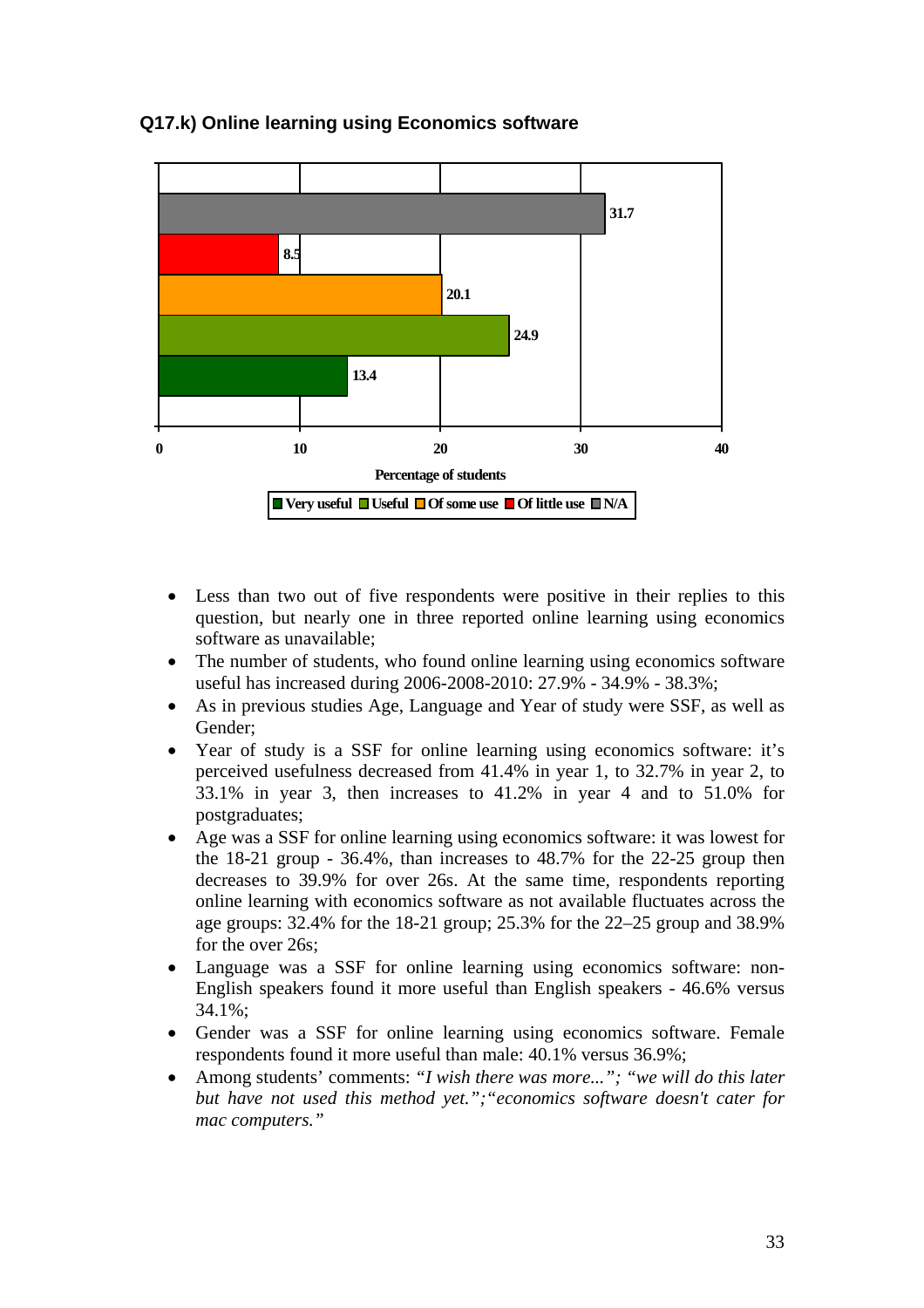

# **Q17.l) Online questions and tests (not assessed)**

- More than two out of five respondents were positive in their replies to this question, but nearly one in three found it unavailable, an increase compared to 41.3% in 2006 and 38.0% in 2008;
- The number of students who found online questions and tests useful has increased during 2006-2008-2010: 31.7% - 36.1% - 42.9%;
- As in previous studies Age, Choice and Year of study were SSF, but also Gender;
- Year of studies is a SSF for online questions and tests: 55.5% in year 1 found them useful; 40.5% in year 2; 32.0% in year 3; 45.1% in year 4 and 28.2% for postgraduates (though it was not available to 51.0% of them);
- Age was a SSF for online questions and tests: they were perceived as most useful by the 18-21 group - 45.3%, then 34.7% of the 22–25 group found them useful, compared to 27.8% for the over 26s;
- Gender was a SSF for online questions and tests. Female respondents found them more useful than male: 44.7% versus 41.5%;
- Choice was a SSF for online questions and tests. Respondents who took Economics as a first choice found online questions and tests more useful: 43.8% versus 38.4%;
- Among students' comments: *"Very rare but were very useful;" "They don't have these at …, but I'd like them to have them." ; "Very useful, assessed and marked."*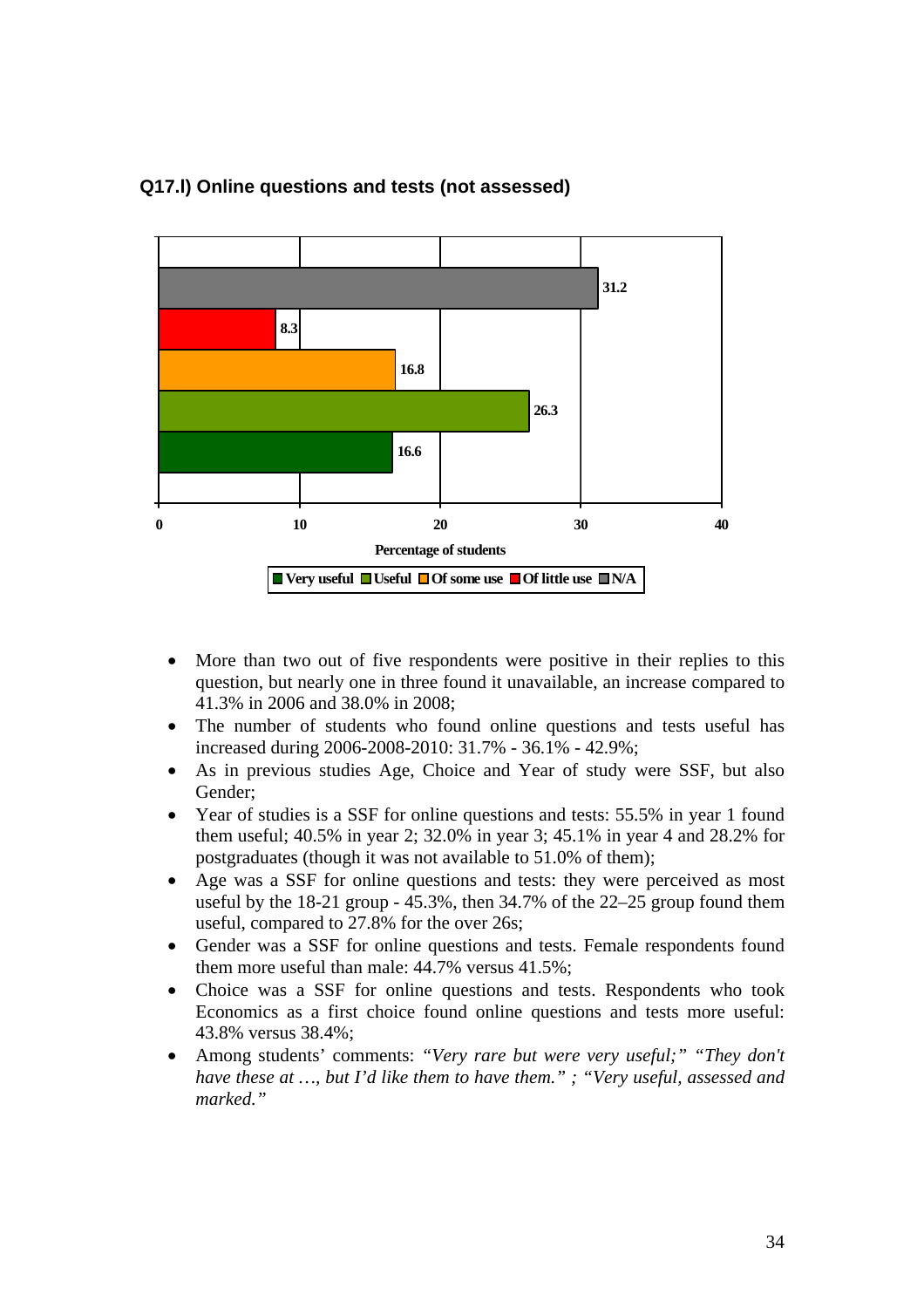# **Q17.m) Materials posted by lecturer on course VLEs (such as Blackboard or WebCT) or website**



- Nearly four out of five respondents were positive in their replies to this question;
- The number of students who found online materials useful has increased during 2006-200-2010: 77.2% - 76.8% - 79.8%;
- As in previous studies Age and A-level Maths were SSF;
- Age was a SSF for online materials: 81.5% of the over 26s found them useful compared to 79.2% for the 18-21 group and the 22–25 group;
- A-level Maths was a SSF for online materials: those who didn't have access to them perceived them as more useful than those who did: 81.9% versus 79.0% ;
- Among students' comments: *"it would usually be the next days' lecture contents. So very useful." ; "For the one lecturer who can be bothered to post on Web CT, but others were Very Good.", "great – love it."*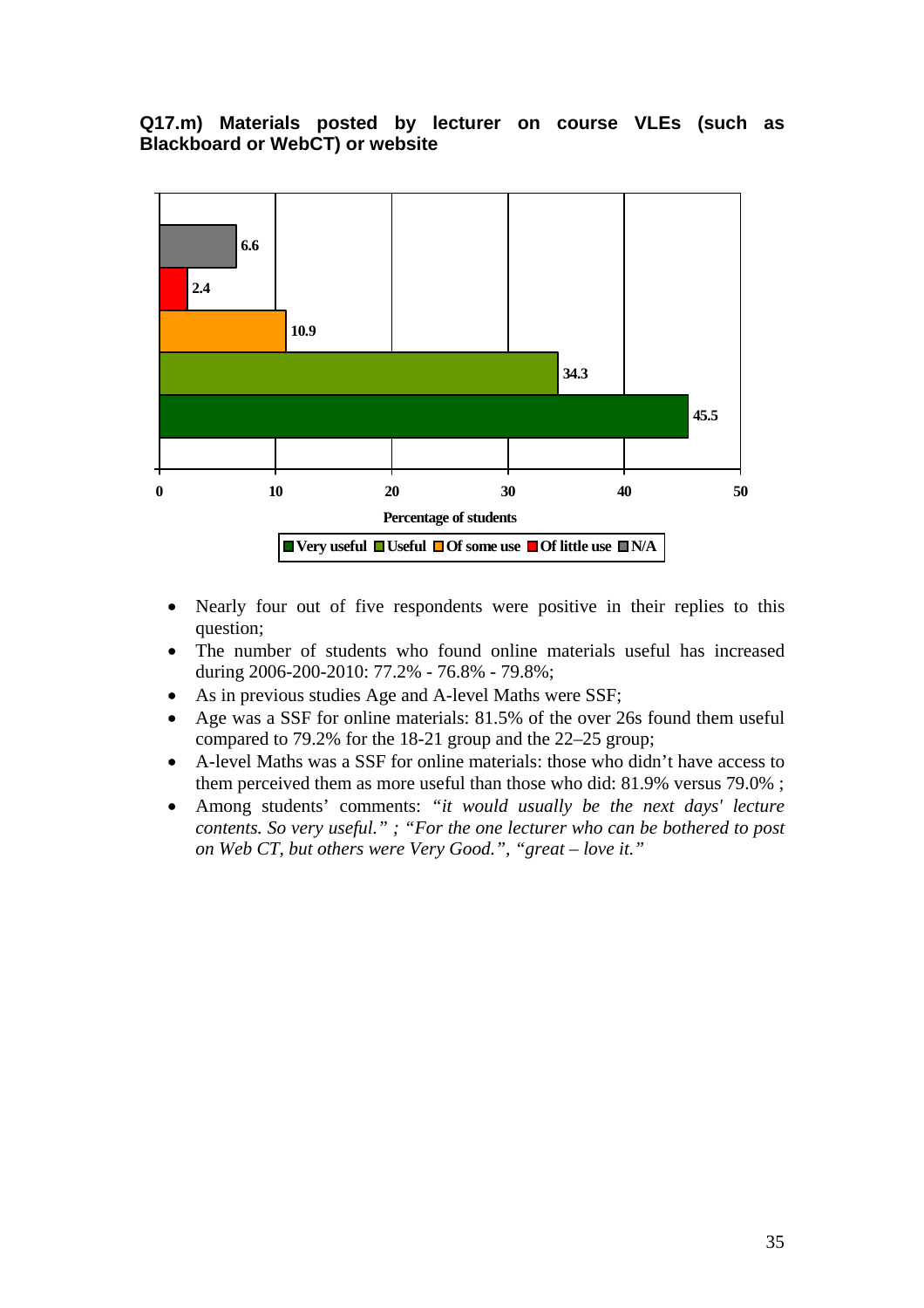# **Q17.n) Communication tools (e.g. discussion boards) in course VLE**



- Nearly one out of three respondents were positive in their replies to this question;
- The number of students who found communication tools useful has increased during 2006-2008-2010: 27.5% - 29.0% - 33.0%, and the number of respondents who did not have access to them has decreased: 32.7% - 27.8% - 21.5%;
- As in previous studies Age, Language and Year of study were SSF, but also Gender;
- Year of study is a SSF for communication tools: 37.3% in year 1 perceived them as useful, decreasing to 31.5% in year 2, and to 25.6% in year 3, then increasing to 28.2% in year 4 and 38.4% for postgraduates;
- Age was a SSF for communication tools: the lowest percent of students perceived them as useful in the 18-21 group – 32.3%, which increases to 33.0% for the 22–25 group and 45.4% for the over 26s;
- Gender was a SSF for communication tools: female respondents found it more useful than male: 34.9% versus 31.6%;
- Language was a SSF for communication tools: respondents with English as first language found them less useful than non-English speakers: 30.7% versus 37.7%;
- Among students' comments: *"Unfortunately not used by most lecturers. Very useful when used.";"I don't have used it since I've been here but if it has come up then should be very useful."; "Not used yet but is available."*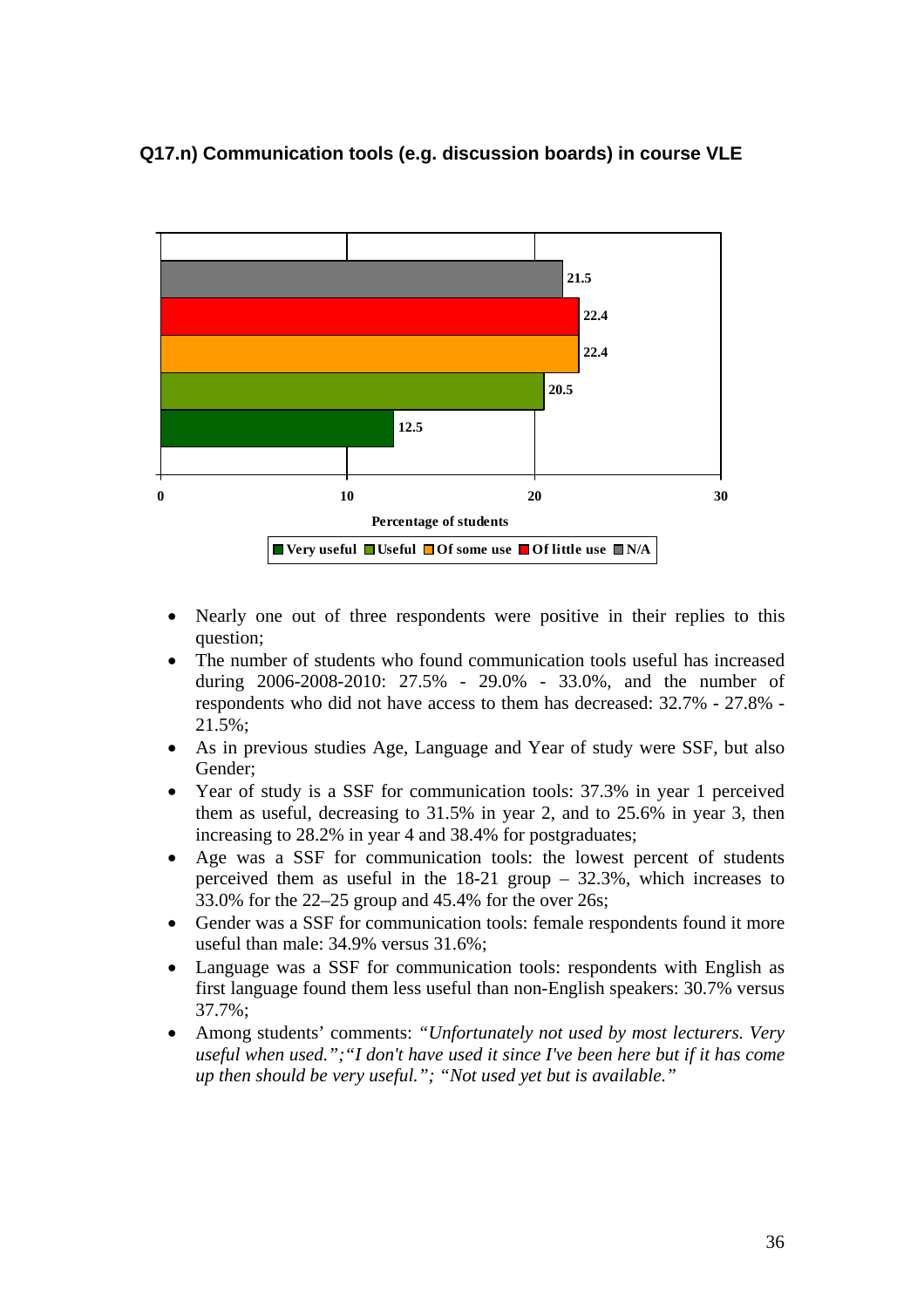### **Q17.o) Feedback on submitted work**



- More than three out of five respondents were positive in their replies to this question;
- The number of students who found feedback on submitted work useful has seen a small increase and then decrease during 2006-2008-2010: 60.9% - 62.1% - 61.4%;
- As in previous studies Age and Year of study were SSF, but also Gender;
- Year of study is a SSF for feedback on submitted work: 62.7% perceived it as useful in year 1, 63.1% in year 2, 57.6% in year 3, 68.7% in year 4 and then 55.5% for postgraduates;
- Age was a SSF for feedback on submitted work: it was perceived as most useful by the 18-21 group- 61.9%, then 59.0% for the 22–25 group and 59.2% for the over 26s;
- Gender was a SSF for feedback on submitted work: female respondents found it more useful than male: 61.4% versus 61.3%;
- Among students' comments: *"very little or no feedback given.";"Would appreciate more as it is very useful.";"Was supposedly part of each essay, but never involved more than one or two words, such as "good essay."; "Would have been very useful if more were given."; "Supervisors don't always give a lot of feedback. When it is given it is very helpful."*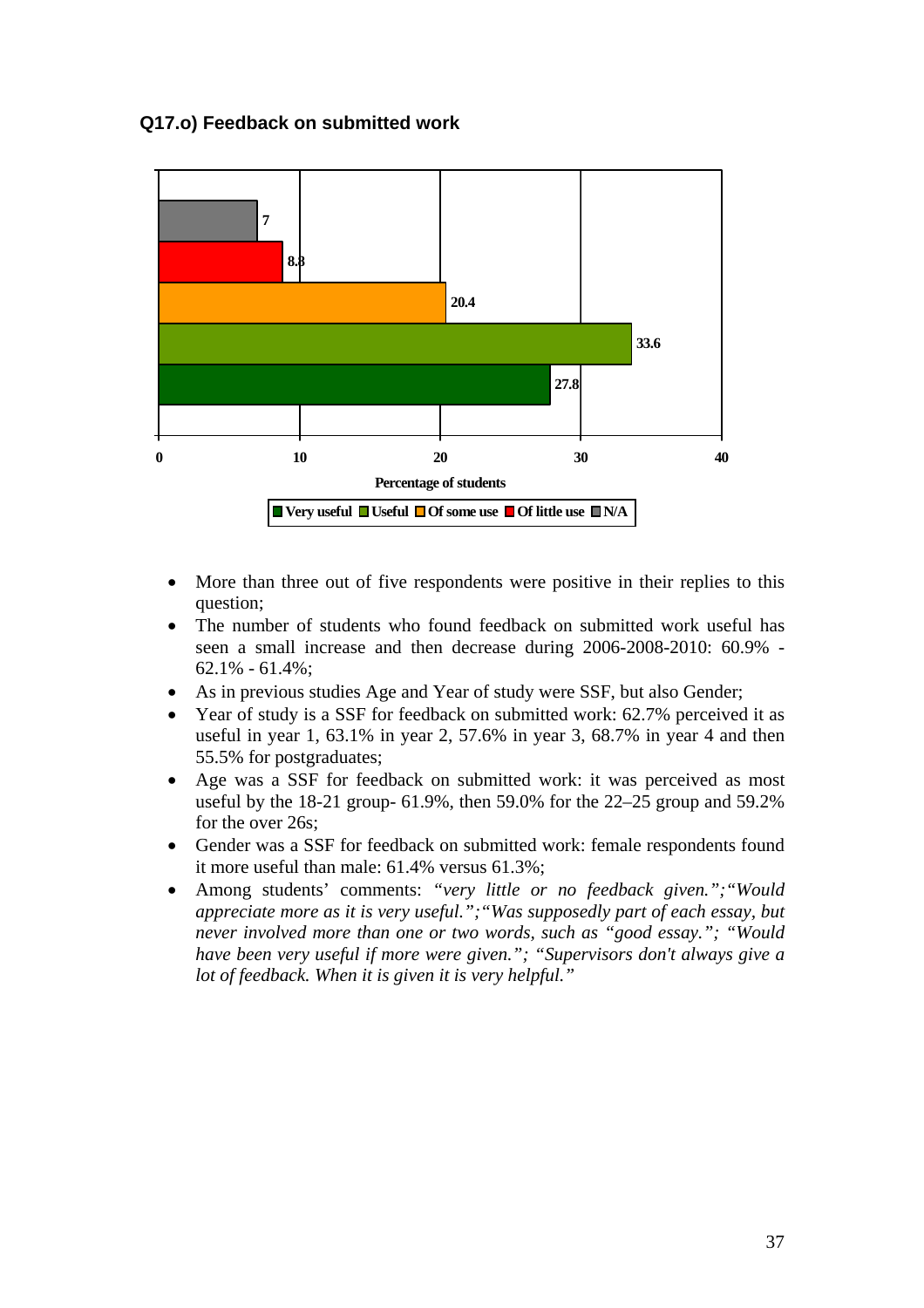## **Q17.p) Preparing for exams and/or tests**



- Nearly three out of four respondents were positive in their replies to this question;
- The number of students, who found preparation for exams useful has decreased during 2006-2008-2010: 79.5% - 77.8% - 74.8%;
- As in previous studies Age and Year of study were SSF, but also Choice;
- Year of study is a SSF for preparation for exams: 69.6% perceived it as useful in year 1, 78.4% in year 2, 78.8% in year 3, 87.1% in year 4 and 67.9% for postgraduates;
- Age was a SSF for preparation for exams: the 18-21 group perceived it as most useful - 75.9%, then 71.8% for the 22–25 group and 66.7% for the over 26s;
- Choice was a SSF for preparation for exams: with respondents who took economics as first choice finding it more useful than for others: 74.9% versus 74.2%;
- Among students' comments: *"I feel there is not enough guidance for the type format of the exam.";"Previous exams are the only useful tool!"; "What my experience told me that usually it is very useful."*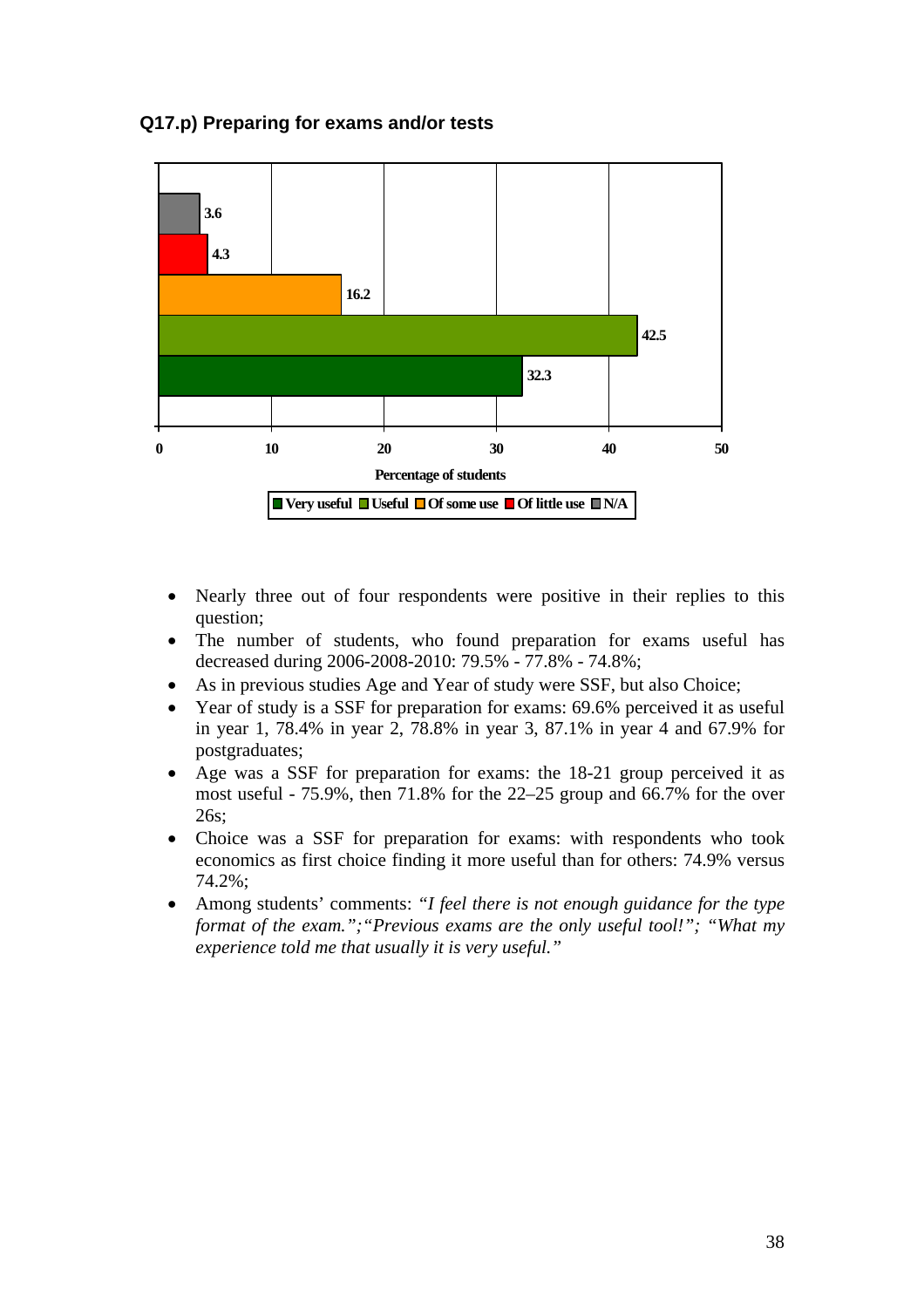## **Q17.q) Working informally with other students**



- More than two out of three respondents were positive in their replies to this question;
- The number of students who found working informally with other students useful has seen small changes during 2006-2008-2010: 66.3% - 67.9% - 67.8%;
- As in previous studies Language and Year of study were SSF, but also Gender;
- Year of study is a SSF for working informally with other students: its perceived usefulness increases through the years at university from 65.4% in year 1, to 66.4% in year 2, 69.1% in year 3, 71.8% in year 4 and 75.7% for postgraduates;
- Language was a SSF for working informally with other students: it was higher for native English speakers -  $68.4\%$  than for others  $-66.4\%$ ;
- Gender was a SSF for working informally with other students: it benefits more males than females: 68.7% versus 67.1%;
- Among students' comments: *"My classmates usually have different backgrounds and working together with them or have a talk with them can give me inspirations most times and I would like to work with them for a discussion or just a talk!";"Don't really have this, but discussions during seminars are interesting."*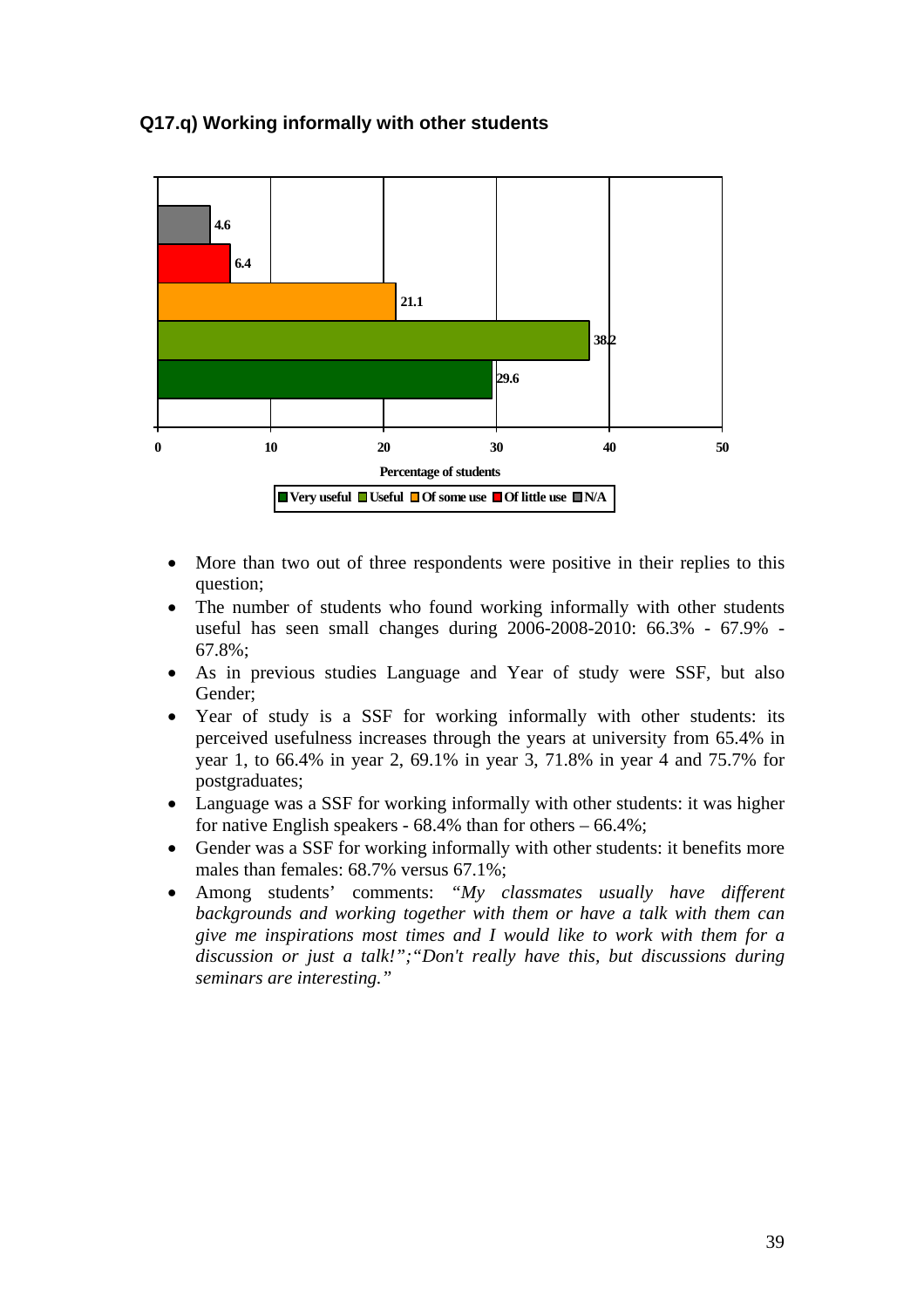#### **Q18. Please identify the best one or two aspects of your degree course and say why**



There were 1,075 coded responses to this question. The most frequently mentioned 'best aspect' included: the teaching; career opportunities and future prospects; small classes and tutorials; the content of the course; the choice of modules; and the resources available to support learning (VLE/IT/Web-based). Other minor themes included interactions with other students and skills learned throughout the course.

Students' comments regarding teaching related to the quality of teachers: *"Teaching standard is undoubtedly strong with great professors!"; "Most of the lecturers are very good and give you a passion for the subject."* and *"Teachers are also very engaged, and that motivates everyone."* Comments also related to the general supportiveness of both lecturers and tutors: *"teachers are helpful*" and *"Lecturers always willing to help."*

Other students felt that the connection between the course and their future careers or 'the real world' was the best part of the course: *"I like studying the course due to its relevance in everyday life and the economy in which we live."* and *"Dealing with real-life issue as in economics I think is really useful as it prepares us in exactly the right way for our future career."* 

For other students, the small size of seminar classes and the more interactive environment of those classes were most important: *"Tutorials, as they provide an environment in which you can ask questions and receive feedback."; "Many seminars which allows more interaction."; and "Classes are reasonably small so that each can participate actively."* 

The course content was seen as the 'best aspect' by about 13% of respondents and varied between the practical focus of the course and specific aspects of the content. Typical comments for the former: *"Interesting, and uses contemporary, up to date examples and case studies" and "Problem solving and application of mathematical models to reality."* Comments for the latter: *"The focus on maths and statistics because these are my two strongest areas."; "Macroeconomics-although challenging in places very interesting, and real!!" and "The mathematical and computer components of this degree are the best as they allow practical applications of the theory studied."* 

Still for other students, the flexibility in choosing modules and the resources available to them stood out as positives. One student reported that *"The best aspect is the large choice available in module options"* while another felt the choice allowed for a better education: *"freedom to choose modules that are not economics based (e.g. language) which allows for greater variety in education."* Other students found the web-based resources to be particularly helpful: *"The University Intranet ... – Has all*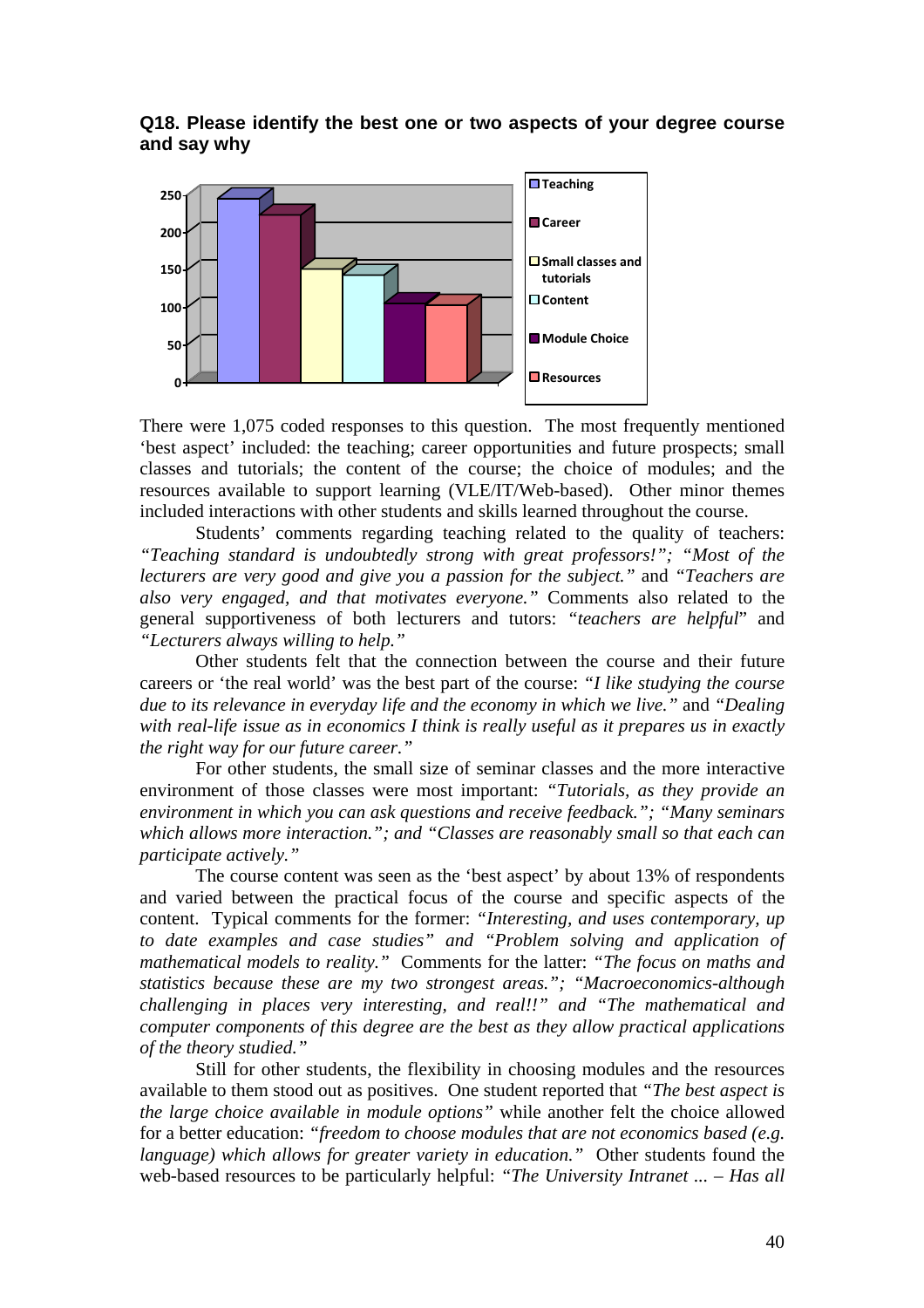*the information you require and is regularly updated"* and *"VLE (Moodle) support – very good for revising and catching up contact with lecturers – very approachable."* 

# **Q19. Which of the following activities are used in seminars/tutorials/ small classes?**

**Q19.a) Going through pre-prepared problem sets or worksheets** 



- More than three out of four respondents were positive in their replies to this question;
- The number of students, who frequently go through pre-prepared problem sets has increase during 2006-2008-2010: 75.0% - 77.3% - 78.8%;
- The use of pre-prepared problem sets varies in different years of study: ranging from 80.1% in year one, 83.2% in year 2, 78.4% in year 3, 74.0% in year 4 and 64.9% for postgraduates.

## **Q19.b) Working through questions given out in seminar as a whole group**

- More than three out of seven respondents were positive in their replies to this question;
- The number of students who frequently work through questions given out in seminar as a whole group has increased during 2006-2008-2010: 38.9% - 41.9% - 44.0%;
- Its use varies in different years of study: ranging from 47.8% in year one, 43.6% in year 2, 38.9% in year 3, 45.0% in year 4 and 39.6% for postgraduates.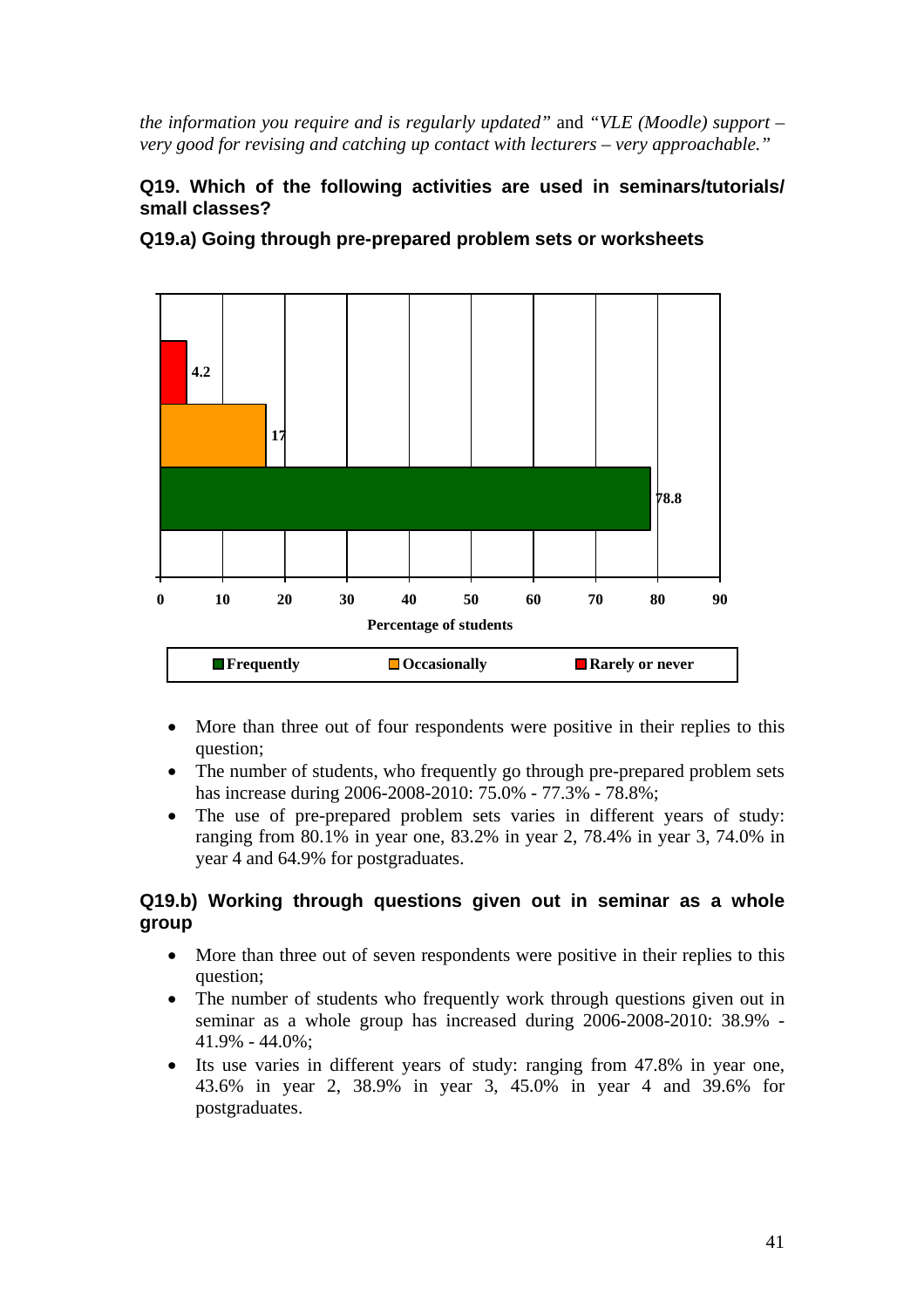

**Q19.c) Working through questions given out in seminars in small groups** 



- Less than one out of three respondents were positive in their replies to this question;
- The number of students, who frequently work through questions given out in seminar in small groups has seen small changes during 2006-2008-2010: 28.6% - 32.0% - 31.9%;
- Its use varies in different years of study: ranging from 38.3% in year 1, 28.3% in year 2, 26.1% in year 3, 38.9% in year 4 and 24.3% for postgraduates.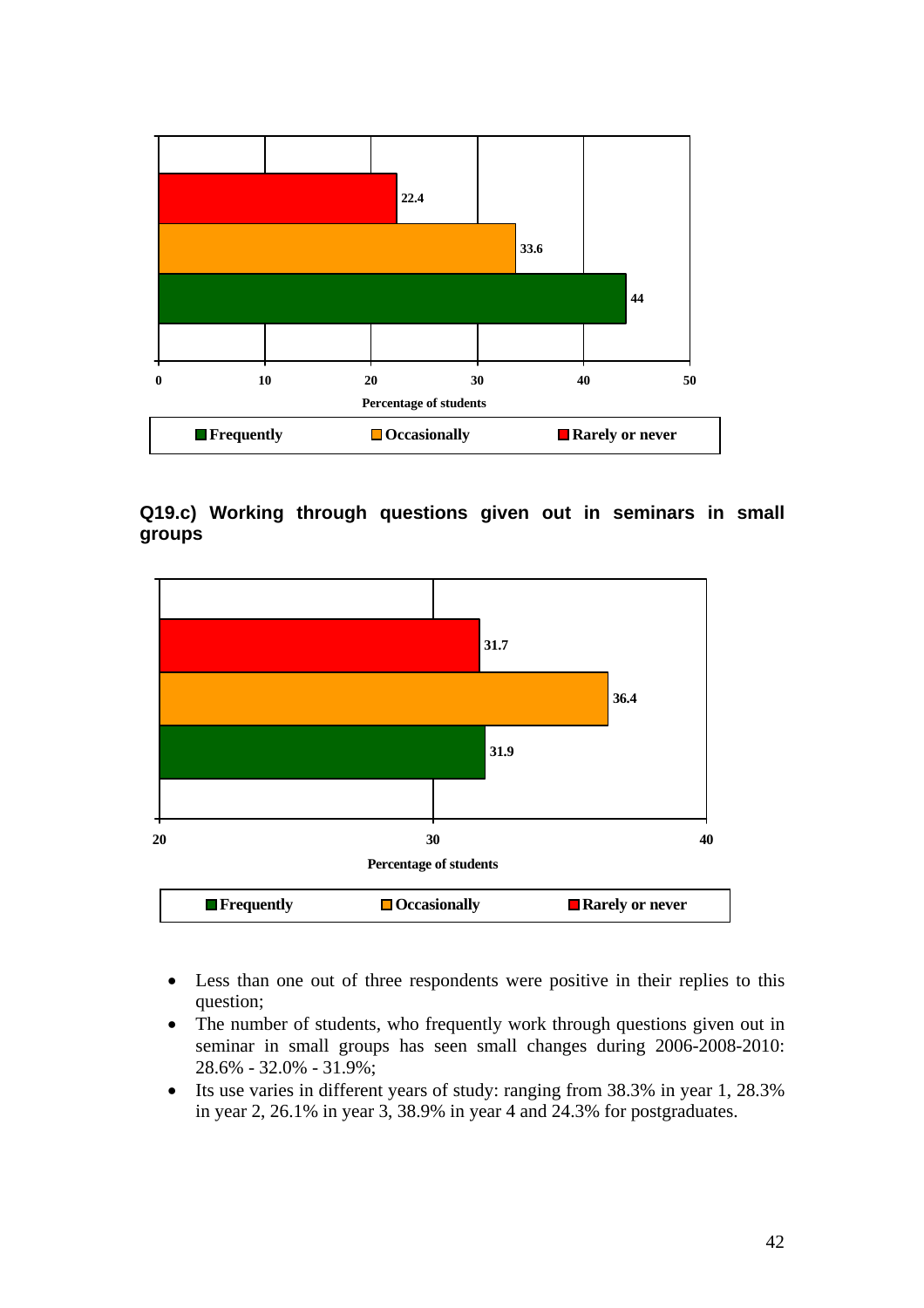# **Q19.d) Individual presentations of papers**



- Less than one out of seven respondents were positive in their replies to this question;
- The number of students, who frequently had individual presentations of papers has decreased during 2006-2008-2010: 15.8% - 14.1% - 13.4%;
- Its use varies in different years of study: 12.9% in year 1, 10.3% in year 2, 15.5% in year 3, 18.3% in year 4 and 13.4% for postgraduates.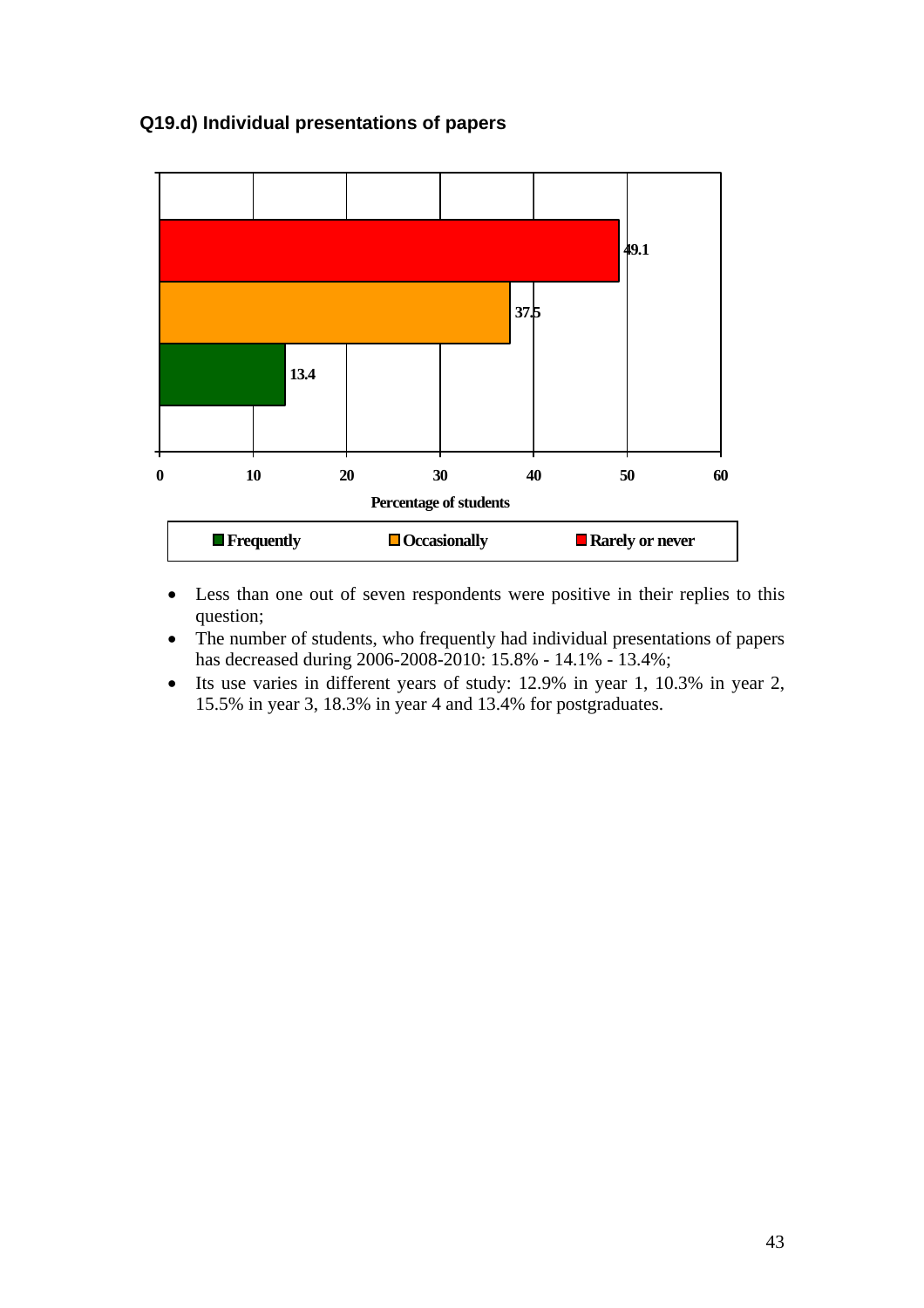# **Q19.e) Mini-lecture by tutor**



- About one out of five respondents were positive in their replies to this question;
- The number of students, who frequently had mini-lectures by tutors has increased during 2006-2008-2010: 19.2% - 19.7% - 20.1%;
- Its use varies in different years of study: 18.9% in year 1, 20.2% in year 2, 21.1% in year 3, 23.7% in year 4 and 20.3% for postgraduates.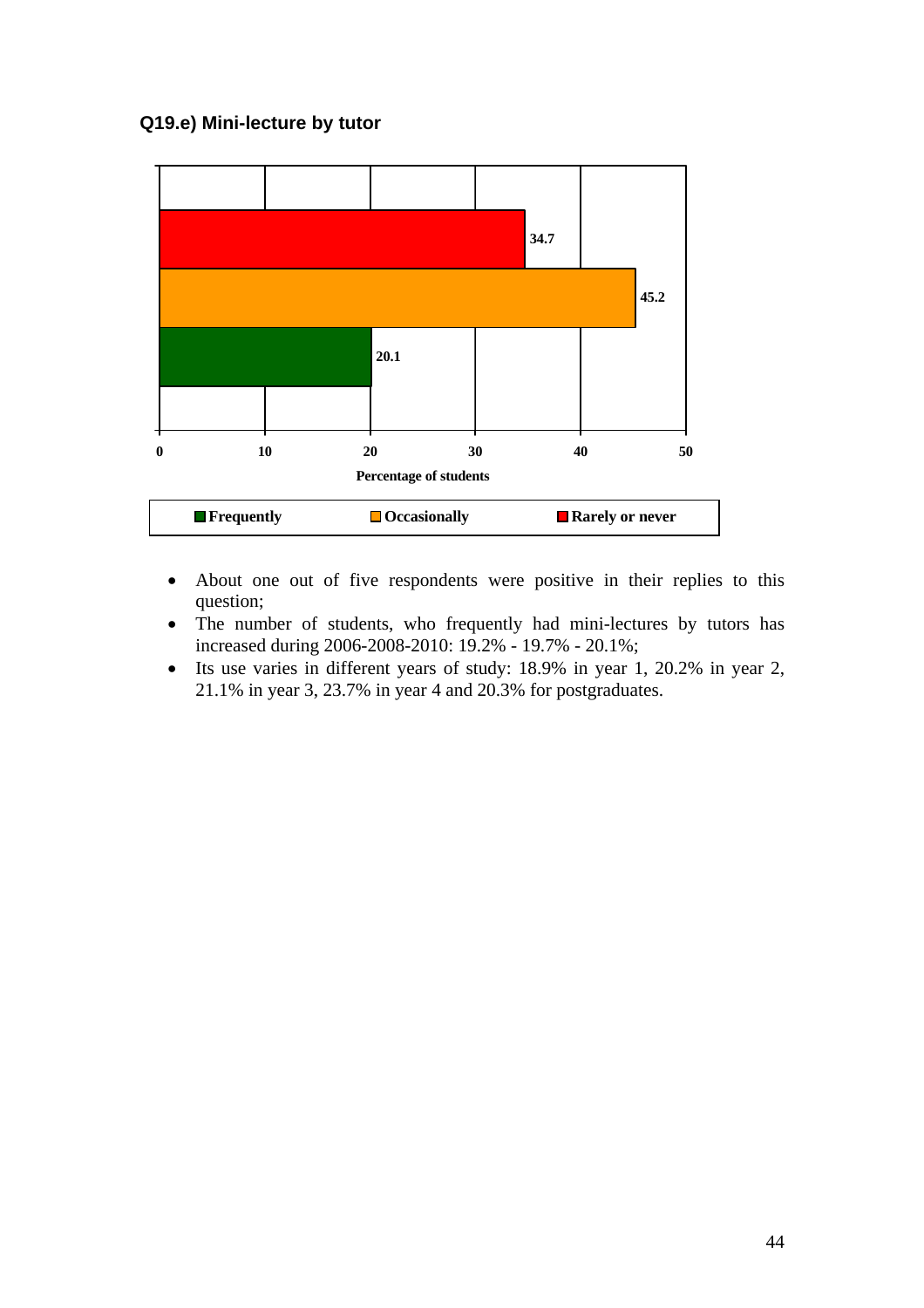**Q19.f) Games, experiments, role-play** 



- More than three out of four respondents had rarely or never experienced games in their learning: this has decreased during 2006-2008-2010: 81.9% - 75.7% - 75.2%;
- Frequent use of games etc varies in different years of study: 5.9% in year 1, 2.7% in year 2, 3.5% in year 3, 6.9% in year 4 and 5.0% for postgraduates.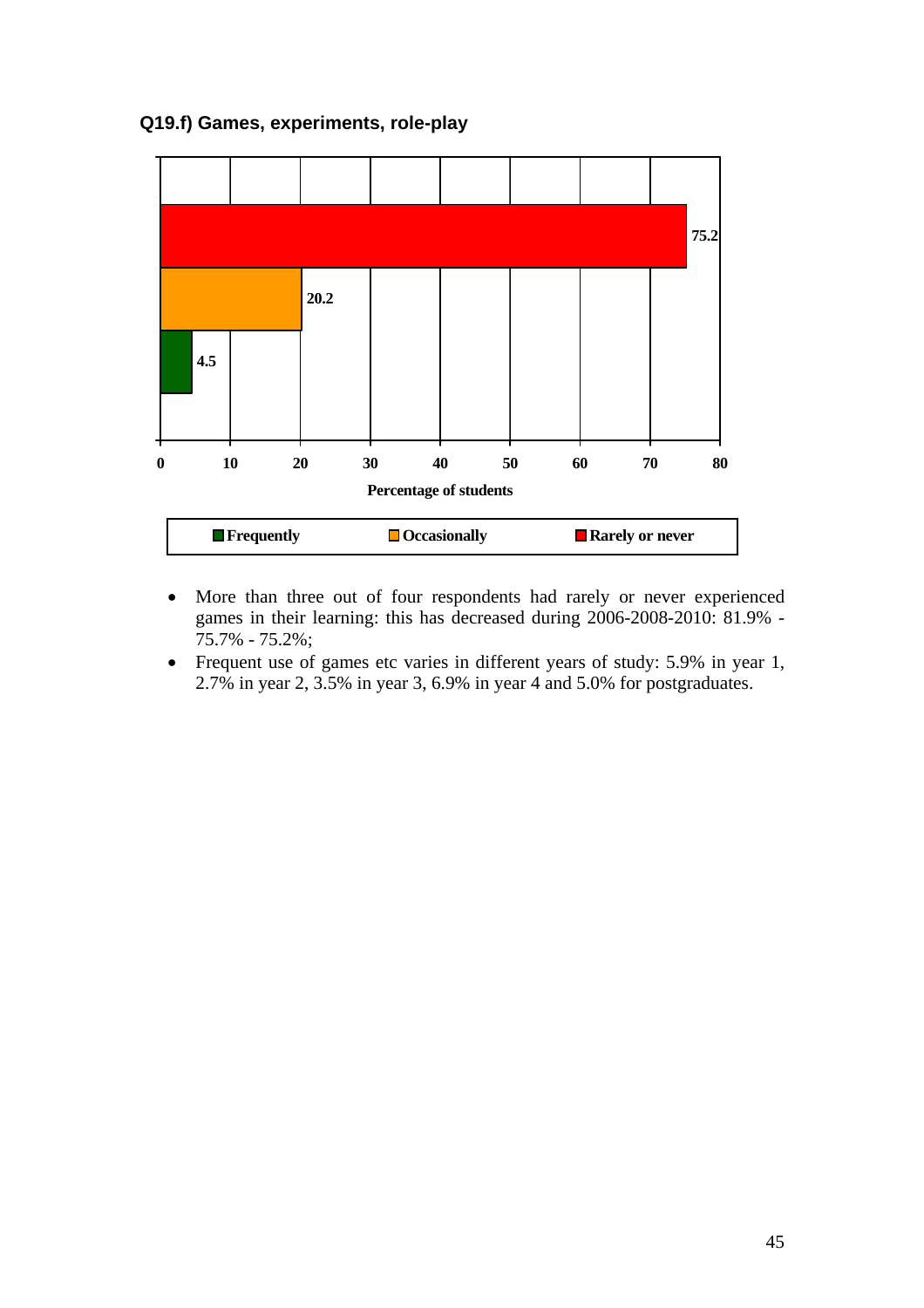#### **Q20. What types of seminar activities have you found to be most useful?**

All respondents answered this question. Similar to the 2008 results students find interactive and practical activities in the seminars most useful. Most frequently mentioned were pre-prepared problem sets, answering questions, working through questions as a whole group and in small groups, games, experiments and role-play.



 Students commented on the usefulness of these activities: *"In maths we work together in small groups of students, I think this is good as we can explain to each other when we don't understand.";"At a PhD level the simple attendance to scientific seminars is crucial for developing a good understanding of the main topics."; "Mostly I find the questions we need to tackle very interesting because usually they involve some research and work that takes me beyond just revising my lecture notes. It encourages thinking";"Where we have to prepare the work in a group with everyone in the group seriously wanting to participate and everyone brings something to the table. Filling in the gaps in each other's understanding and knowledge."; "Our seminars in stats is somewhat useful to understand the workings of Excel, but all the while, I believe these seminars should be focused on more practical problem solving in groups, and eventually illustrating these through the use of software."; "Discussion of prepared problem sets, because this way I can try on my own first and get concrete feedback during the seminar in order to improve my work."*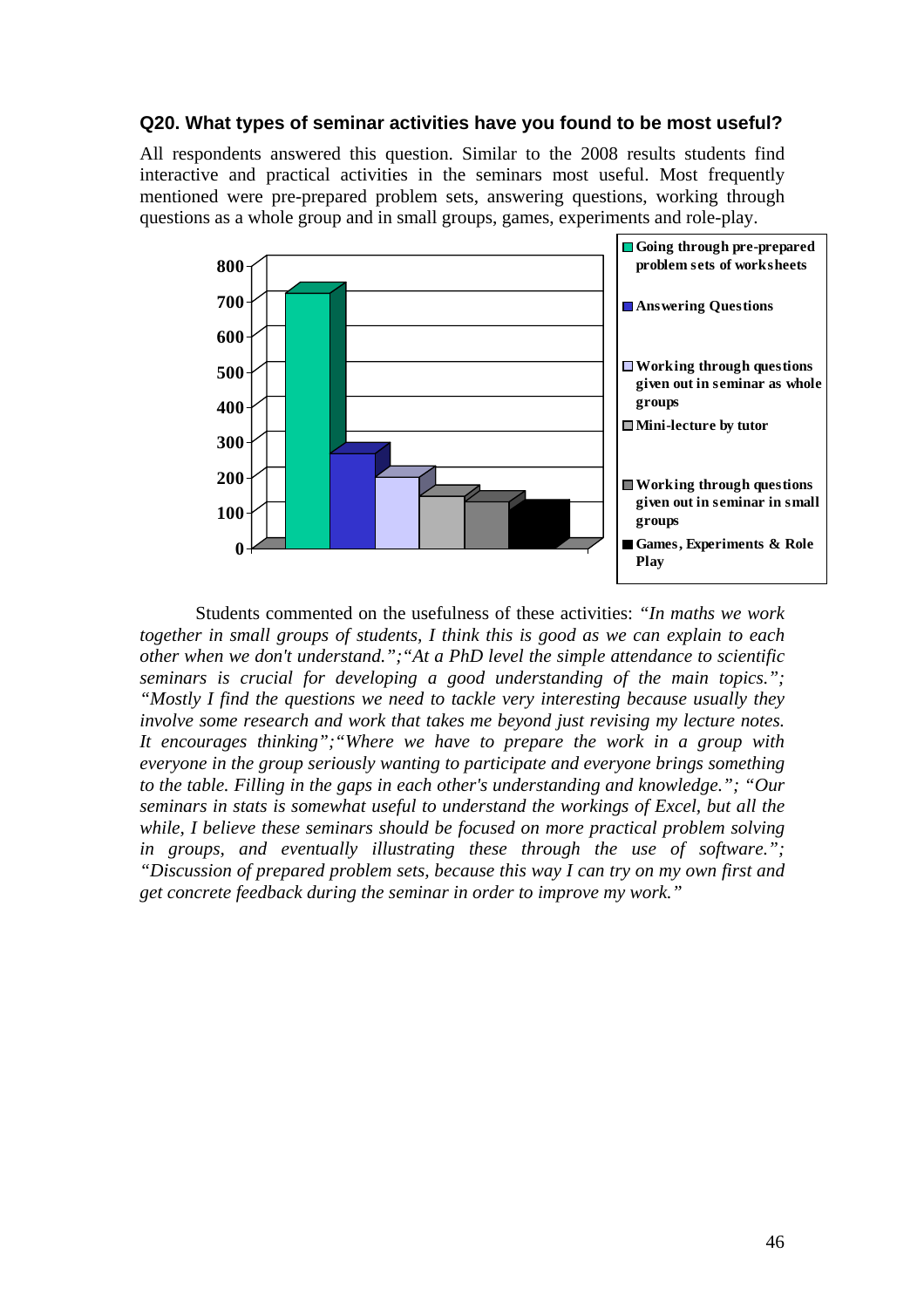

**Q20.a) Name one or two ways in which seminars could be improved** 

There were 707 coded responses to this question. Suggestions for improvement focused on the nature of seminars, specifically increasing the time spent on problems and student questions, having more interaction, improving the teaching quality and having more time in general for seminars (whether that meant having more of them or having longer sessions).

With regards seminar style, many students wanted more time spent on examples and working through individual problems and problem sheets to improve their understanding. Typical comments: *"working through problems step by step so that method is completely clear to students rather than expecting everyone to know certain aspects.";"More real life examples to make subject content relevant."; "Seminars could be improved by going through full solutions and them being posted on VLE site afterwards for further guidance. This doesn't happen just now and I would benefit greatly from this."; "More questions, some seminars tutors do not test our knowledge enough in seminars."; "More real life examples as it is sometimes hard to grasp theories without an example."* 

Some comments suggested that seminars ought to be more interactive*: "More pupil talk time, less like another mini lecture."; "More interaction with students such as games and experiments.";"Could be more interesting with more group participation and interaction.";"More involvement, seminar leader should ask students to contribute more.";"more interactive and give students much more chances to express their own ideas.";"It would be better if there was greater communication between lecturers and students. I often turn up to seminars where nobody speaks and the tutor just reads out answers. Economics should be a lively interactive subject where students contribute to class debate."*

Others felt that the quality of teaching needed to improve. Here, both lack of experience and the English language proficiency of tutors came under particular criticism. Typical comments included: *"The post-grads 'teaching' could use some more training in how to teach. Obviously this is not their job, but as you are expected to go to them first for help, some guidance on how to better explain key topics would be useful."; "Tutors often don't talk English well enough to answer simple questions from students."; "have tutors who have experience and have a high level of the English language."; "To have teachers who speak clearly so they are more easily understood and more experienced people who can control a class well."; "Having a tutor who has more confidence and a better grasp of English."; "Getting seminar*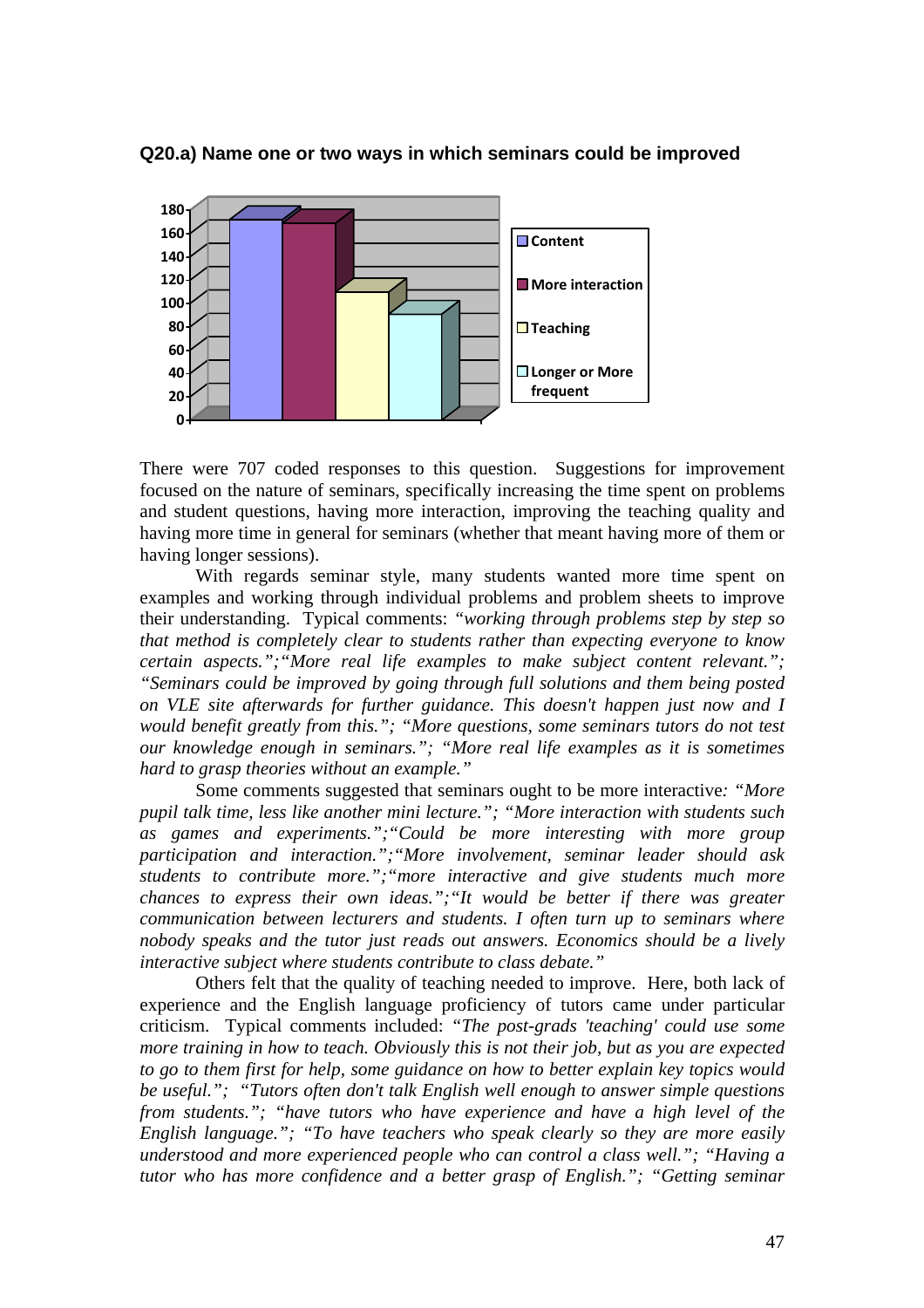*teachers that perhaps speak better English and therefore may be slightly more confident and interesting."* 

For some, the best way to improve seminars was to have more of them*: "there could me more of them."; "Longer seminars. One hour a week is not enough to cover the breadth of the material."; "I personally prefer more seminars to be allocated in my timetable. To me they are more helpful than most lectures are."; "Possibly a little more hours for seminars so the student will have the chance to look through the solutions thoroughly and reflectively."; "Seminars contain lots of crucial information about subjects. They are even doubling the effect of the lectures. In contrast they are being given in a little amount of time. That's basically not enough, particularly for international students."; "They should be longer for one as most of the time is taken during solving the problems we are given and so little time is left for discussions and questions / answers."* 

A small minority of students (11%) also suggested that having smaller seminar groups would be helpful: *"Smaller groups for some subjects – one seminar group I have has 30+ students in it."; "fewer students so that everyone get a fair bit of attention."; "smaller classes are much better than larger classes – you learn much more."* 



## **Q21. How effective have you found the teaching of Maths and Stats on your course?**

- More than half of respondents were positive in their replies to this question;
- The number of students, who found teaching of maths and stats good has increased during 2006-2008-2010: 51.2% - 52.4% - 54.1%;
- As in previous studies A-level Maths was SSF, but also Age and Year of study;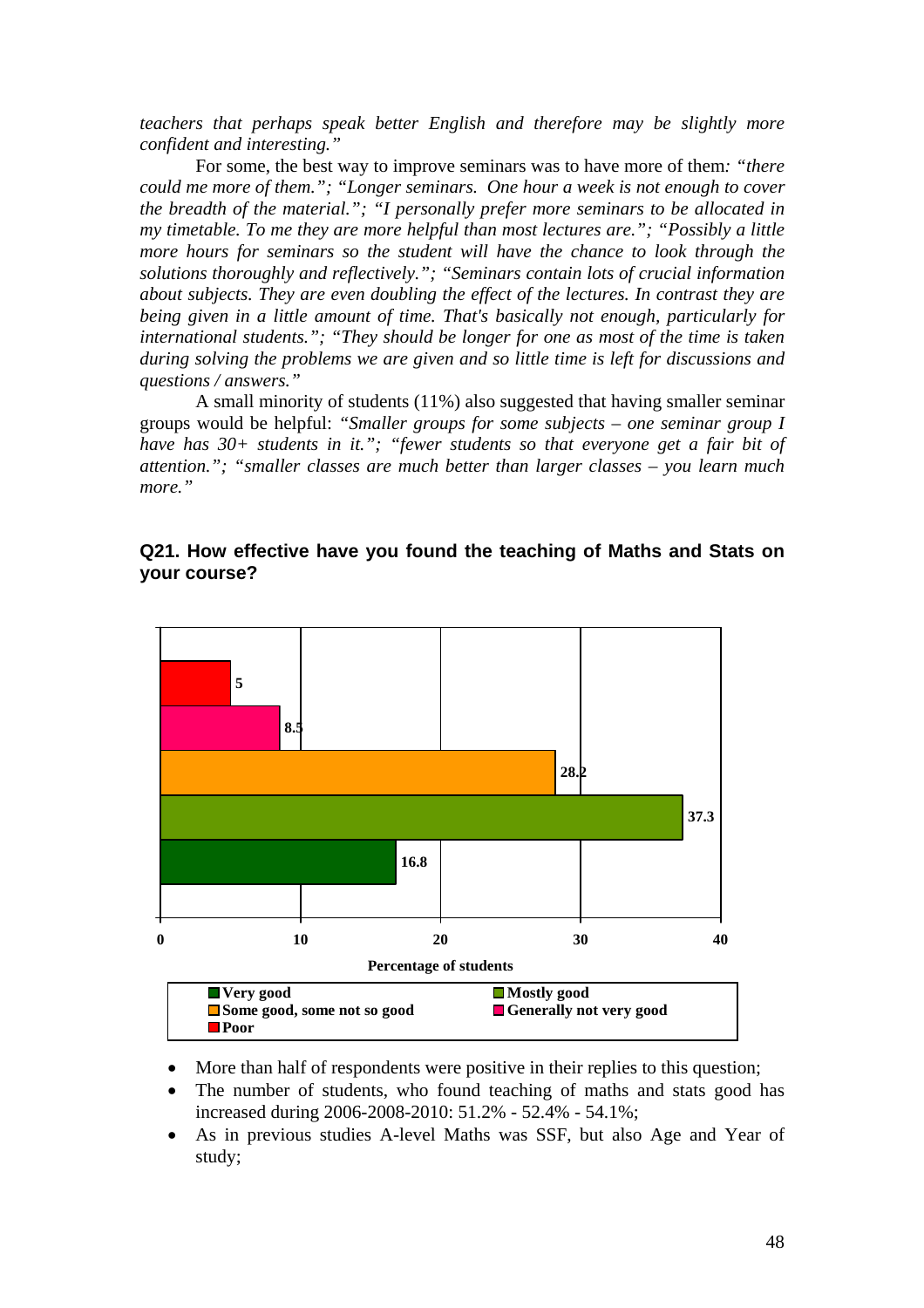- A-level Maths was a SSF for teaching of maths and stats: students with Alevel Maths were more positive than those without it: 55.2% versus 51.2%;
- Year of study is SSF for teaching of maths and stats: its perceived effectiveness fluctuates during the years from 53.2% in year 1, 51.2% in year 2, 54.9% in year 3, 43.5% in year 4 and 64.9% for postgraduates;
- Age was a SSF for teaching of maths and stats: it was perceived as least effective by the 18-21 group - 51.9%, then increases to 64.6% for the 22–25 group and is 59.4% for the over 26s;
- Among students' comments: *"I find it hard but in the first year we had a very good lecturer for quants but this year we have somebody who assumes that we know everything and doesn't want to explain things."; "I think it is good in some aspects however I can not actually say what kind of usage it will have in my real life or whether I could find some relevant job opportunity to make them useful in future. But I think it should be very useful if I can put them into a right root in working status."; "some of us didn't have much background in further maths before this course, so we find it a bit difficult catching up and the teaching of it is done as if to brush up on already memory had memory and it is not taught as if for the first time, so the tutorial maths and stats class is not really helpful to those who have never come across topics like that."*



#### **Q21.a) How could the teaching of maths and stats be improved?**

There were 414 coded responses to this question. In evaluating comments about how to improve the teaching of maths and stats, the majority of them related to improving the teaching itself, while other emergent themes related to tutorials, slowing the pace of teaching and increasing the focus on maths.

With regards to improving the teaching itself, comments suggested more examples and problem sets, less presumption of prior knowledge by teachers, and better quality of the teachers themselves. Similar to the earlier question regarding improving seminars, these comments often focused on the language of the teacher and his/her level of competency.

Typical comments were: *"More time spent on complex problem solving in lectures."; "More examples of how to solve the actual problems."; "Econometrics, though very useful, should have been taught better. By this I mean, both mathematically and theoretically."; "I think lecturers should assume that what they're teaching is new to us (!!!). My econometrics module lecturer for example usually goes through the material so quickly, almost as if it is some kind of revision*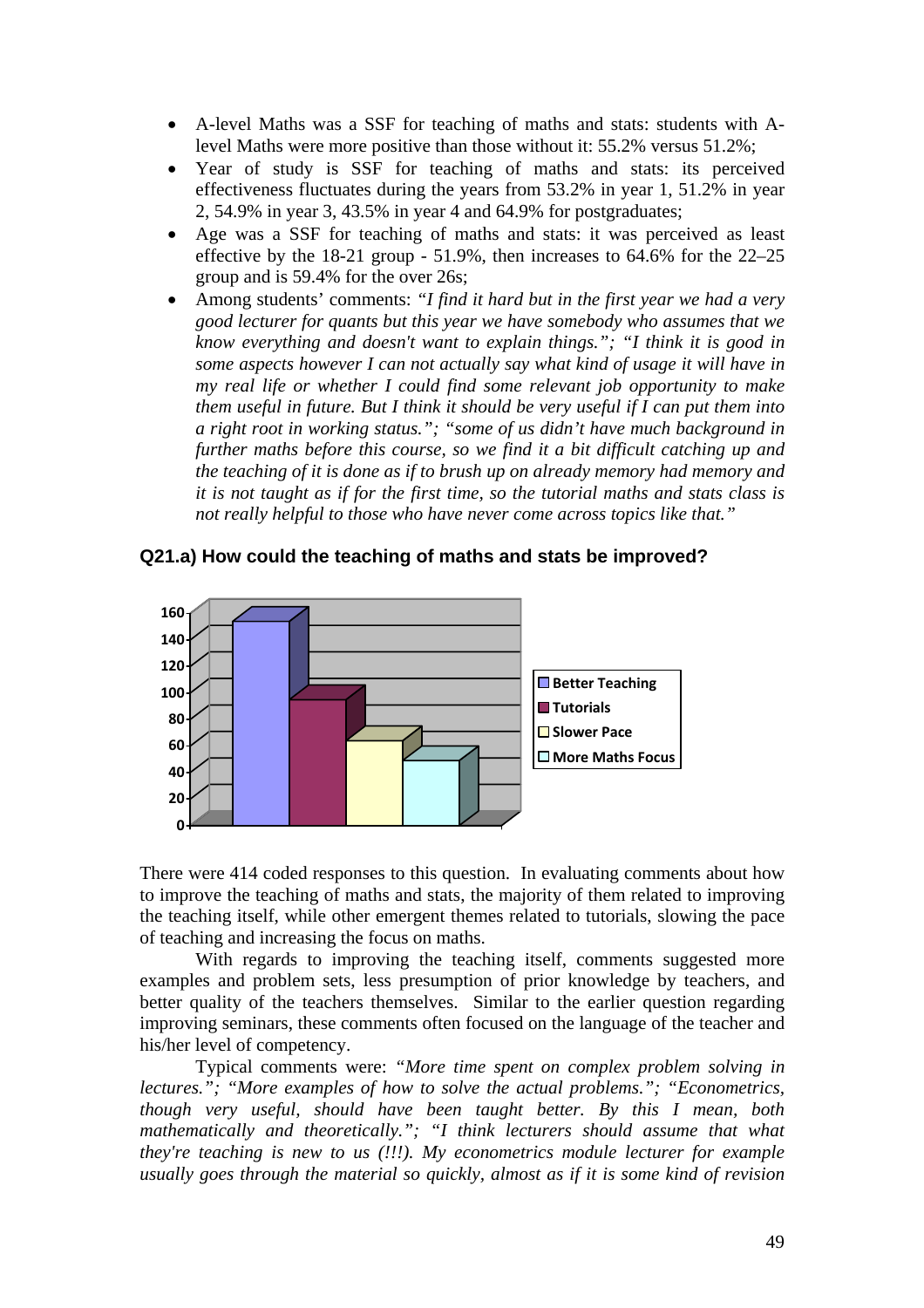*session."; "Ensure that people in the class know what the symbols mean before the class starts. Most people have little contact with Greek symbols and their names before university starts. This meant that the first couple of lectures were a waste of time- it seemed to be running before we could walk."; "Stats needs a teacher who can make the class worth coming to. At the moment the tutor is quite slow and boring and that is a main factor for the constant reduction in the attendance level.";"Some lecturers do not understand the mathematical theory themselves, meaning if you question the material you can't always get a useful answer.";"using tutors with a better level of communication as international PhD students sometimes find it hard to explain the more difficult aspects of maths."* 

Many responses suggested additional smaller classes and tutorials as a way to supplement the maths and stats material: *"To have another small class to help and explain the maths. In which you could be shown more examples and the techniques explained."; "as Maths is not a requirement in the course more time should be spent on people who do struggle etc.. or need more time. More private time, notes that break the a problem up into simpler steps etc..."; "More workshops and problem classes."; "as it is such a big class it is easy to get left behind especially as I'm not very good at maths. More tutorials would help."* 

Related to both the teaching and the tutorials is the pace of teaching. Some students felt that a slower pace would improve the teaching, especially during more difficult material: *"Lectures have tended to go through everything very fast – they seem rushed."; "Slightly slower on harder sections."; "Lecturer seems to go fast through the hard stuff."; "A slower, more detailed explanation of the question and answer, allowing all students to have a fair attempt when trying to answer the question."; "The lecturers commonly spend too long going over the basic definitions etc. and then speed up and skim over the harder stuff, leaving a lot of people clueless!"*

Many students cited the maths as being particularly difficult and felt that more recognition by teachers that students are at varying degrees of competence and more focus on maths from the beginning of the course could greatly help them: *"Maths and stats should be taught right from the beginning at an equivalent level, and not how it is now that the first two years you have adding and subtraction, and third year starts off with differentiation..."; "provide more regular help to those without A-level maths in order to help them not to fall behind."; "There is little consideration for those who haven't studied A-level maths/stats. Even those who have studied A-level maths, find the stats lectures to be too fast moving.";"Go through the maths and stats before applying it to economics, even if you've done maths and stats before there's bound to be things you've forgotten.";"Ensure in first year that everyone understands what maths is needed and that they understand it."*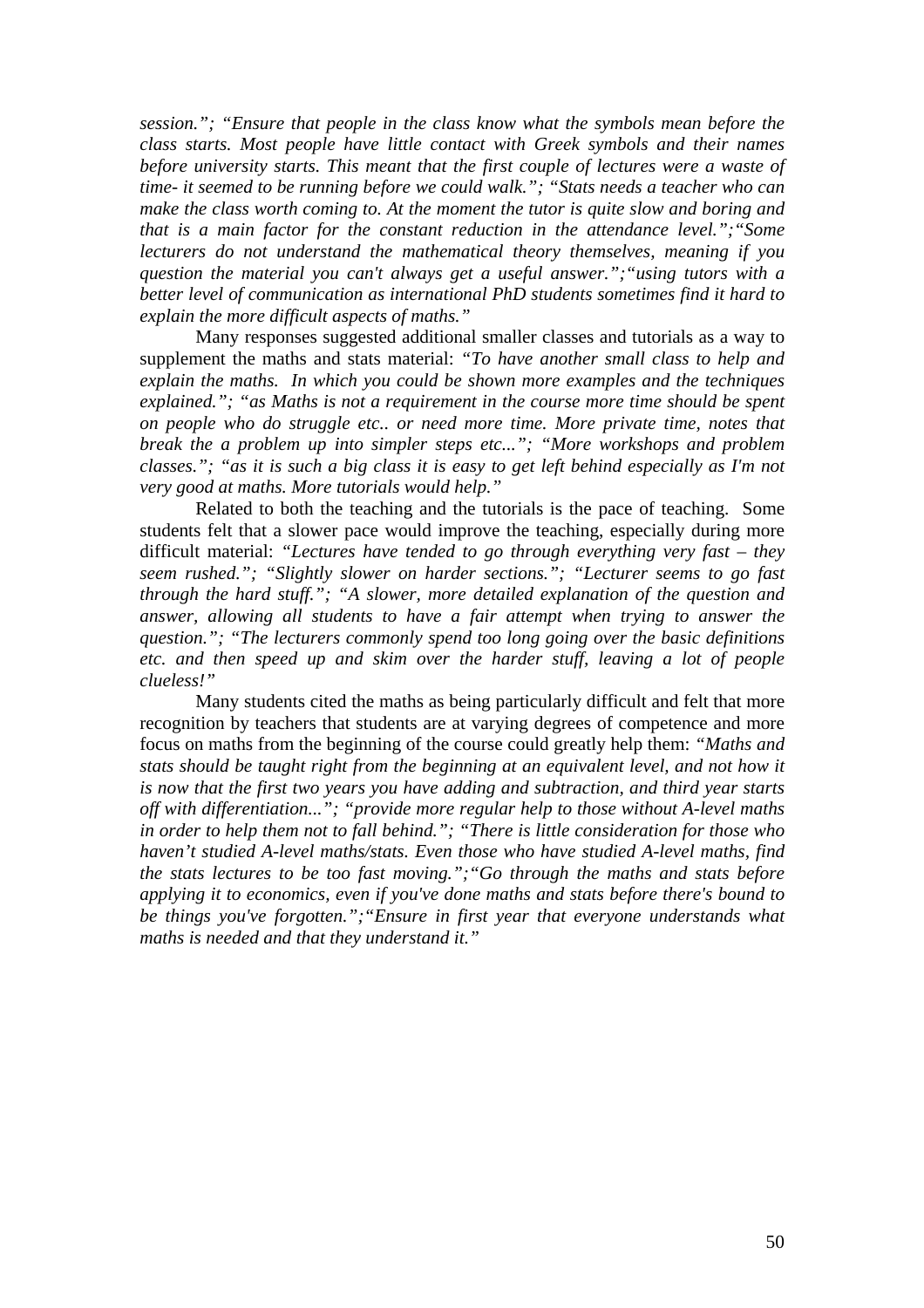#### **Q22. How relevant to the real world do you find the content of the degree?**



- More than seven out of ten respondents were positive in their replies to this question;
- The number of students who found the content of their degree relevant to the real world has increased during 2006-2008-2010: 66.8% - 69.3% - 71.7%;
- As in previous studies A-level Economics and Year of study were SSF, but also Age, Language, Gender and A-level Maths;
- A-level Maths was a SSF for content of the degree relevant to the real world: students with A-level Maths were less positive than those without it: 70.8% versus 74.1%;
- A-level Economics was a SSF for content of the degree relevant to the real world: students with A-level Economics were less positive than those without it: 69.8% versus 74.5%;
- Language was a SSF for content of the degree relevant to the real world: native English speakers were more positive than others: 71.7% versus 71.5%;
- Gender was a SSF for content of the degree relevant to the real world: males were more positive than females - 72.3% versus 70.9%;
- Year of study was a SSF for content of the degree relevant to the real world: its perceived relevance decreases during the undergraduate years from 77.8% in year 1, to 68.3% in year 2, to 67.0% in year 3 and to 65.6% in year 4 and then increases to 71.3% for postgraduates;
- Age was a SSF for content of the degree relevant to the real world: its perceived relevance is lowest for the 18-21 group - 70.9%, then increases to 71.6% for the 22–25 group and is 83.3% for the over 26s;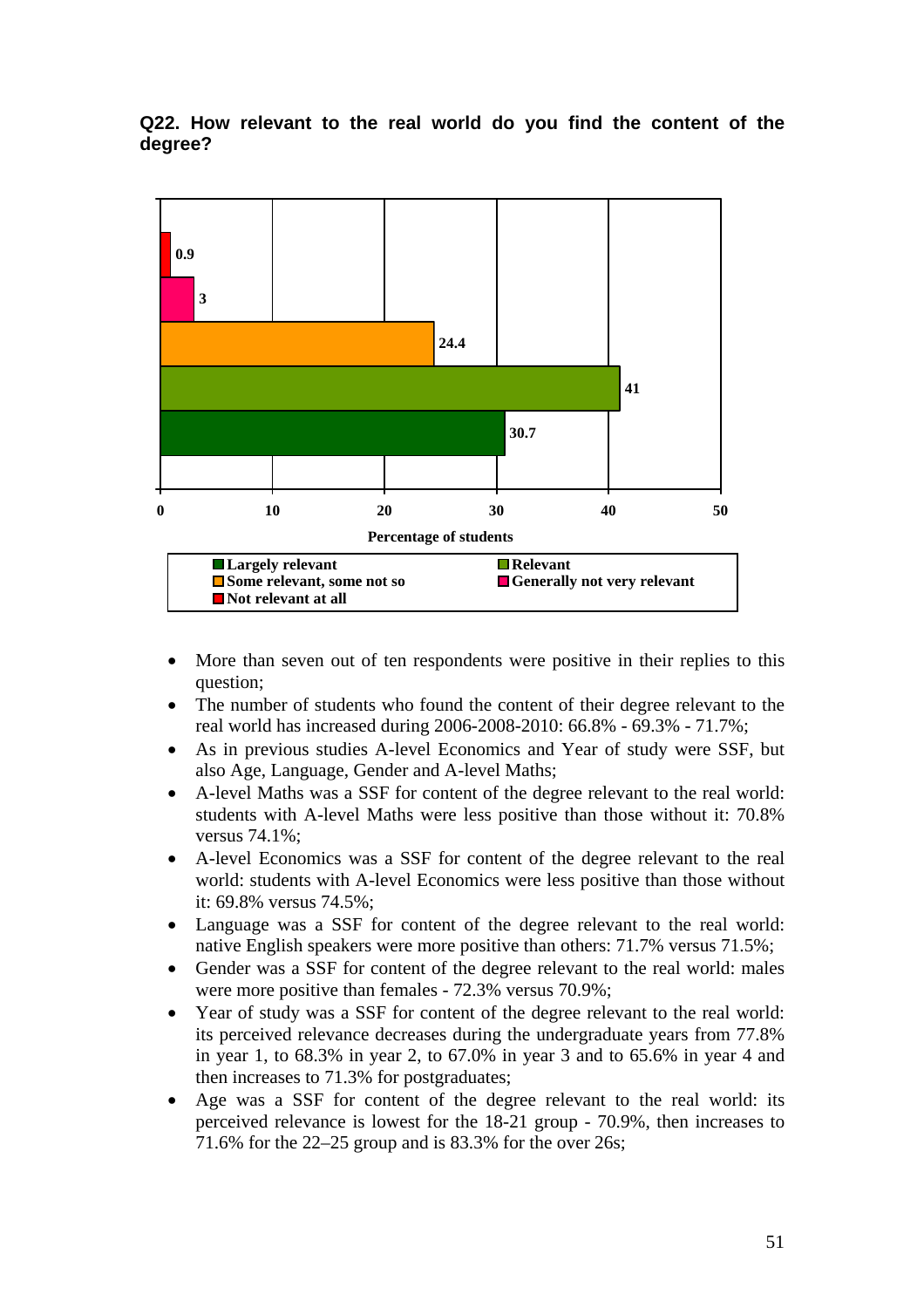### **Q23. How do you find the workload on this degree?**



- More than two thirds of respondents found workload on their degree about right;
- The number of students, who found workload on their degree about right has fluctuated slightly during 2006-2008-2010: 66.1% - 64.9% - 67.8%;
- As in previous studies Age, Language, Gender and Year of study were SSF;
- Language was a SSF for workload on their degree: native English speakers were more positive than international students: 19.9% found workload heavy, compared to 25.8% of non-native English speakers;
- Gender was a SSF for degree workload: males found workload lighter than females – 19.0% versus 25.4%;
- Year of study is SSF for degree workload: it's heaviness fluctuates during the years from 19.6% in year 1, 23.9% in year 2, 16.0% in year 3, 19.8% in year 4 and to 36.7% for postgraduates;
- Age was a SSF for degree workload: it's heaviness is lowest for the 18-21 group - 19.9%, then increases to 30.6% for the 22–25 group and is 27.7% for over the 26s;
- Among students' comments: *"All exam based so not much work through the year followed by a ridiculous volume of work at exam time.";"A lot of assignments come at once, and then a few weeks of no work. Should be more spaced out between the modules so you can time manage better.";"I have found it is relative to the modules which you choose. It is possible to scrape by with 'easy modules'. It does concern me about the disparity of workloads of different modules.";"Sometimes the workload is too light and other times too heavy. e.g. I wrote 2000 words in my first term of final year and will now write 16,000 words in the second term, with lectures and seminars remaining equally balanced."*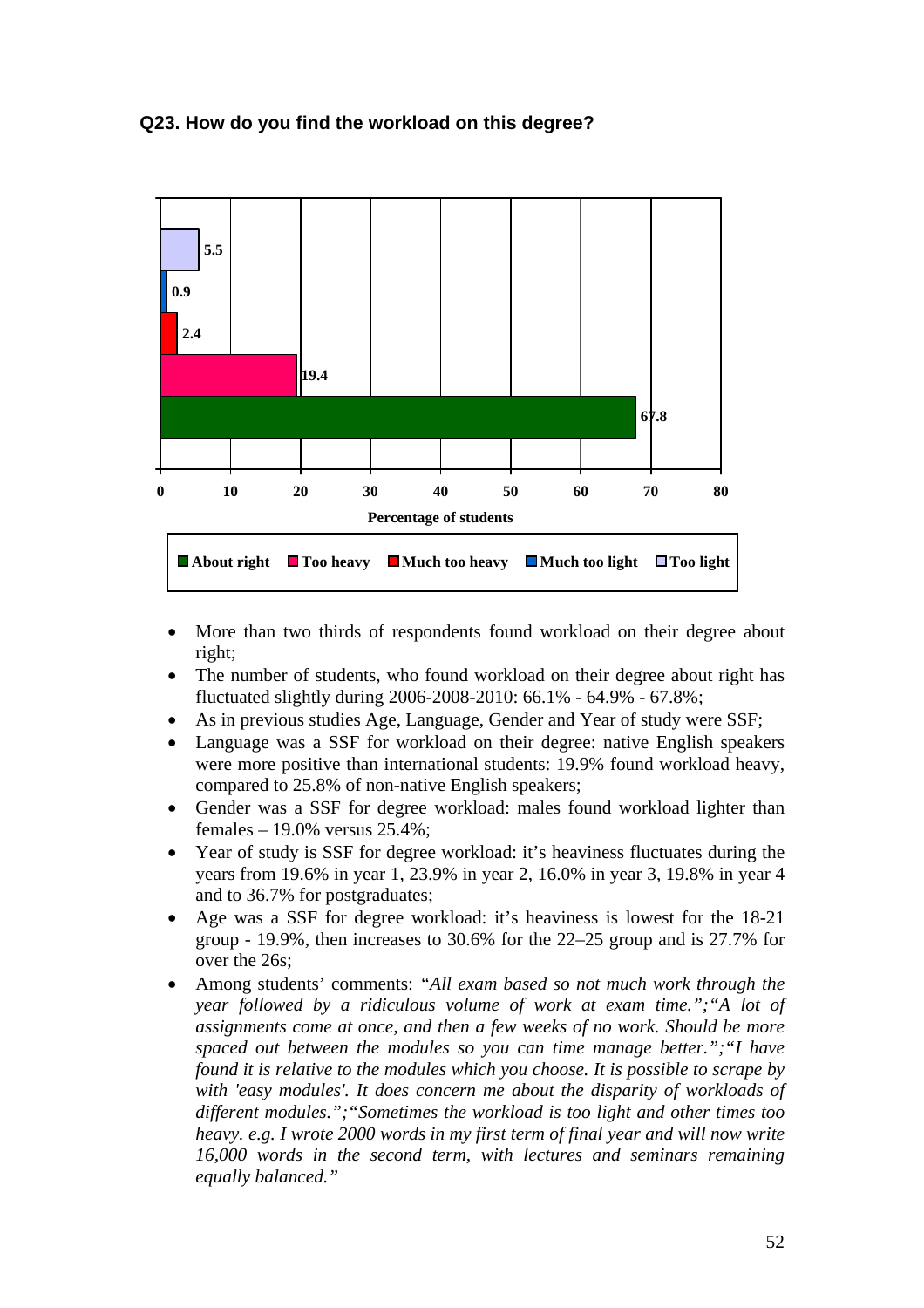#### **Q24. Do you find the assessment on your degree accurately tests the level of your knowledge and understanding of the learning outcomes?**



- Nearly seven out of ten respondents were positive in their reply to this question;
- The number of students, who found assessment on their degree accurately tests the level of their knowledge and understanding has increased during 2006- 2008-2010: 64.3% - 64.5% - 69.3%;
- Among students' comments: *"I disagree with multiple choice tests, I do not think they are an accurate assessment of a student's ability.";"I feel that a great deal of assessment is 'learning the book' not necessarily an exploration of the topic.";"Not demanding enough, does not require real creative or problem solving thinking.";"The exam questions are very good... but we have no insight to how they are graded."*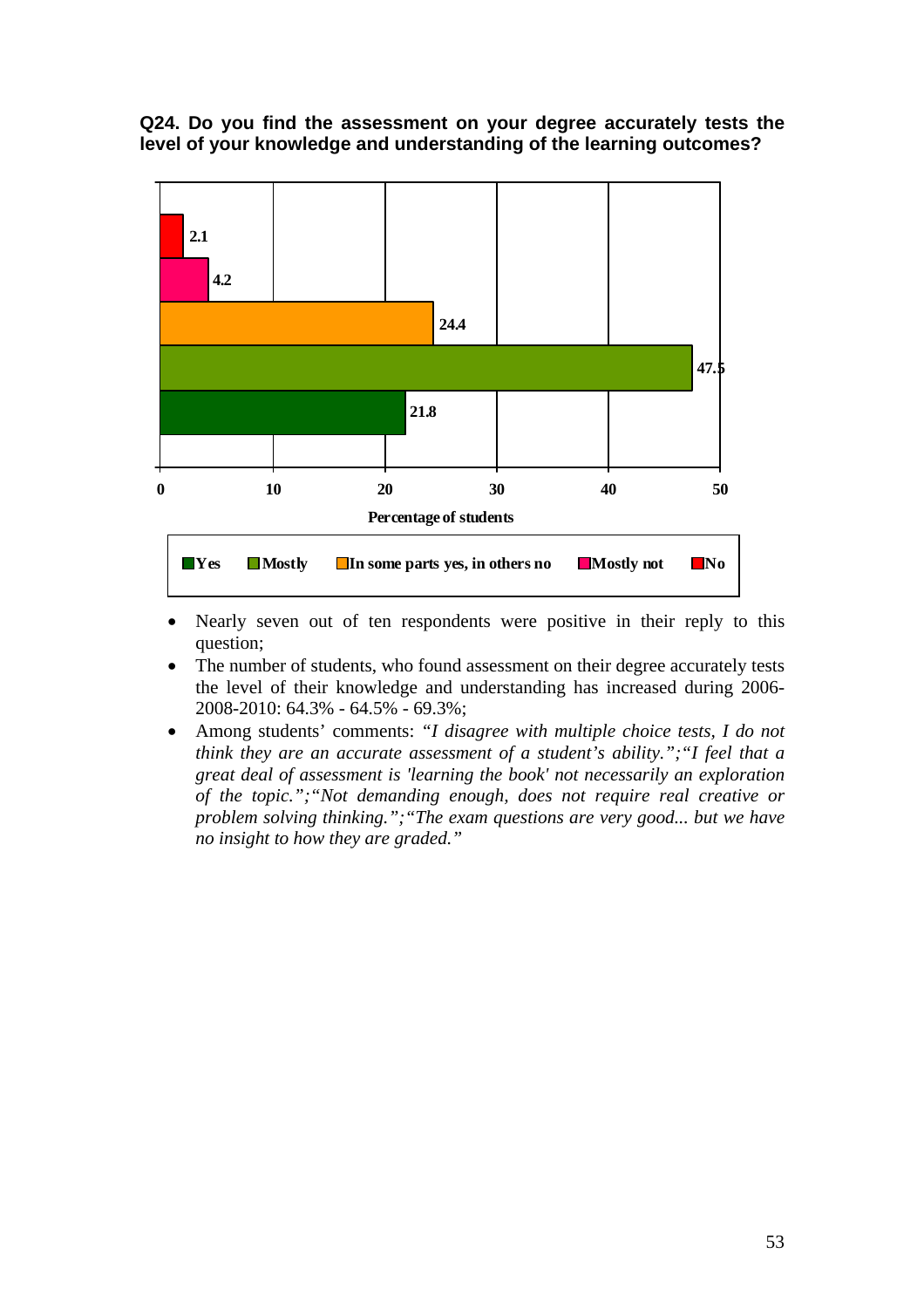



- More than two out of five respondents had written essays in their own time;
- The number of students, who had essays in their own time, has decreased during 2006-2008-2010: 52.1% - 49.5% - 44.0%;
- Essays were used differently across the year groups: it was most frequently used in year 4 (70.2%) and year 3 (51.5%), and less frequently in year 1 (39.6%), year 2 (40.1%) and postgraduate years (41.1%);
- Among students' comments: *"Often long answers will be prepared for seminars & developed within them";"The overall mark depends only on end of year exams."; "It doesn't apply now – PhD research.";"20% of grade in selected modules."*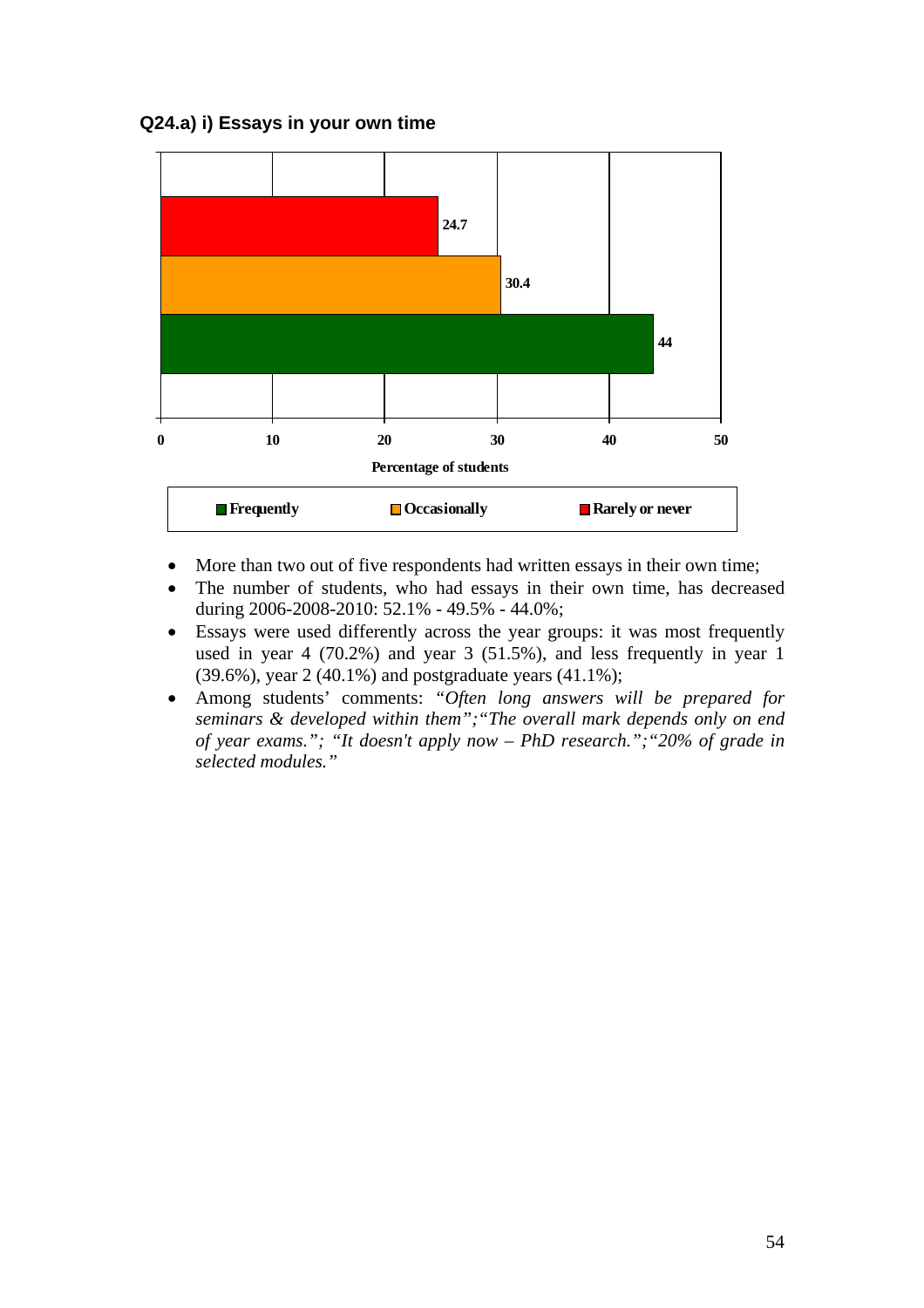

- More than four out of hundred respondents had written essays in class;
- The number of students who had written essays class has increased slightly during 2006-2008-2010: 2.0% - 2.7% - 4.2%;
- Essays in class were rarely or never used by 79.8% in year 1, 82.0% in year 2, 85.9% in year 3, 84.7% in year 4 and 81.7% for postgraduates;
- Among students' comments: *"done once.";"The overall mark depends only on end of year exams."; "don't count."*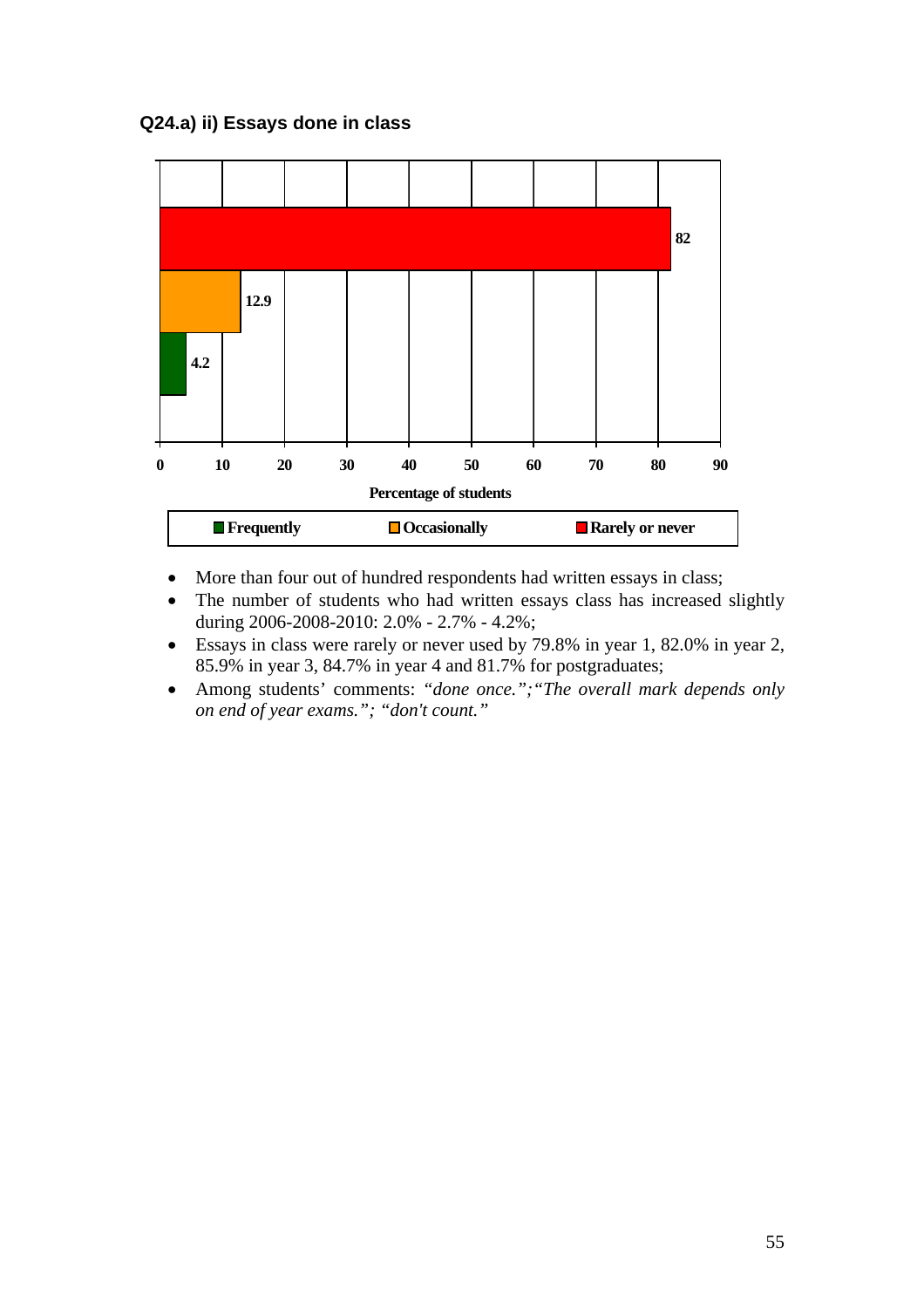

# **Q24.a) iii) Tests (as opposed to end of year/semester exam)**

- Nearly two out of five respondents had experienced tests;
- The number of students who have tests has been increased during 2006-2008-2010: 30.9% - 35.4% - 38.9%;
- Tests were experienced by more in earlier years of study: 43.6% in year 1, 41.5% in year 2, 30.4% in year 3, 30.5% in year 4 and 35.1% for postgraduates;
- Among students' comments: *"*'*mid-term' tests account for 25% of final mark.";"Small coursework tests are used in conjunction with end of semester tests."; "20% of grade in selected modules.";"would like progress tests."*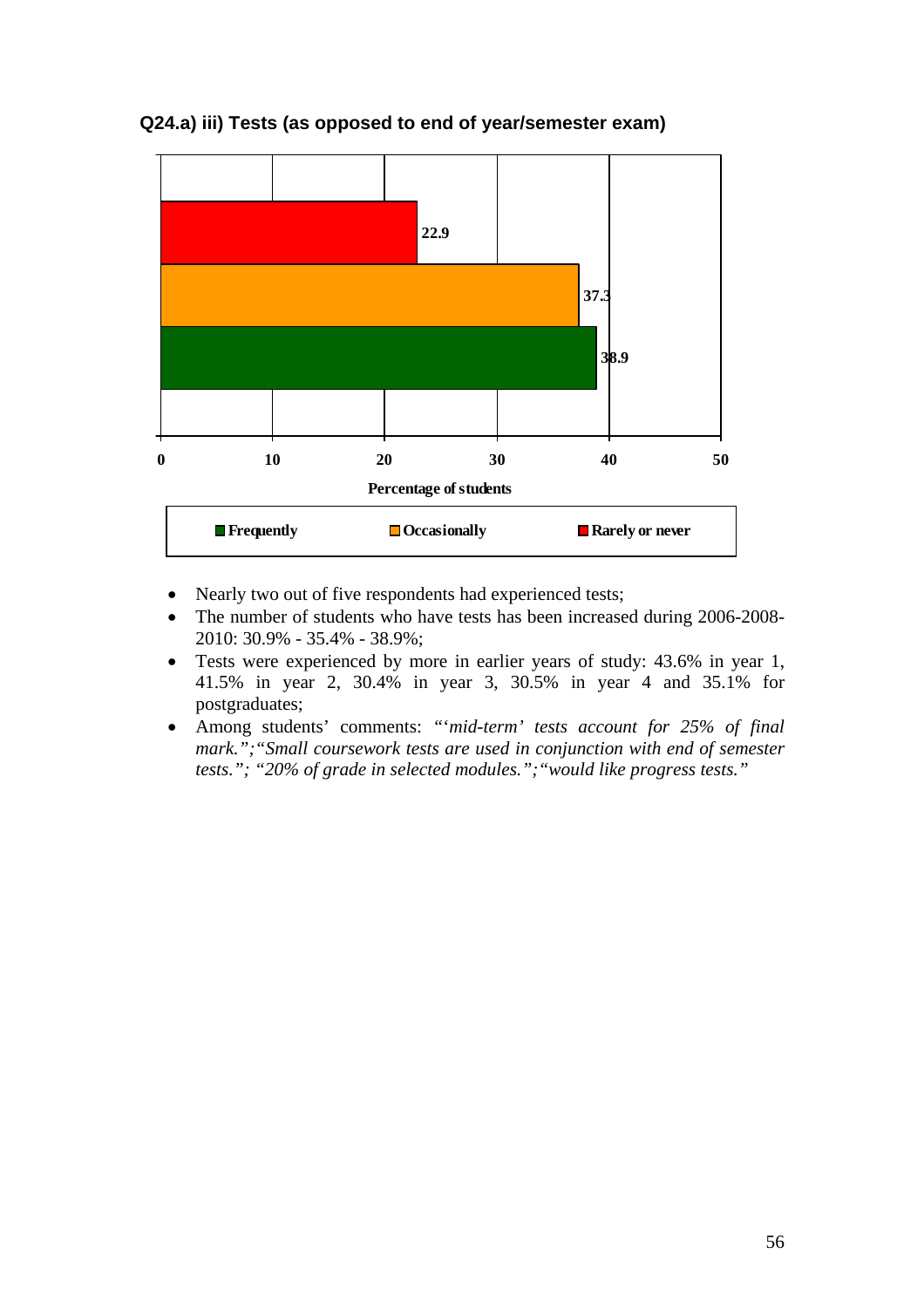# **Q24.a) iv) Problem sets**



- Every two out of five respondents had experienced problem sets;
- The number of students who had experienced problem sets has increased during 2006-2008-2010: 29.0% - 31.1% - 40.0%;
- Problem sets were experienced differently over the year groups: 41.5% in year 1, 39.2% in year 2, 34.1% in year 3, 42.0% in year 4 and 46.5% for postgraduates;
- Among students' comments: *"used, but not assessed (never have to hand them in.";"if it is more essay related then the answer should be the same as the first one. If it is not, then the answer would be the same as the third one!"*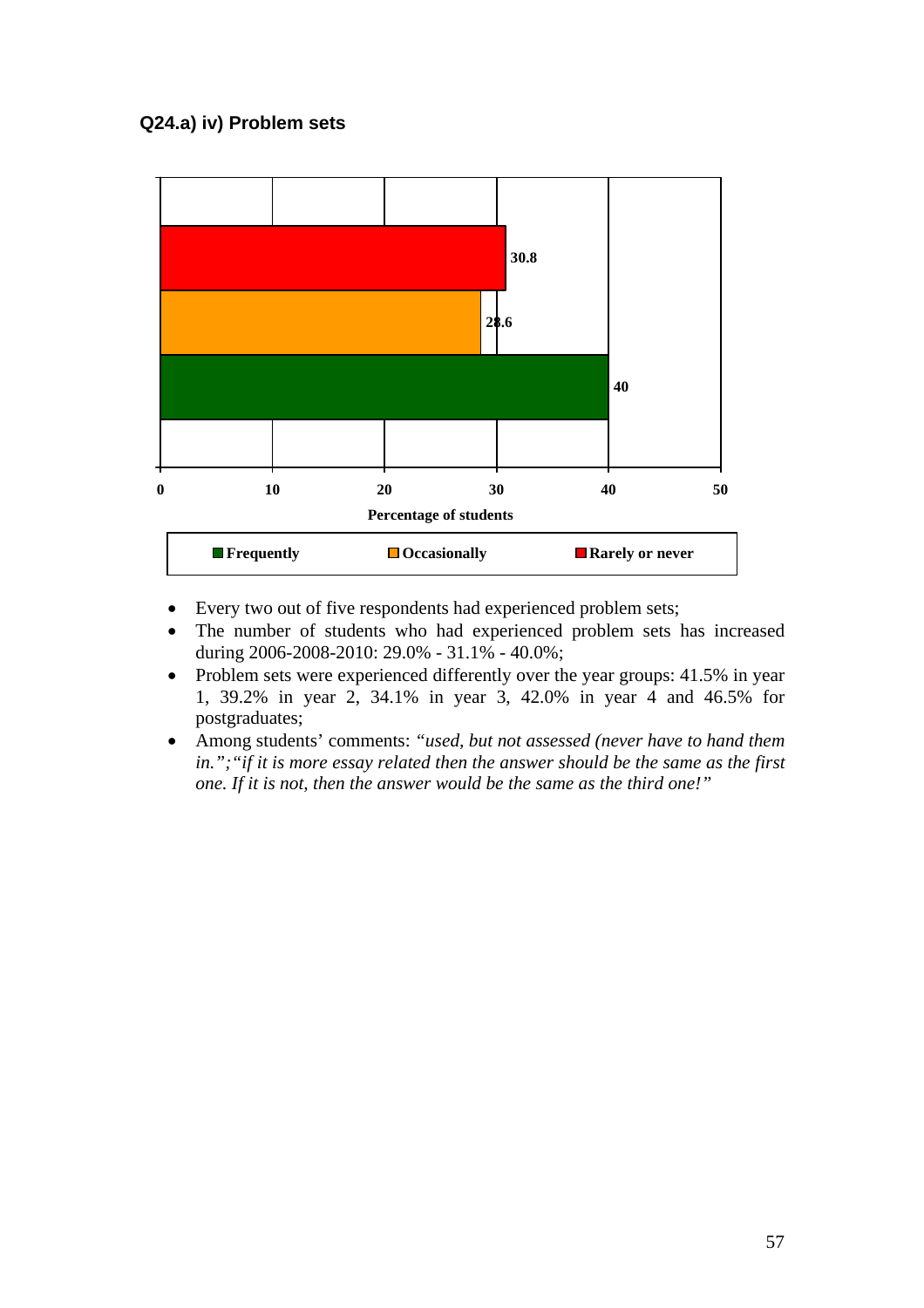## **Q24.a) v) Online assessment**



- More than one out of eight respondents had experienced online assessment;
- The number of students, who had online assessment, had been increasing during 2006–2008–2010: 6.7% - 9.3% - 12.8%;
- Online assessment was experienced most frequently by those in year 1: 22.7% has experienced online assessment in year 1, 8.5% in year 2, 7.2% in year 3, 3.1% in year 4 and 5.4% for postgraduates;
- Among students' comments: *"A sample of our problem sets are put online so we can attempt them and find out how many we got correct before answering all of the problem set.";"online multiple choice set weekly but not assessed. Same questions as tutorial work.";"could be the place for progress tests."*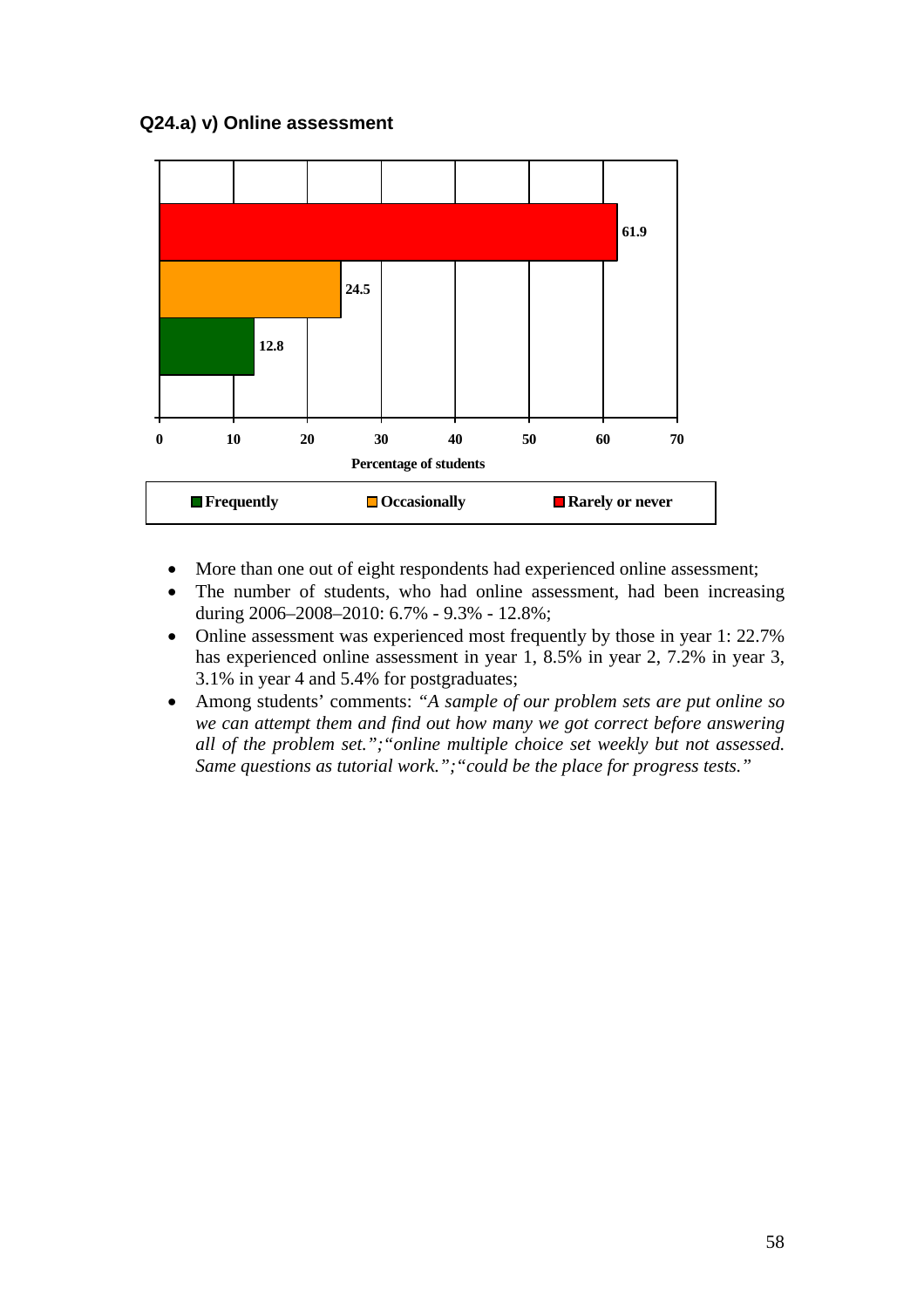# **Q24.a) vi) Group work projects**



- More than one out of seven respondents had participated in group work projects;
- The number of students who had participated in group work projects has fluctuated slightly 2006-2008-2010: 13.3% - 13.0% - 14.9%;
- Group work was experienced more frequently in some years than others: 17.8% in year 1, 12.9% in year 2, 11.7% in year3, 19.1% in year 4 and 12.9% for postgraduates.

## **Q24.b) How could the nature of assessment be improved so as (i) to provide a better test of your learning; (ii) to help you in your learning**



There were 520 coded responses to this question. Nearly all students felt that there were too few assessments, that there was a general lack of feedback and that more coursework was necessary to both help them evaluate their own comprehension and understand how well they were doing.

Many comments regarding more assessment suggested that an increase of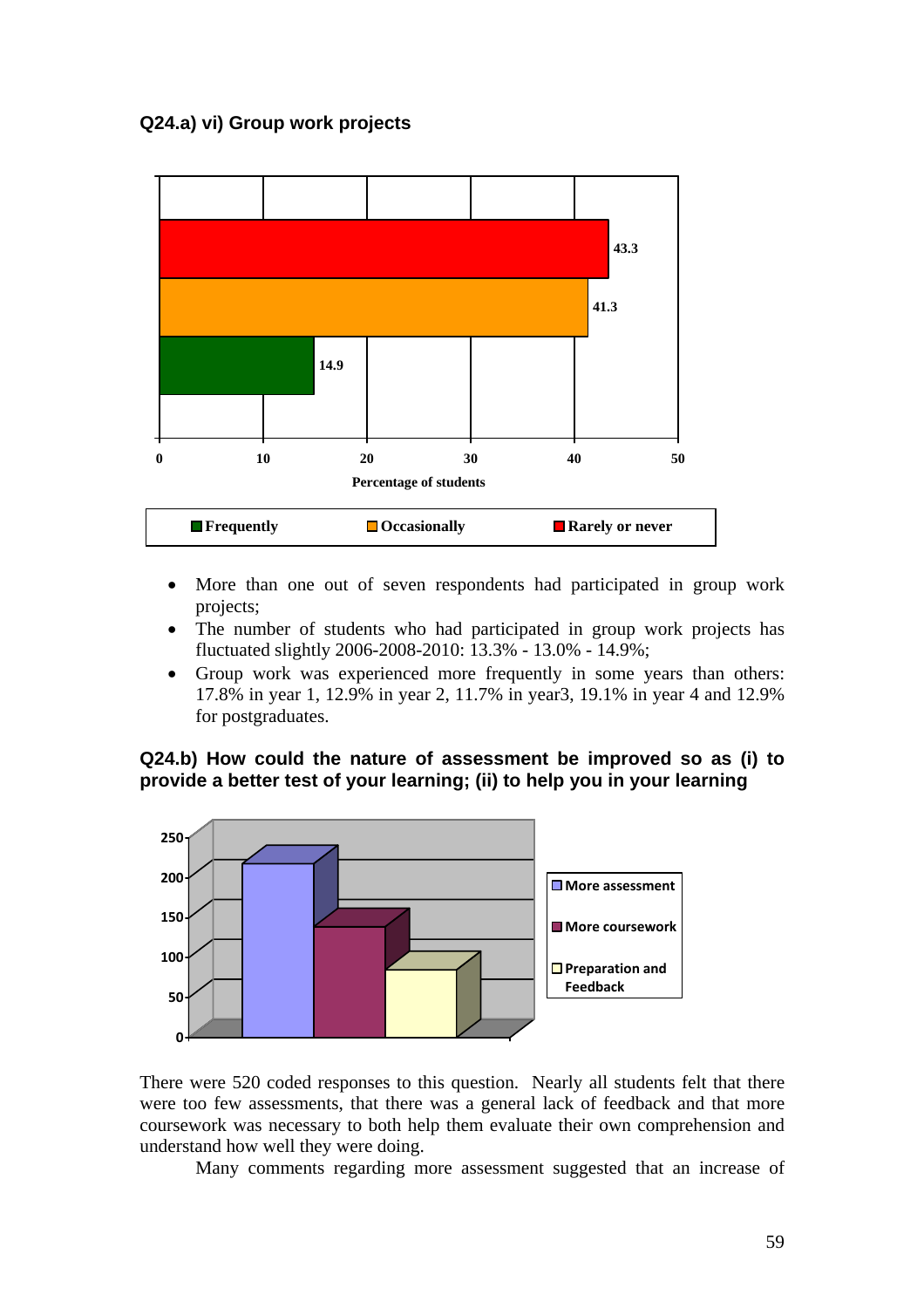frequency of assessments may help alleviate the pressure of having only one final exam as well as encourage students to more actively engage with material: *"Increased continuous assessment, less pressure on a final exam."; "Should include performance over the year, not just exams."; "Give tests in January that carry some weighting so that less pressure in final exams."; "Small tests throughout the year force students to learn everything they have been taught so far. I think it is a good idea to set tests every 3 to 4 weeks covering just the subject material from the previous or 4 weeks."; "More assessments with less weight should be given. At least 2 per course. The idea of a course with your mark 100% based on one exam or essay is ridiculous."; "For one semester courses, an exam at the end of the semester rather than the end of the year, would mean students would be assessed when the material is still fresh to them, and reduce the stress of too many exams at the end of the year."; "Greater spread of assessment throughout semesters, rather than little for the majority of term then an abundance at the end. More frequent assessment to encourage students to keep on top of studies."* 

While nearly all students suggested more assessment in general, many specified that additional coursework would be a means to achieving it: *"More essay type coursework throughout the year – about 70% of the our year marks are based on summer exams which is a lot compared to other subjects."; "Put less weight on final exams and have more written coursework and group projects."; "Personally, I would prefer a more 'coursework' based assessment. In other words, more individual essays done outside of class in my own time for a certain deadline as I do not perform well in tests."; "I'd like personally more essays, because then you research the topic, and in that way you learn a lot. Learn it by doing it!"; "Less emphasis on exams and more emphasis on personal coursework. Or using an 'exam' similar to that of some Asian schools whereby students are assigned a question on a Monday and given until Friday to hand in the response: this is more akin to real world work problems."* 

Other students felt that the means to improving assessment lay in receiving more feedback on their performance as well as providing more preparation for assessments (namely exams): *"More feedback would always be useful."; "Written and explicit individual Feedback on EVERYTHING. Going over essays or exams with a marker would help."; "Feedback on tests should definitely be given and questions should be able to be attempted again. There could be a reference given after completing the tests to match the questions with information from text books."; "More online assessments available with good informative feedback."; "More frequent assessment and feedback to ensure you are meeting learning objectives, and providing an indication of final exam performance."* 

#### **Q25.What economics software (for example: WinEcon, STATA,eViews, etc.) is used on your degree?**

Students' comments on the usefulness of Economics software should be considered in conjunction to their answers on what software is used in their degree. There were 1036 coded responses to this question. Nearly a quarter (22.3%) of students said that they did not use software or weren't aware of any being used. Of those who did use software used eViews (22.4%), STATA (21.5%), WinEcon (10.6%), Microsoft Excel (4.53%), SPSS (2.9%), Gretl (2.2%) and PCGive (2.02%). Other software mentioned by a handful of students include EcoWin, GiveWin, Maple, and Microfit.

Students' comments on eViews: *"It is very useful. It saves a lot of my time on doing calculations and it help me check some of my works as well."; "Useful as it is quite easy to use for basic regressions."; "Very, it helps that most workplaces use this*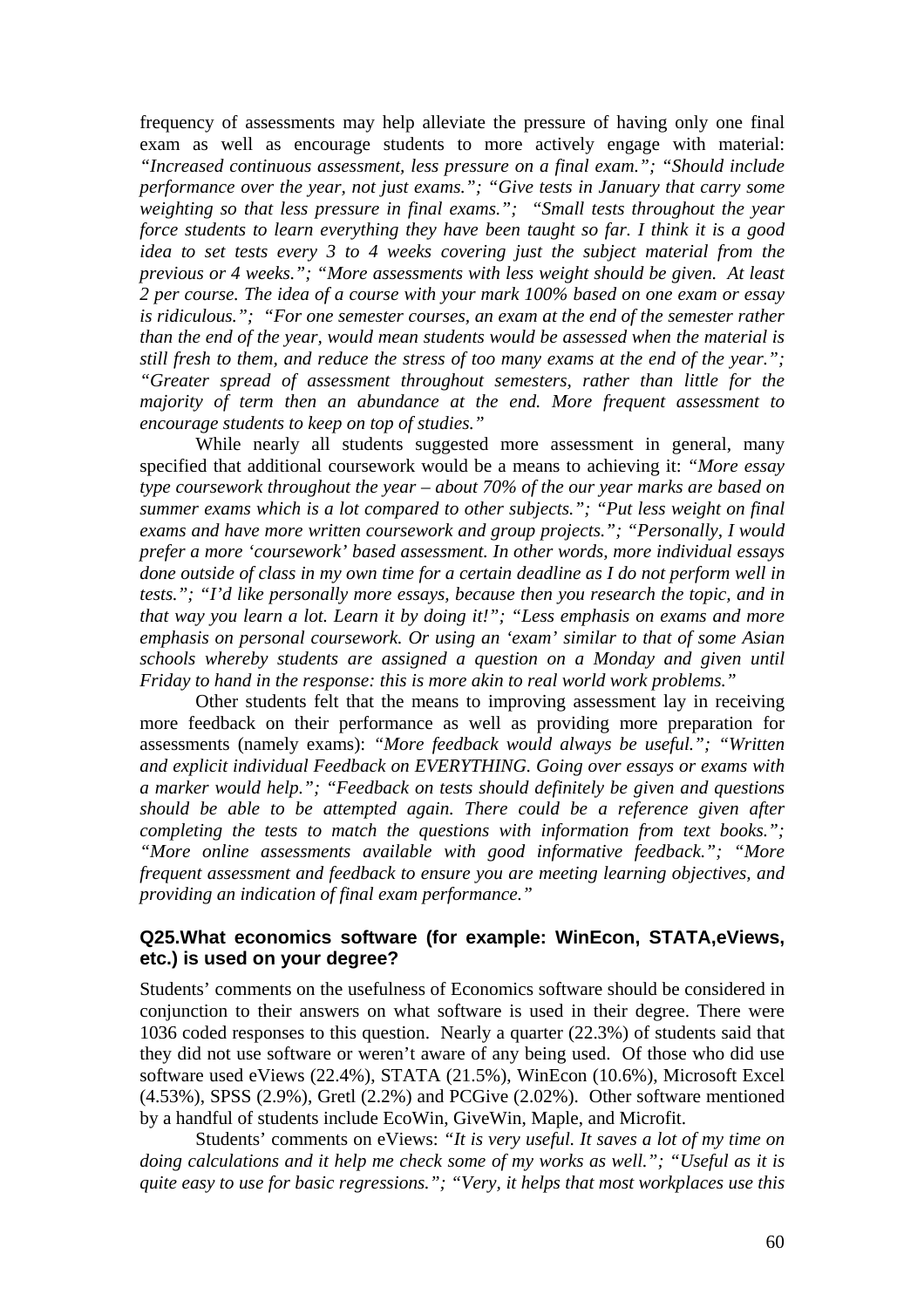*software."; "It has helped us have the practical bit of economics, it leads to more understanding of the models."; "Very useful for my dissertation."; "It is very useful to our coursework."; "Eviews is the most user friendly software I have ever used. It's as easy to use as playing pac-man, just get used to it and start rolling."*

Students' comments on STATA: *"I have found it very useful for stats projects."; "Very good for econometrics only."; "Very useful – familiarisation and utilisation of one of the most used estimation packages will provide students with a lot of help."; "Very useful. It is a skill needed for industry that gives us a head start on other graduates."* 

Students' comments on WinEcon: *"Basic knowledge of this has been useful for basic econometrics."; "Helpful in reinforcing information in text books."; "I found this software very useful for revision and such, it has all the contents which are in the book."; "Very useful and clear. helped a lot with some key topics."* 

Students' comments on Excel: *"That is quite useful."; "Have only used MS Excel for running regressions. It is a very good thing to know how to use the software. Very easy to learn as well."; "Excel- very useful."; "Very – I didn't realise how much statistical analysis you can do with it."*

Students' comments on SPSS: *"Very useful and relatively easy to use. Will become extremely relevant in future jobs."; Iis really good for data."; "Very useful for stats analysis."; "SPSS provided some useful tools for data analysis."*

#### **Q26. Do the modules/units on your degree course make use of a 'Virtual Learning Environment' (VLE), such as WebCT or Blackboard?**



- More than four out of five respondents were positive in their reply to this question;
- The number of students, who had VLEs used in modules/units has increased during 2006-2008-2010: 67.0% - 73.7% - 80.1%;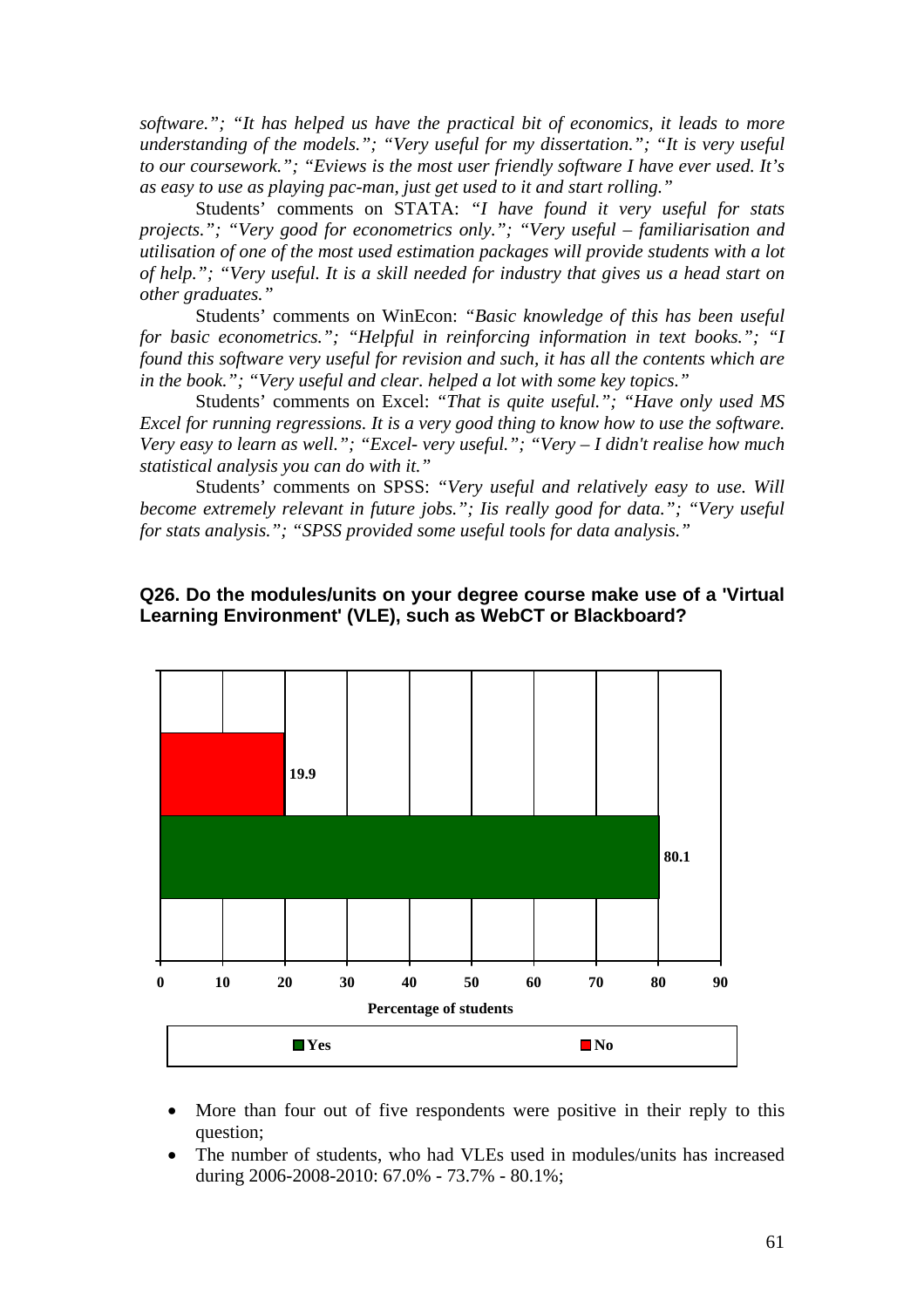- VLEs were used more frequently in different years of study: it was most often used in year 4 (90.1%) and in year 1 (82.4%), and slightly less in year 2 (80.3%), year 3 (76.5%) and for postgraduates (71.3%);
- Among students' comments: *"Blackboard is the best way in my opinion."; "Lecture material is available online, which is handy."; "Some lecturers prefer not to use WebCT as it reduces lecture attendance."; "The usefulness of Blackboard depends on the willingness of the module leader\lecturer to update it.";"Mainly, but not always, usually related to the age of the teacher."*

#### **Q26.a. If your course uses a VLE, comment on how effective you have found it in supporting your learning and how the effectiveness could be improved**

There were 524 coded responses to this question. The vast majority of students felt that their VLE is highly useful, very effective and, in some cases, vital to their learning experience: *"Blackboard is very useful, and helps a great deal towards my degree. I download exercises to do at home on it, lecture notes, find out test and coursework results and get set assignments. So overall it is very effective in helping me learn."* Very few students felt that VLEs weren't useful.

Suggestions for improvement included a higher degree of consistent usage, utilising more features, improving user-friendliness and improving updates.

Comments regarding the need for more consistency in usage: *"Some modules seem to use it a lot, others not so much. It'd be easier if they chose a level and stuck to it."; "More lecturers could use it, especially maths and stats lecturers."; "It is very useful as you can print off the notes for the class before the lecture and then annotate then in class which saves a lot of time for writing. Not all teachers use this to the same extent."; "Not all lecturers use it – note gaps exist."; "It is effective when the lecturer knows how to use it and how to get the best out of it. Some lecturers cannot be bothered."* 

Students also felt that more features should be enabled: *"Starting this year, all my modules use VLE. I don't feel they're all making good use of it because they mostly provide only a link to a digital copy of lecture handouts and reading lists. Other features like the discussion board, online assessments and etc are rarely used. At least for the moment."; "Discussion board should be effectively used"; "The VLE is effective as an informational source, but not used to its full potential as a teaching mechanism. If there were further optional questions for revision purposes, this would be helpful."* 

Others made suggestions to improve the user-friendliness of VLEs: *"Sometimes problems with uploading material, difficult to find different things. Could have a search button."; "Would be hugely useful if the system wasn't constantly 'down for maintenance' or overloaded, and if sessions didn't time out after 20 minutes idle time."; "It could be linked to my uni email account. Things such as room changes, new articles being posted by lecturers etc, because I check my email more often than my VLE."; "It needs to be easier to use and download content, possibly have an automatic-sync option to save time having to download each item."* 

There were also complaints about the VLEs not being regularly updated and suggestions for doing so: *"Regular updates. For example answers to question sheets don't appear on the Web-CT which makes the question sheets pointless as you don't have the answers to check if you are doing them correctly."; "Some lecture notes or*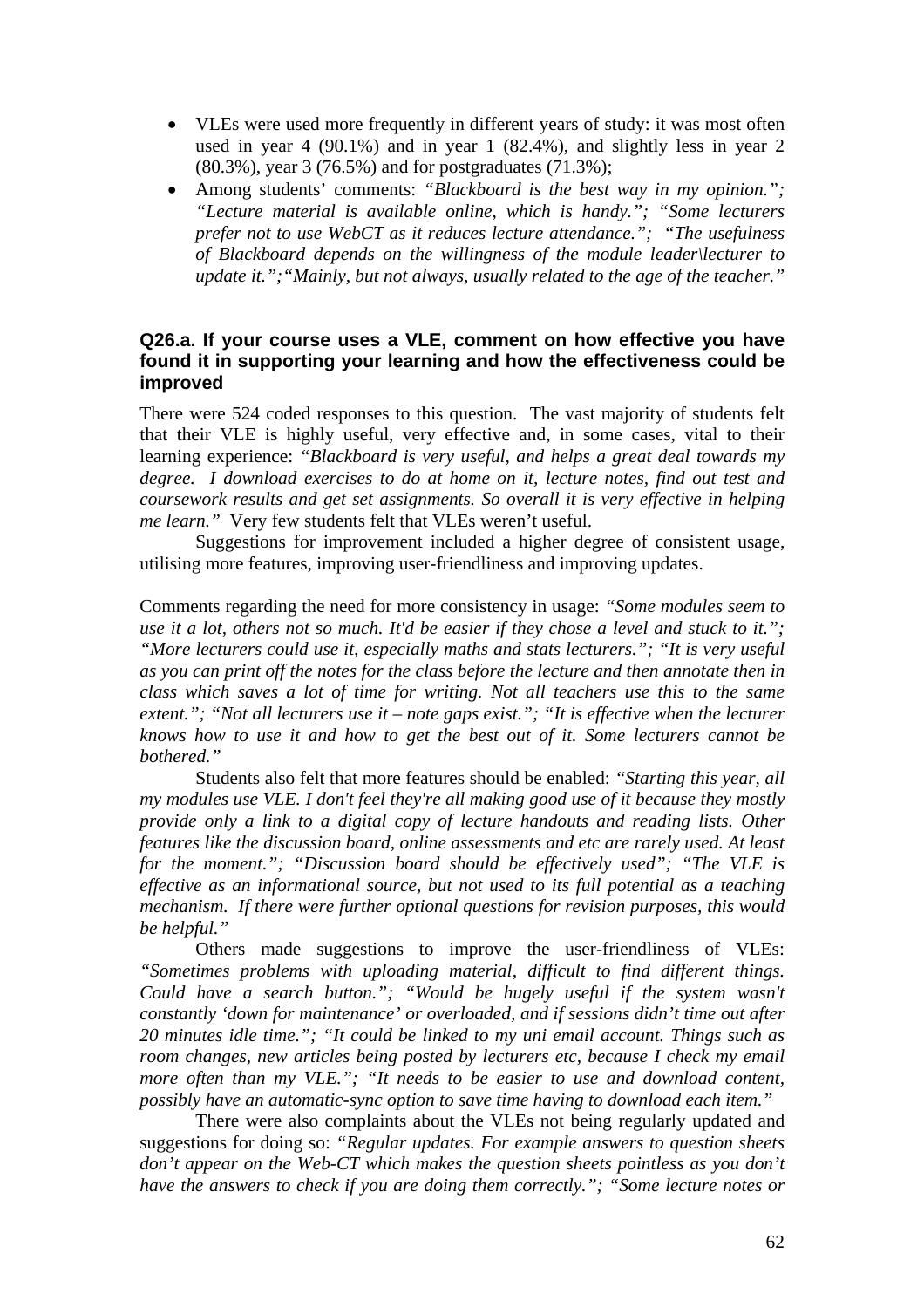*module handouts are not even there, either that or not updated regularly."; "It would be helpful to encourage lecturers to update their material more frequently."; "Very effective, although some links are left blank and are not updated frequently enough."* 



#### **Q27. What career do you hope to follow?**

There were 1,231 coded responses to this question. The largest number of students said they wished to pursue a career in finance (43.2%), while others said they wished to enter business (13.1%), economics (11.8%), government (6.9%) and academia (4.3%). There were many students who were either undecided or interested in careers unrelated to the above areas (20.6%).

Those who were interested in finance cited investment banking, trading and brokering, accountancy or general finance-sector employment as their intended jobs.

Students interested in business mentioned advertising, marketing, human resources and management.

Those interested in economics cited intentions to work as econometricians, economic consultants, economic researchers or analysts, and within economic development teams.

Some mentioned wanting to go into military or civil service as either an officer, diplomat or general civil servant, while others said their intention was to work as a university lecturer or academic researcher.

There were a good number of students, though, who didn't know yet what they wanted to pursue as a career and those who wanted to do other things, such as open their own business, work as a secondary school teacher, become an actor or a psychologist.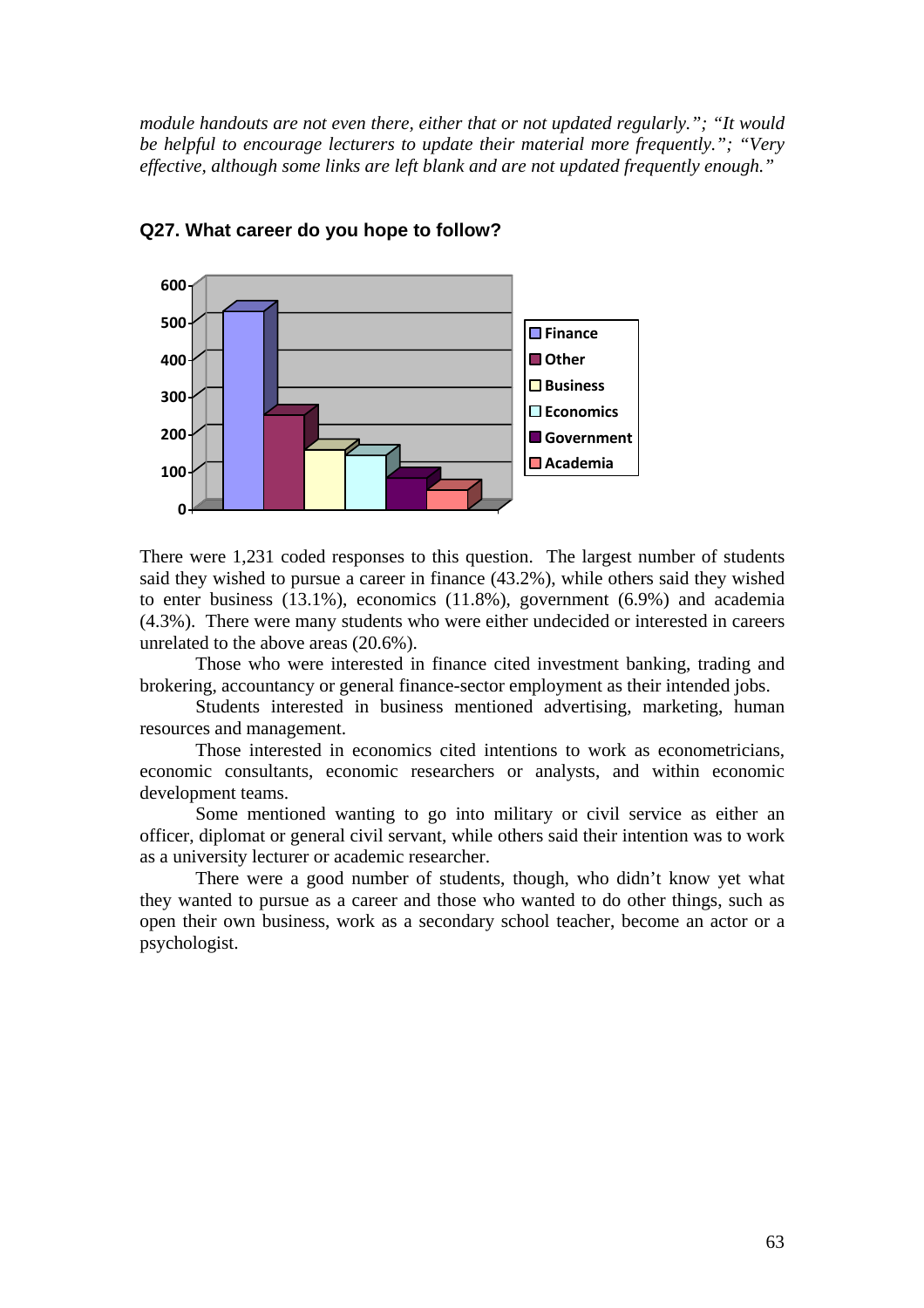**Q28. What skills have you developed by studying for your degree that you feel will be useful to you in your career after you have graduated?** 



There were 1361 coded responses to this question. The responses fell into four broad themes: academic skills, interpersonal skills (including communication, presentation and group work), practical skills and personal ones.

Academic skills encompass economic-specific knowledge as well as analytic and critical thinking skills. Typical comments were*: "An understanding of economic concepts which enables me to analyse different scenarios in both a quantifiable and scientific manner"; "A vast knowledge of both economic theory and principles, and also the ability to apply such theory to real world examples and see how the interaction of economic models and theory apply on a day to day basis"; "Critical thinking and analytical logic"; "Technical/Analytical/Reasoning Skills (that helps me in analysing real world situations as well)";"Analytical/quantitative research skills."* 

Interpersonal skills developed included improved written and verbal communication, greater ability to work with others and greater ease in giving presentations. Student comments: *"The ability to work as a team. The confidence to do a presentation in front of an audience."; "I have better writing and presenting skills"; "Presentation and debating skills have also been greatly improved."; "Working in a group."; "My language, communication and teamwork skills have also improved."; "Being able to work under pressure also working as part of a group."; "I've also gained more confidence in team working environments and presentations."*

Many students felt that what was most useful was the practical knowledge and skills they'd gained which are directly applicable to the working world: *"Independent working."; "Time management and problem solving."; "I feel I have already gained a lot through my degree, such as computer skills which will by very useful as IT is becoming more and more important. Also the skill of being able to apply economic theory to current economic situations and adapting solutions."; "A vast knowledge of both economic theory and principles, and also the ability to apply such theory to real world examples and see how the interaction of economic models and theory apply on a day to day basis."; "The ability to analyse economic trends and behaviour will most definitely prove essential in a career in marketing."* 

And some students felt that they'd gained many personal skills which would be useful to them. Some of those skills or traits were listed as: *"Coping with stress, working by myself."; "Confidence."; "Self-motivation and discipline."; "Leadership."; "Self organisation, more balanced decision making and stronger listening skills."; More willingness to put in the effort."; "I've learned to be more resourceful, by going to find things out for myself, instead of being given all my*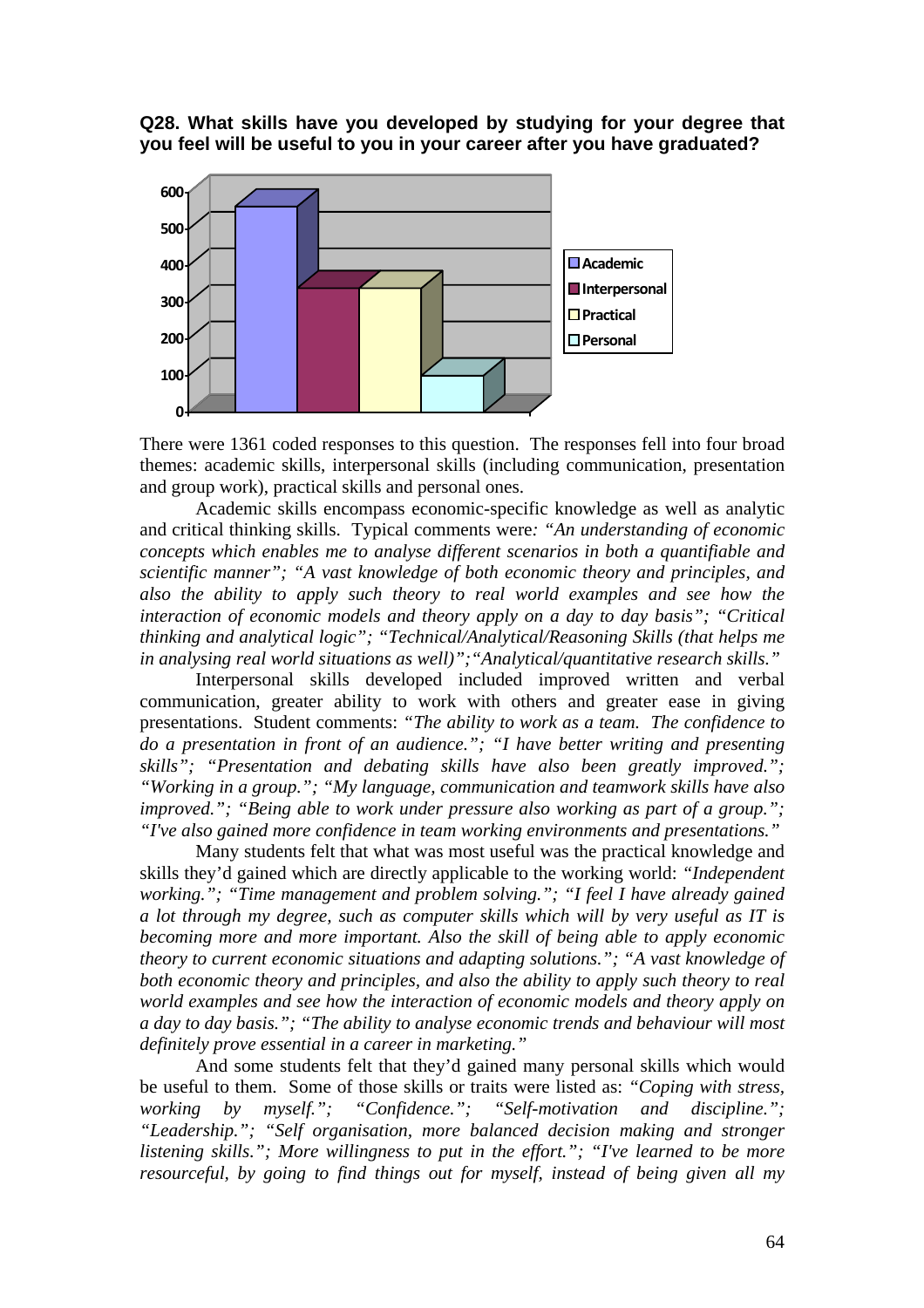*learning material."* 



# **Q29. Overall, are you satisfied with the quality of this degree course?**

- More than three out of four respondents were satisfied with their degree course;
- The number of students, who were satisfied with their degree course has fluctuated slightly during 2006-2008-2010: 74.1% - 76.9% - 75.6%;
- As in previous studies Age and Choice were SSF;
- Choice was a SSF for satisfaction with their degree course: those with a first choice in Economics were more positive than others: 76.5% of them were satisfied, compared to 68.9% of others;
- Age was a SSF for satisfaction with degree course: mature students over 26 were more satisfied than other age groups - 79.6%, compared to 75.2% for the 18-21 year group and 73.6% for the 22-25s group;
- Among students' comments: *"I believe the core content of my degree is excellent and there are some brilliant lecturers."; "I think introductory sessions on how to study economics especially for year 1s – coping with lectures and seminars and etc. New students seem baffled by the workload and how everything runs in uni."; "Some subjects seem to be too broad and so are not very appealing. This would de-motivate the student."; "The spoken English of some overseas lecturers needs improving"; "More tutorial discussion time needed partly to allow discussion of topical issues in order to make course work more relevant to the real world. Without this it is almost impossible."; "Tutors are vital, make sure they are competent and answer*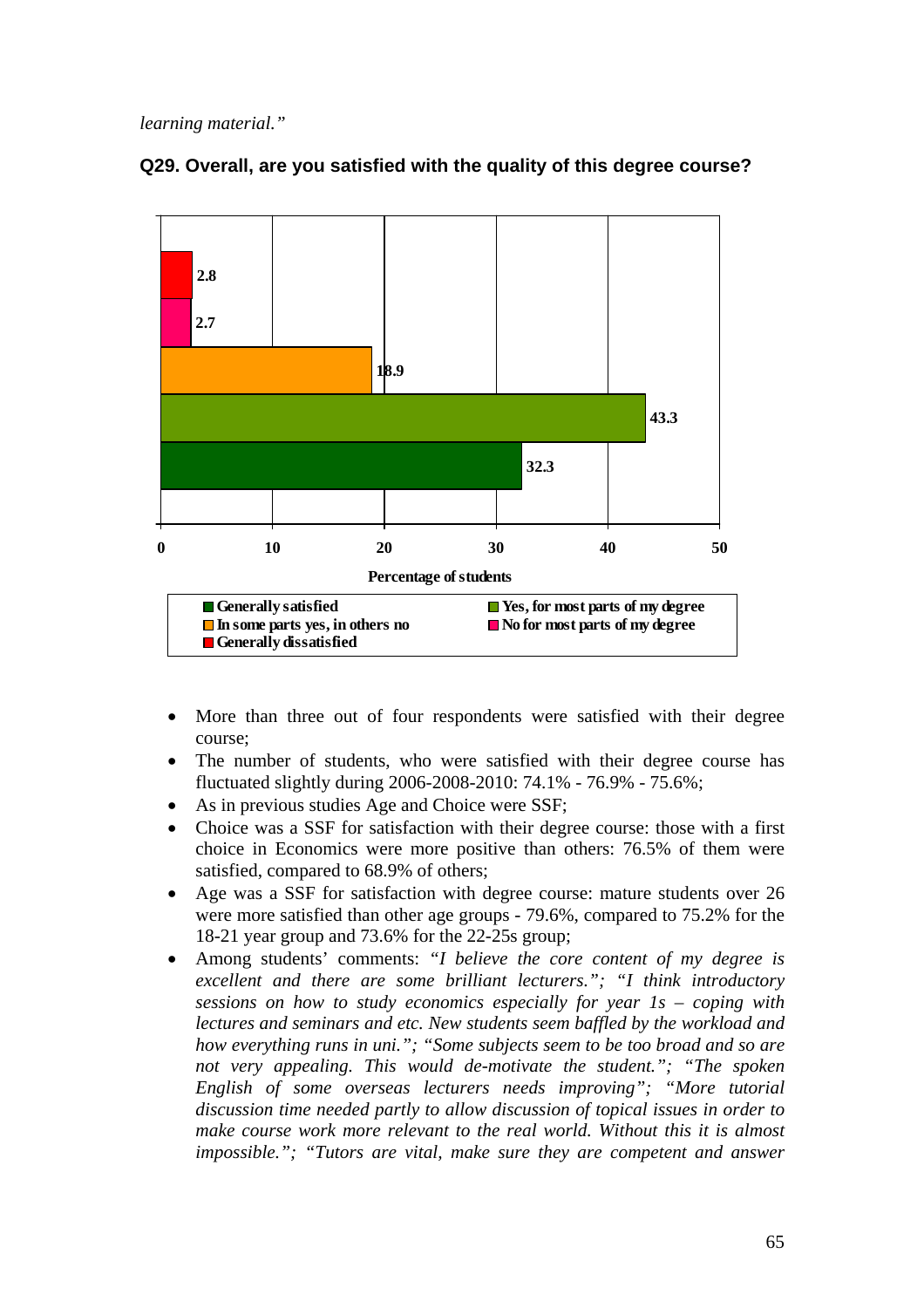*questions. Even if this is a senior professor tutoring doesn't mean he's helpful."; "I am very satisfied! "*



#### **Q30. Are there any aspects of your course that you do not like?**

There were 1411 coded responses to this question. The largest group of students (34%) felt that they liked everything about their course and that there was nothing they disliked. Others disliked the course teaching (22.7%), the course content  $(20.2\%)$ , the assessments  $(9.6\%)$ , the structure of the course  $(7.6\%)$ , the workload (3.9%) and the resources available (1.8%).

Regarding the teaching, students commented on the lack of enthusiasm among lecturers, the poor quality of lecturers and tutors, and the pace of teaching. Typical comments: *"Some lectures just read from PowerPoint."; "Tutorial teachers need to speak and understand English a little better."; "The quality of tutors is a little volatile as some tutors are great whereas others have difficulty teaching efficiently."; "Most lecturers are brilliant, but a few refuse to admit they are not as good at transferring knowledge to people."; "I also think the teaching methods reflect a lack of enthusiasm among lecturers."; "The lecturers just read off the slides, which we havewhich we can read our self, yet they will spend 2 hours reading through it for us rather than explaining the topic in detail."*

Just over a fifth of students responded to this question by claiming that they didn't like some element of the course content. These comments were generally spread across issues of maths and statistics, the theoretical nature of some classes versus a desire to have more real-world analysis, and comments directed at specific units as either boring or uninteresting. Some comments: "*Health economics does not interest me in the slightest."; "Overlap with A-level maths and economics means some lectures can feel boring or patronising."; "Unrealistic modelling and maths."; "Perhaps there is too much emphasis on the typical firm-consumer relationship. i.e. if the economics we study can be applied to areas more diverse and perhaps stimulating than studies of market interaction and structure etc; for example, welfare, climate change."* These comments were generally spread over issues of maths and statistics, the theoretical nature of some classes versus a desire to have more real-world analysis, and comments directed at specific units as either boring or uninteresting.

Assessment was another aspect which students disliked. Comments generally referred to the lack of continuous assessment and the pressure applied by having just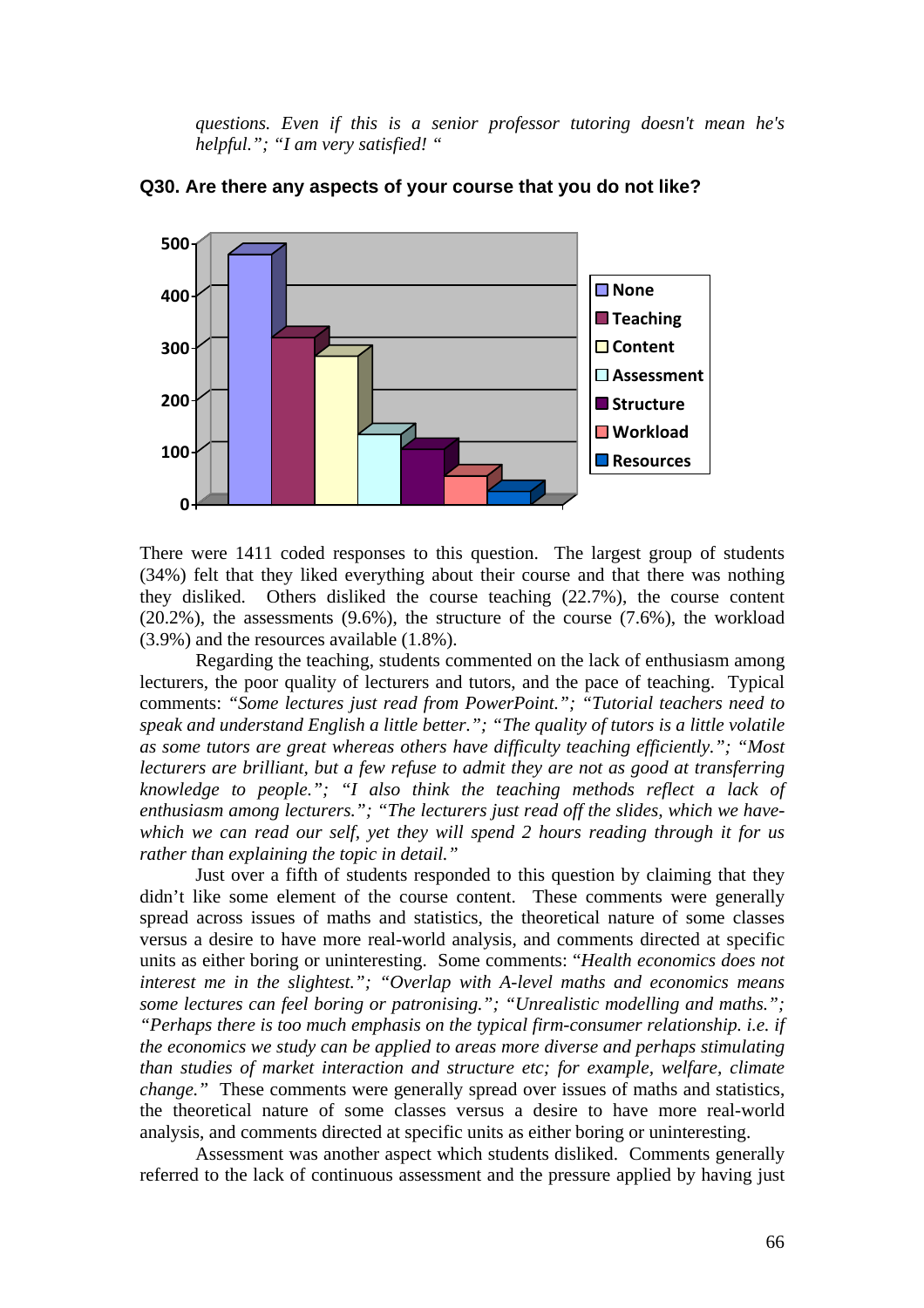one final exam and, sometimes, exams far removed from the time in which material is learned. Typical comments were: *"Lack of in-term assessments and the excess waiting on single exams."; "Too much based on one exam at the end of the year."; "That the main examinations all take place in May/June and not right after the module was taught."; "That there is not enough assessment. It puts a lot of pressure on the exams and makes the overall coursework worse."*

Students also took issue with the course structure. Comments mostly referred to timetabling, compulsory courses, or lack of tutorials and courses. Typical comments: *"Getting 2 hours lectures- sometimes your attention span can't take 2 hours on one subject so splitting them up would help."; "There is no reading week at my university for my course and this makes keeping on top of the reading quite difficult."; "In the first two years, only around 25% of the degree actually focuses on economics. I did not like the fact that I was forced to do other things like management and accounting and wait until third year to really get cracking with economics."; "The lack of module choices and the exclusion of subjects such Economic History. I also felt that we lost a great opportunity to become better all rounder by having to spend two years taking 75% of subjects that did not relate to Economics."* 

A small number of students disliked the amount of work entailed in the course. Students wrote: *"The workload in unavoidable, though ... perhaps too much." and "Work load is too much and there is too great a focus on essays."*

Others complained that resources were inadequate, focusing mainly on library resources and teaching support: *"The library also never has enough copies of the books we need so one has to wait in queue forever (unless short-loans are attempted). This is frustrating especially because the number of books we need are usually considerable, so are their prices so I cannot really afford to buy one."; "Library is too old and may not have enough books as far as I could see."; "Many of the lecturers do not make copies of lectures available to download online."* 



**Q31. Please identify one or two aspects of your degree course that could be improved and say why** 

There were 1135 coded responses to this question and responses varied greatly. There were however more frequent responses under the following themes: better teaching (25.7%), better maths teaching (comments which directly discussed the teaching of maths versus general teaching methods -10.7%), assessments (17.2%), seminars and classes (12.4%), a connection to the real world (7.9%) and resources (7.2%).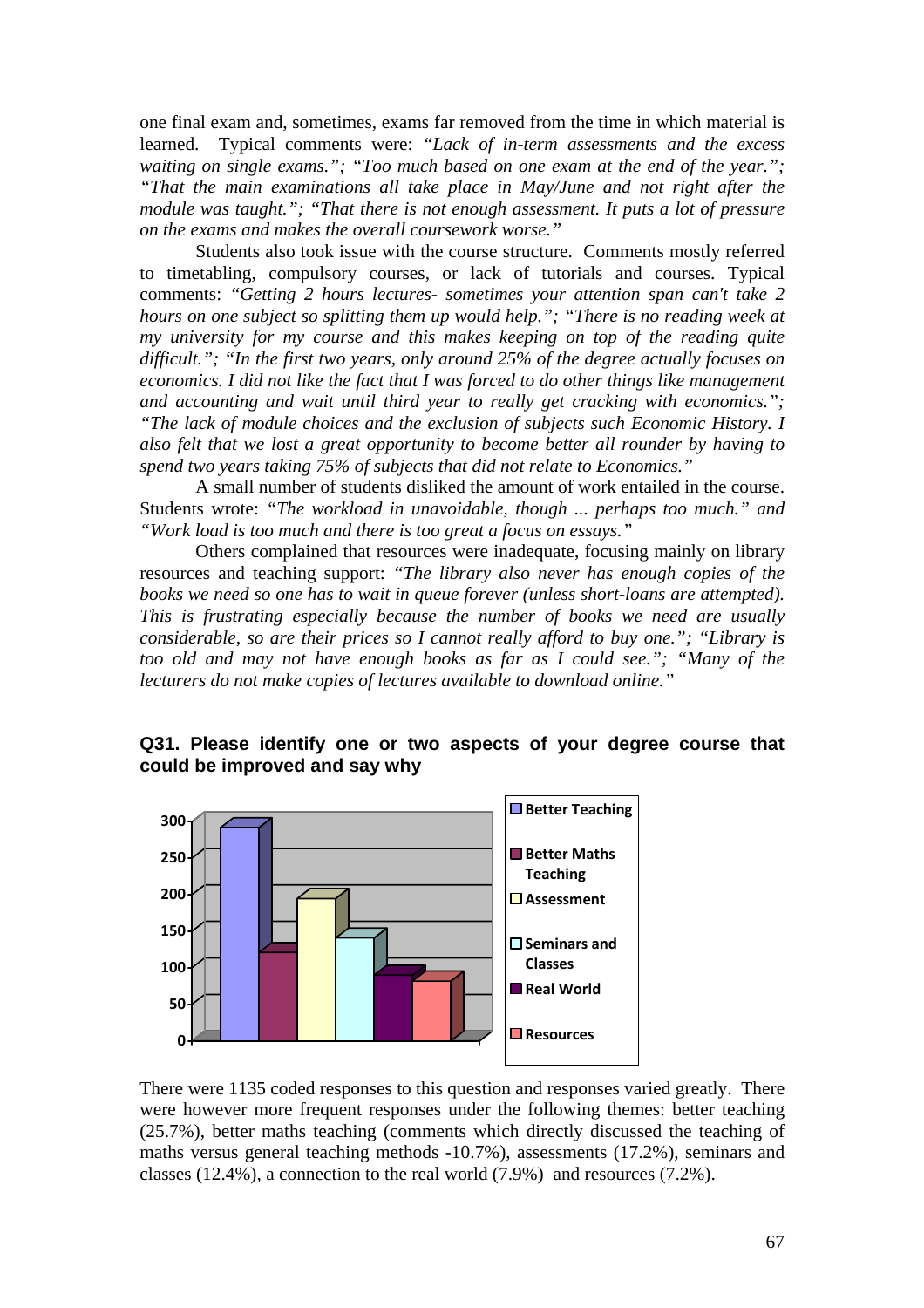Students who felt there was a need for better teaching expressed ideas similar to previous responses (regarding improving of seminars and teaching of maths/stats). They want more charismatic, enthusiastic teachers with a high command of the English language and an increased ability to explain complex problems. Typical comments: *"Lectures can be more interactive and engaging."; "Standard of teaching slack at times, and often, things aren't made clear enough, and also due to the standard of English of some lecturers, and their accents."; "Again, the teaching. PHD students need to be able to teach. Lecturers need to be enthusiastic and clear. We have some very clever professors who are experts on their subject, but they do not have the charisma to teach!"*

Some felt there was a specific need for better maths teaching, including more support for those with weaker maths skills: *"Maths, just better explained. Better match between maths content in lectures and supervision questions. Lectures are almost always far too easy or far too hard, never just right."; "More help with maths to those without a level maths."; "Better teaching of maths to less experienced students. Additional modules for mature students who have come from a noneconomics background."* 

Other comments had to do with improving assessments. Again, student sentiments echoed previous responses in emphasizing the need for more continuous assessment, through either coursework or more frequent testing, and less focus on one final examination. Typical comments: *"More continuous assessment."; "Have more coursework as it gives a better representation of understanding than exams."; "Assessment more equally spaced out and seminar performance is part of assessment."; "More frequent assessment – i.e. Tests throughout the year, helps to focus revision and if it contributes to the final grade reduces pressure on final exams."*

A good portion of students said that an increase in seminars, tutorials or small classes would help improve the course*: "Just the idea of having another seminar or a smaller class to show more examples of how to complete the question."; "Maybe even smaller classes (up to 10) – so the seminar leader can spend more time with every student and help individually."; "Reduce the size of tutorial classes and make them more frequent."*

Other students were more concerned with the way the course connected to the real world and suggested improvement through the incorporation of real-world examples and explanation of current economic events (like the recent 'credit crunch' and banking crisis). Typical comments: *"There could be a module that's purpose is to cover current economic situations e.g. in classes we currently touch on what is happening in the world of economics but not in detail. If a module was based solely on what is currently taking place this would better prepare graduates with knowledge and skills for an economic career."; "Make it relevant to the real world."; "More knowledge with the real world will both motivate student and enable them to perform better in future career."; "I would like to have some more talks/lectures in which professional people who are actually doing their jobs in companies, rather than lecturers, teach/talk with us about the current business."* 

Finally, a small portion of student suggested improvements in resources, which generally had to do with providing more lecture notes online or additional problem sets or preparatory materials for exams. Typical requests: *"Answers to problems put online so can check to see if correct and if not work out why."; "Solutions for past exams and problem sets. These are not generally provided."; "All notes on the internet."; "The use of one VLE environment instead of five (or so).*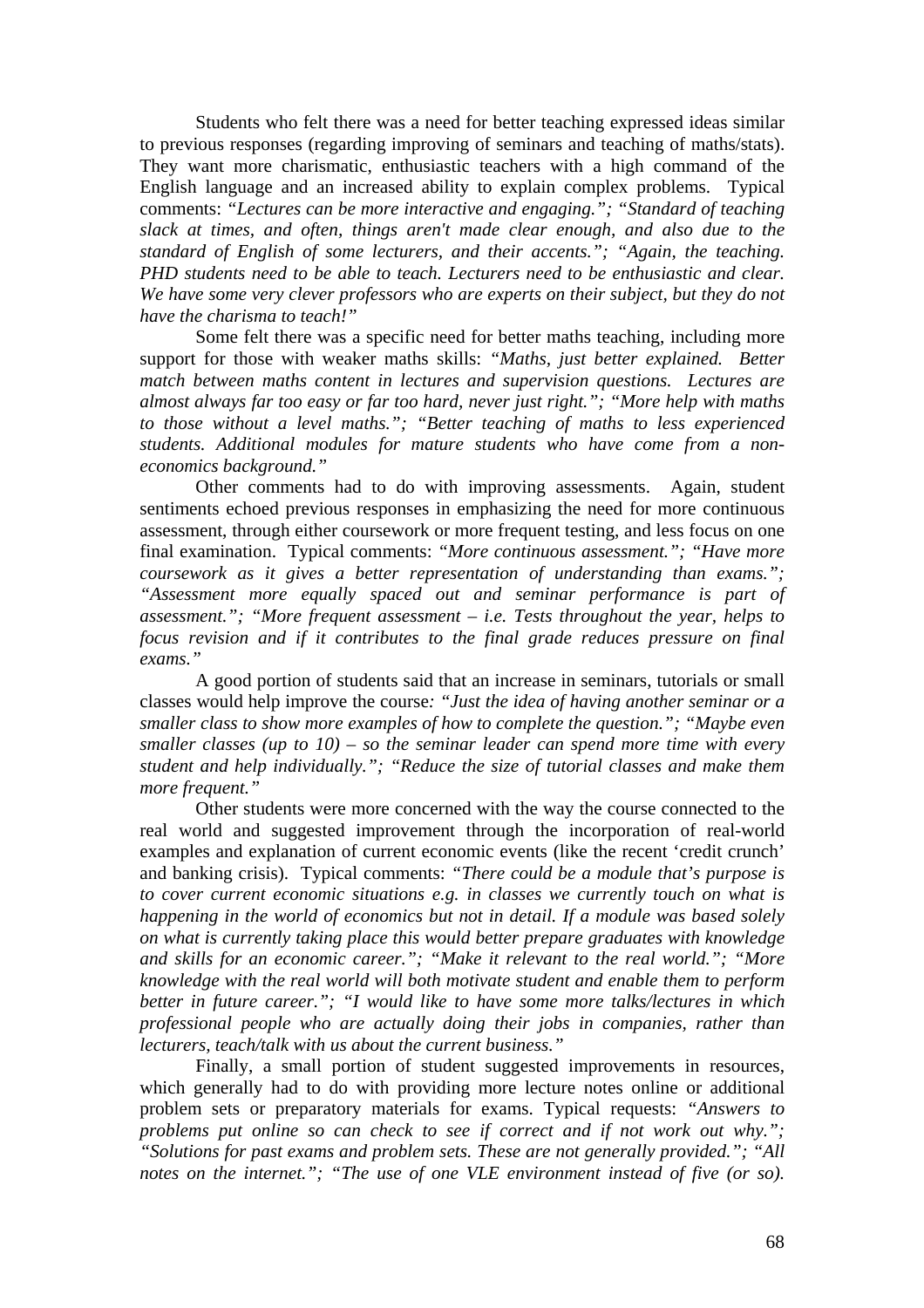

**Q32. How has the course changed you? For example, ideas, career choice, perceptions of the world.** 

There were 663 coded responses to this question. General changes observed had to do with knowledge gained, career goals, personal changes, and changes to how students viewed or understood the world around them. A minority of students (9.8%) experienced no change to themselves.

Nearly all the responses were positive, with many students commenting on how the course had expanded their knowledge or broadened their views in some way: *"Made me think radically differently in terms of economics."; "I understand much more in terms of economics and finance."; "I have a better understanding of how the business world works."; "It's made me realise how economic theories actually apply to the real world."; "Improved my knowledge of important issues in the world, and shown me why things happen."; "It has changed my ideas about financial market. How the boom and burst occurs and also about why the developing countries are poor."* 

Nearly just as many comments attested to how the course has helped confirm the career choices available to them: *"It helped me to understand that this is exactly what I want to do in my life."; "I have more of an idea of what I'd like to do now."; "It has made me get more focused and know exactly what career in need to follow."; "I don't believe I have been changed my the course, it has only further instilled my passion to work in the financial services industry."; "I now know that there are so many job opportunities as well as sectors that I could work in and this has widened my career choices and made me feel more at ease at what I could do."*

Although the knowledge gained also made some students less sure of their career choices: *"I had a firm idea what I wanted to be but my world has just opened up to a lot of knew things so I'm not so sure any more."; "Career choice has definitely been affected as I know I can't pursue a purely economic career anymore!"; "The course has definitely given me a greater insight as to how the financial world works; especially modules such as Corporate Financial Management, Economics of Corporate and Finance and Advanced Finance. Although I find the subjects interesting, I've realised that working in the city is not for me and so has helped me find a different career path."* 

Many students felt that the course had changed them personally. These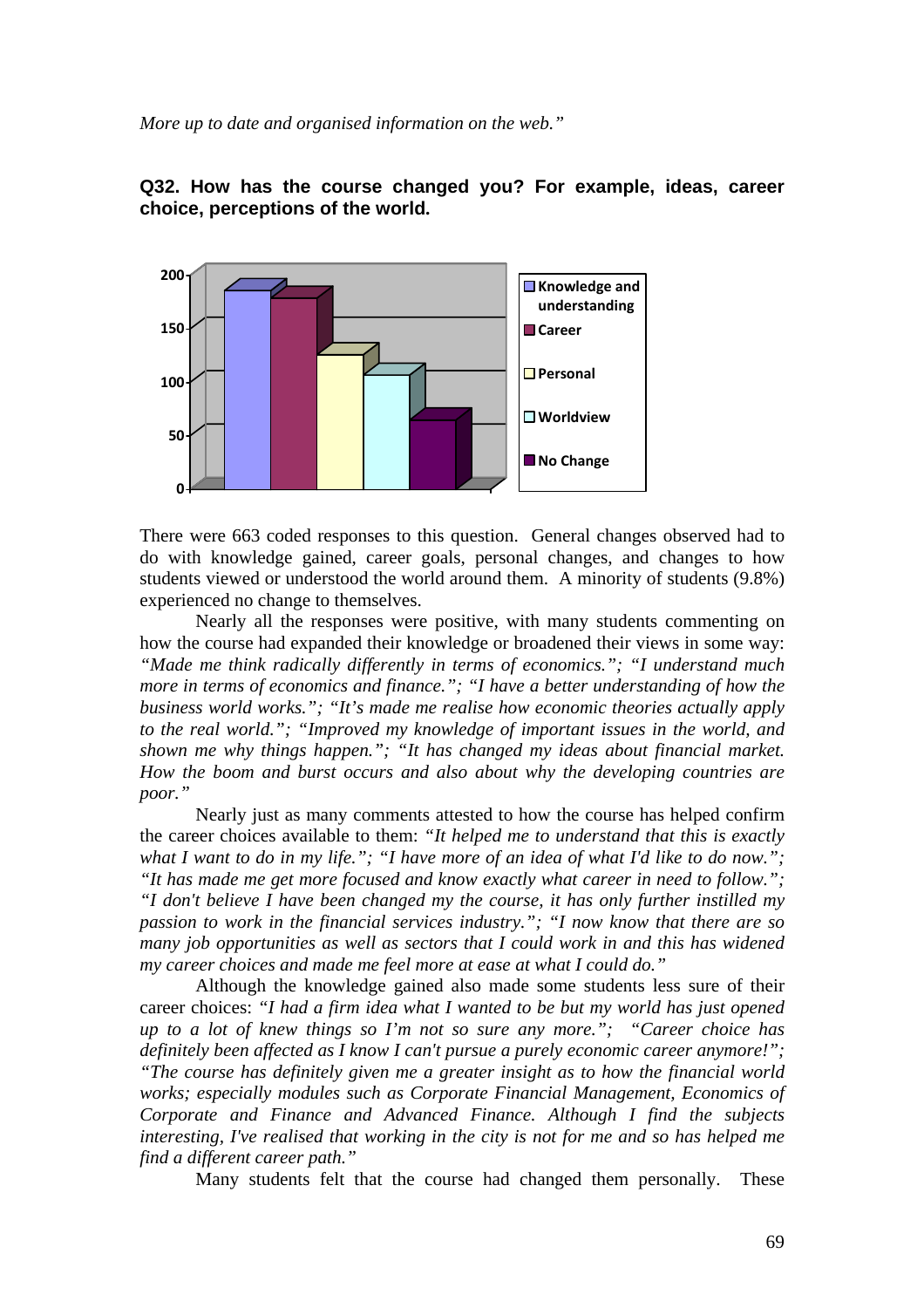comments had to do with increasing independence, confidence, motivation, leadership or other similar traits. Typical comments: *"The course has made me a more independent person, through independent study and learning I have become more independent and have a stronger belief in what I am capable of and what I hope to achieve. I now have the determination to follow a career in economics."; "I have learnt how to be more self sufficient as teaching here depends more on one's self."; "It's also increased my confidence a lot."; "Has made me more independent and makes me strive to be the best I can."; "I have become more determined."* 

Others felt that the most significant change was in how they understood the world around them: *"I am more aware about the impacts that changes in markets can affect me. I also have looked at problems around the world and now have an opinion on if I think that the solution will help."; "The world is far more complex than I thought."; "It has provided a broader view of the world, the current financial crisis the way I view economic policies."*



**Q33. Where do you think you will be in five years after finishing your economics course?** 

There were 762 coded responses to this question and answers reflected the responses to the previous career question. The largest group of responses were very general, with students seeing themselves *"Hopefully in employment relating to my degree.", "Working in some multinational company"* or *"In a successful career." Some specified that their work and/or career would be finance-related, with students "working for the HM Treasury.", "Working in a revenue house"* or *"Working for an international bank/company, probably investment banking."* Others envisioned working in business, many of whom saw themselves running their own companies or working in a managerial capacity for a large company or corporation. Nearly the same amount saw themselves pursuing postgraduate study, either in the form of a Master's degree or PhD. There were also students who didn't know where they'd be or who were choosing different career paths, like teaching, politics or hospitality.

#### **Q34. Any other comments**

There were 98 coded responses for this question. Most of the responses were very positive and related to students' courses: *"Economics is great!"; "Really enjoying my course as its informing of so many new aspects of which I did not even know existed."; "I generally enjoy my course and like all the students and staff on it."; "Overall I have really enjoyed my course, I have found it challenging and fun. I am*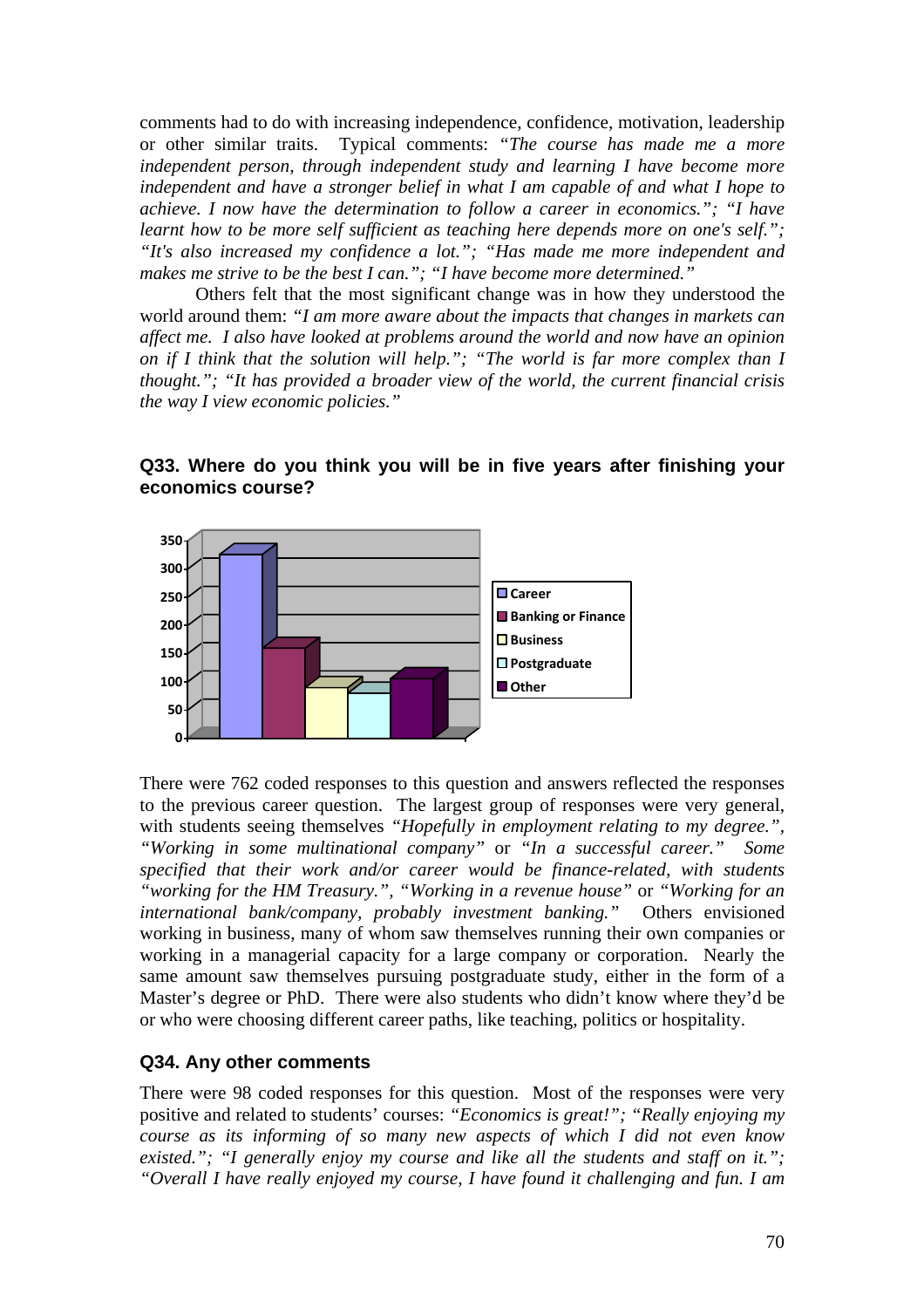*glad that I chose to do Economics at my university."*

A good number of responses were positive about the survey itself, with students giving thanks for providing them the time and space to think through a number of important issues: *"I have enjoyed this survey thank you."; "This survey helped me to identify many things related to my study. Thanks."; "I am using you website with great benefits, and would like to say thank you! (especially for audio/video section of educational material)."; "Thanks for providing me such a good platform, not only estimate my degree and course, but also let me know more about my level and what I need to do."* 

There were also a few comments, which reiterated the need for improvements already previously covered in other sections.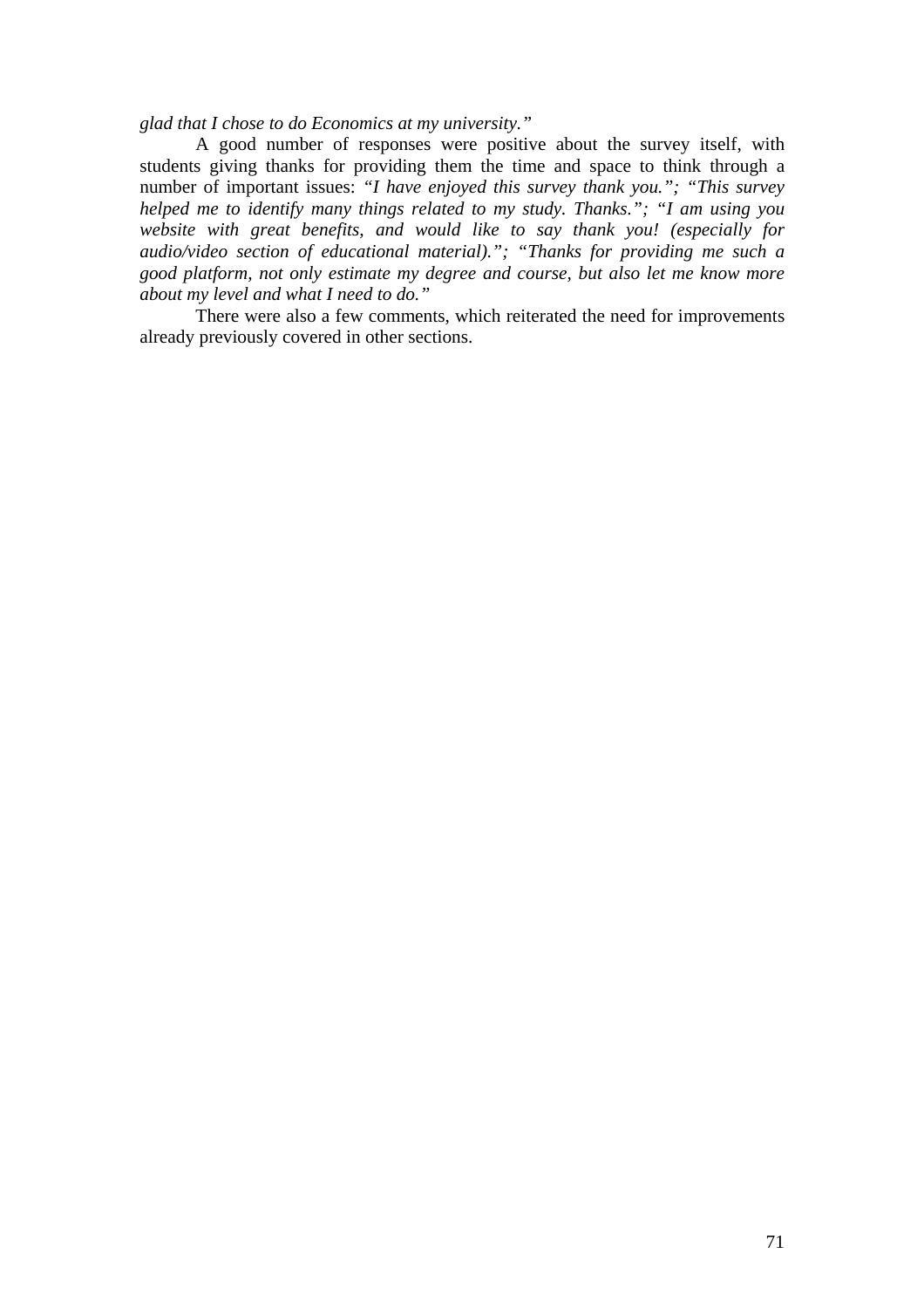# **Conclusions**

As in the previous surveys, we were impressed by the maturity of students' comments and by their awareness of teaching and learning issues in economics. Finding out about their previous learning experiences allowed us to provide better support to new students through our two websites *WhyStudyEconomics.ac.*uk, for prospective students, and *StudyingEconomics.ac.uk*, for current undergraduates, as well as develop new resources for lecturers teaching international students.

#### *Respondents*

More than 2000 students from 67 departments took part in the online survey, including both undergraduate and postgraduate students.

This year we also asked students who were not native English speakers how that affected their learning. Of the students who answered this question, the majority felt that English as their second language did not impact greatly on their learning; while a slightly lower amount of students felt it had some affect but not a significant one.

In the survey we also asked students if they were aware of the websites run by the Economics Network for prospective and current students http://whystudyeconomics.ac.uk and http://www.studyingeconomics.ac.uk . Only one in six respondents was aware of the sites, but students were very positive about the resources available from them. Among the comments: *"Well structured, clear and user friendly." ; "Within a short time of surfing this site, I found myself thrilled with the wealth of information and resource available there and it's a must visit for every economics student. I'm in love with the good job."* 

7 out of 10 respondents studied in the UK before starting their university course, which is less then it was in the 2008 survey (73.0%). The majority of students who came to study in the UK came from Europe  $(54%)$ , with the highest numbers coming from Germany, Lithuania, Poland and France. There were significant numbers of students from Asia (21%), primarily from China and India, as well as Africa (7%) and North America (6%).

The quality of education was by far the most repeated interest in coming to the UK and was often intertwined with the reputations of its institutions. Future prospects and career opportunities were cited as another major reason determining choices to study here.

#### *Teaching and assessment*

Comparing their current course with their previous learning experience, the majority of respondents (57.0%) found teaching methods were different and very different. Among the mentioned differences were learning styles being more independent than in previous experiences; teaching methods and approaches being different (sometimes better, sometimes worse); class sizes being much larger and students having less contact and interaction with their teachers.

As for the assessment, less than a third of respondents (32.6%) found it similar or very similar to their previous experience, which is just slightly less than in the 2008 survey. The major themes that emerged related to coursework, the less frequent nature of assessments and the focus on exams as a method of assessment.

Nearly seven out of ten respondents found that the assessment on their degree accurately tests the level of their knowledge and understanding of the learning outcomes and their number had been increasing in the last four years.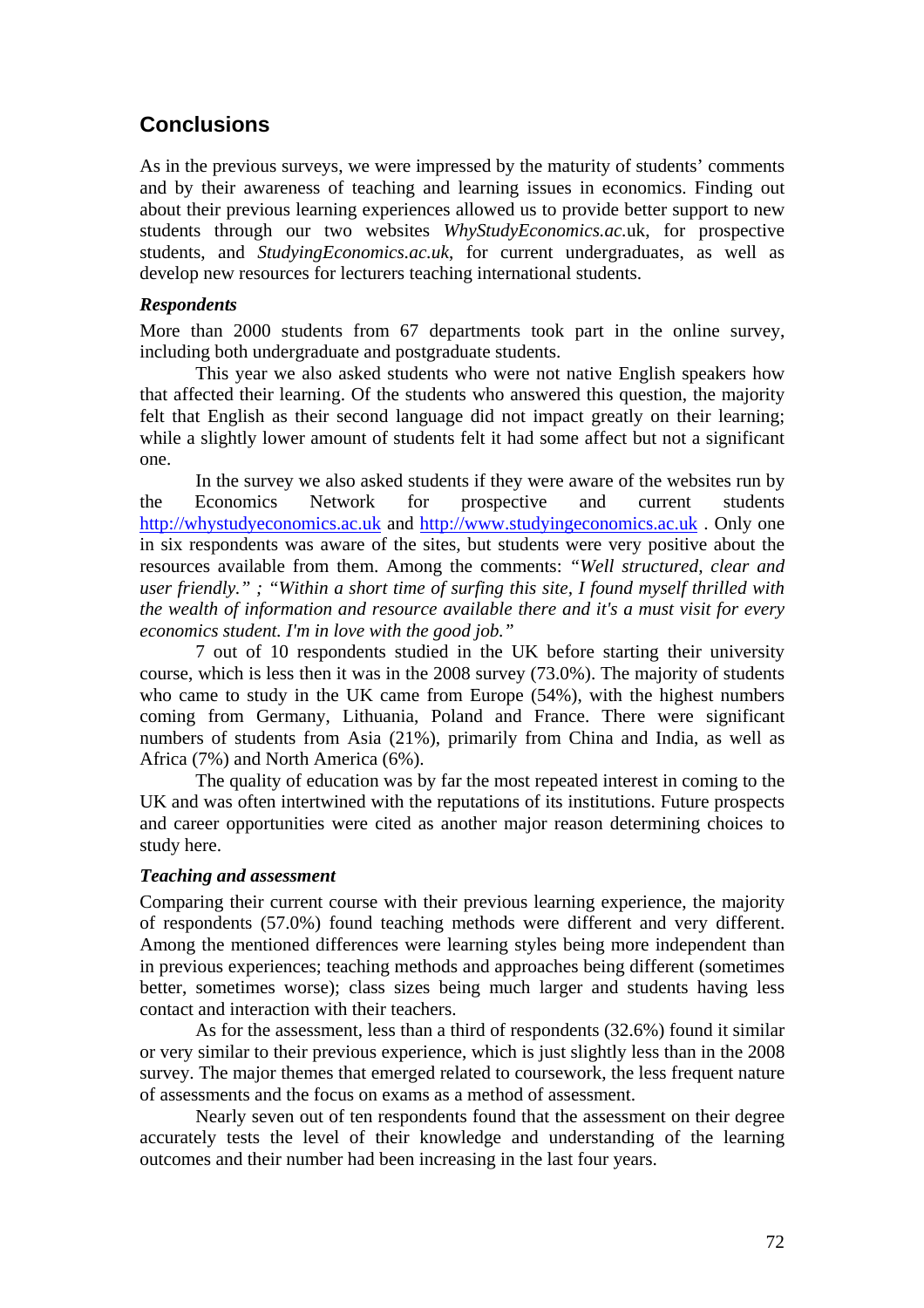The following trends in the assessment methods can be identified during 2006- 2008-2010 years:

- The number of students who had essays in their own time has been **decreasing**;
- The number of students who had essays within class, tests, group work projects, problem sets and online assessment has been **increasing**.

#### *Contact with lecturers*

Contact with lecturers was very different and different for two-thirds (66.6%) of respondents, which is slightly more than in the 2008 survey. The majority of students (59%) felt that contact time with lecturers was inadequate and that making contact can be very difficult. With regards to the lack of contact, students had these things to say: *"Completely different – no contact at all with lecturers."; "There is mostly no contact with our lecturer except at the lecture time."* and *"Vanishingly small amount of contact hours."* Another aspect of contact time mentioned was office hours. Some students felt that office hours were too limited: *"Have small office hours hence and usually once a week so usually long waiting times whereas as before we could see teachers any time every day."* and *"Highly restrictive office hours reduce potential for contact."*

#### *E-learning*

E-learning and use of IT in the current course was different and very different for half of the respondents (50.0%), which is slightly less than in the 2008 survey.

The vast majority of all comments were positive and reflected a positive response to more heavy utilization of E-learning and computer facilities than they were used to: *"A lot more focus on IT, involving a lot of time on computers doing coursework and research"* and *"E-learning is more advanced here and it has given me an advantage over friends back at home."*

When ask about software used in the course nearly a quarter of students said that they did not use software or weren't aware of any being used. Of those who did use software, this included eViews (22.4%), STATA (21.5%), WinEcon (10.6%), Microsoft Excel (4.53%), SPSS (2.9%), Gretl (2.2%) and PCGive (2.02%).

 The number of students,who had VLEs used in modules/units has been steadily **increasing** during 2006-2008-2010: 67.0% - 73.7% - 80.1%;

The vast majority of students felt that their VLE is highly useful, very effective and, in some cases, vital to their learning experience: *"Blackboard is very useful, and helps a great deal towards my degree. I download exercises to do at home on it, lecture notes, find out test and coursework results and get set assignments. So overall it is very effective in helping me learn."* Very few students felt that VLEs weren't useful.

Suggestions for improvement include higher degree of consistent usage, utilization of more features, improving user-friendliness and improving updates.

#### *Student support*

Slightly less than half of the respondents (47.1%) found student support in their current course different and very different from their previous experience, which is more than in 2008 survey. Comparing their previous experiences students were divided about the quality of the support: the largest group of respondents found support in the university to be better (47%), although many claimed it was worse (41%) than previous experiences.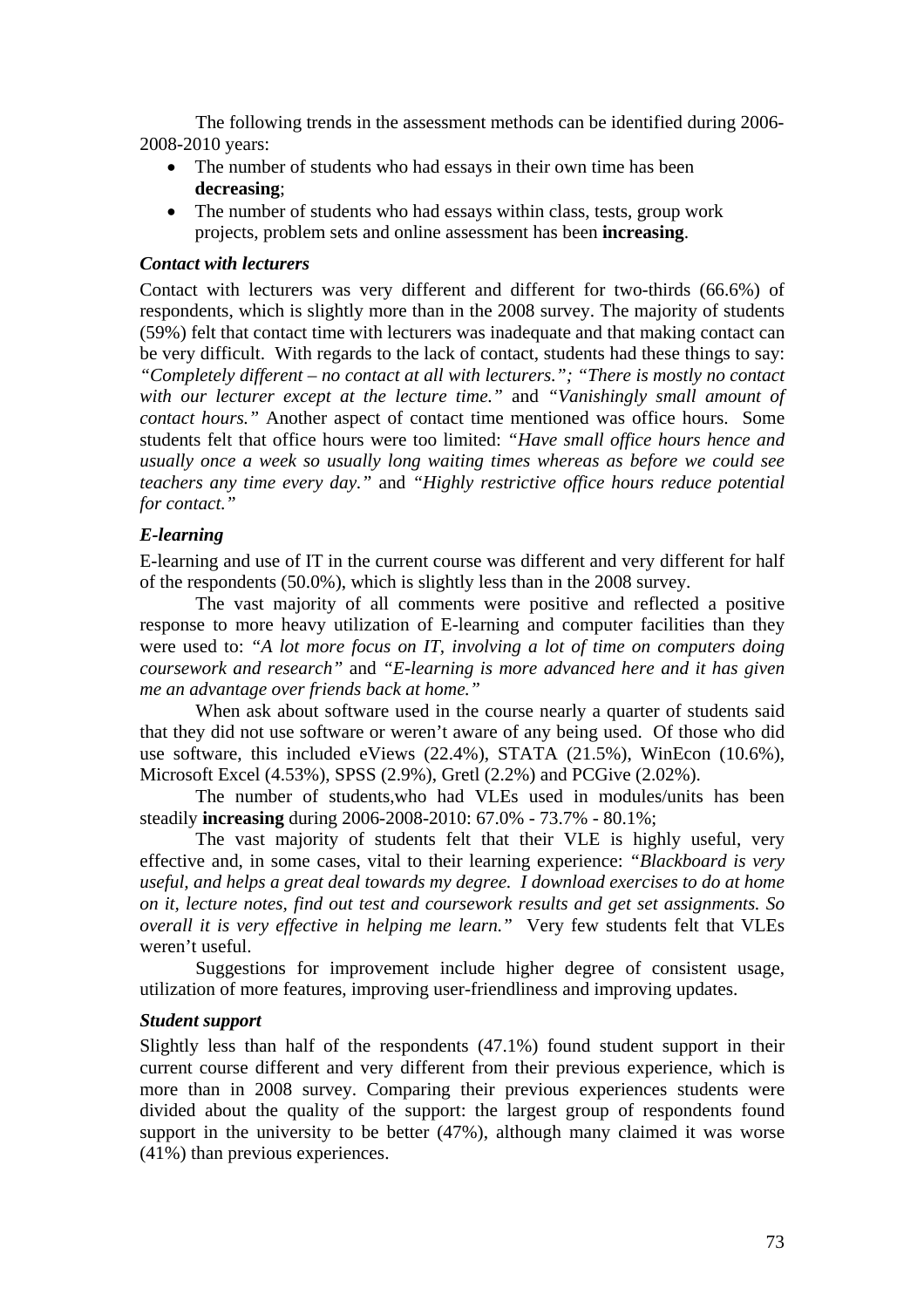# *Prior expectations*

Two thirds of the respondents felt that they were adequately prepared for their degree course, which is more than in the 2008 survey. Less than a quarter of them felt that they were very well prepared and less than one in ten felt that they were not at all prepared.

The level of expectations being met was **stable** in all 3 surveys of 2006-2008- 2010: 75.4% - 74.9% - 75.5%.

When asked to explain in what ways their experiences differed from their expectations respondents mentioned content, level of teaching, real world relevance, and the pace of the course. In terms of the content, most comments related to the amount of maths. Many students claimed that courses were much more mathsfocused than they had anticipated. Many of the comments related to the lack of personal interaction between students and teachers, the quality of lecturers and the lack of contact time with lecturers.

## *Learning activities*

The main part of the survey asked students to reflect on their experiences in their economics degree course. The students were provided with a list of activities, from formal lectures to informal work with other students, and asked which they found useful in supporting their learning. Most of the activities were rated "useful or very useful" by the majority of respondents. We also compared the students' replies with those from the 2006 and 2008 surveys. For a breakdown of these responses, see the full report. The following trends can be identified during 2006-2008-2010 years:

- $\triangleright$  The number of students who found the following activities useful has been **decreasing**:
	- Lectures
	- Assigned reading
	- Other reading
	- Essays
	- Preparation for exams
- $\triangleright$  The number of students who found the following activities useful has been **increasing**:
	- Small classes
	- Workshops
	- Office hours
	- Preparatory work
	- Online learning using the web
	- Online learning using the economics software
	- Online questions and tests
	- Communication tools
- $\triangleright$  The number of students who found the following activities useful has been **stable**:
	- Group work projects
	- Feedback on submitted work
	- Working informally with other students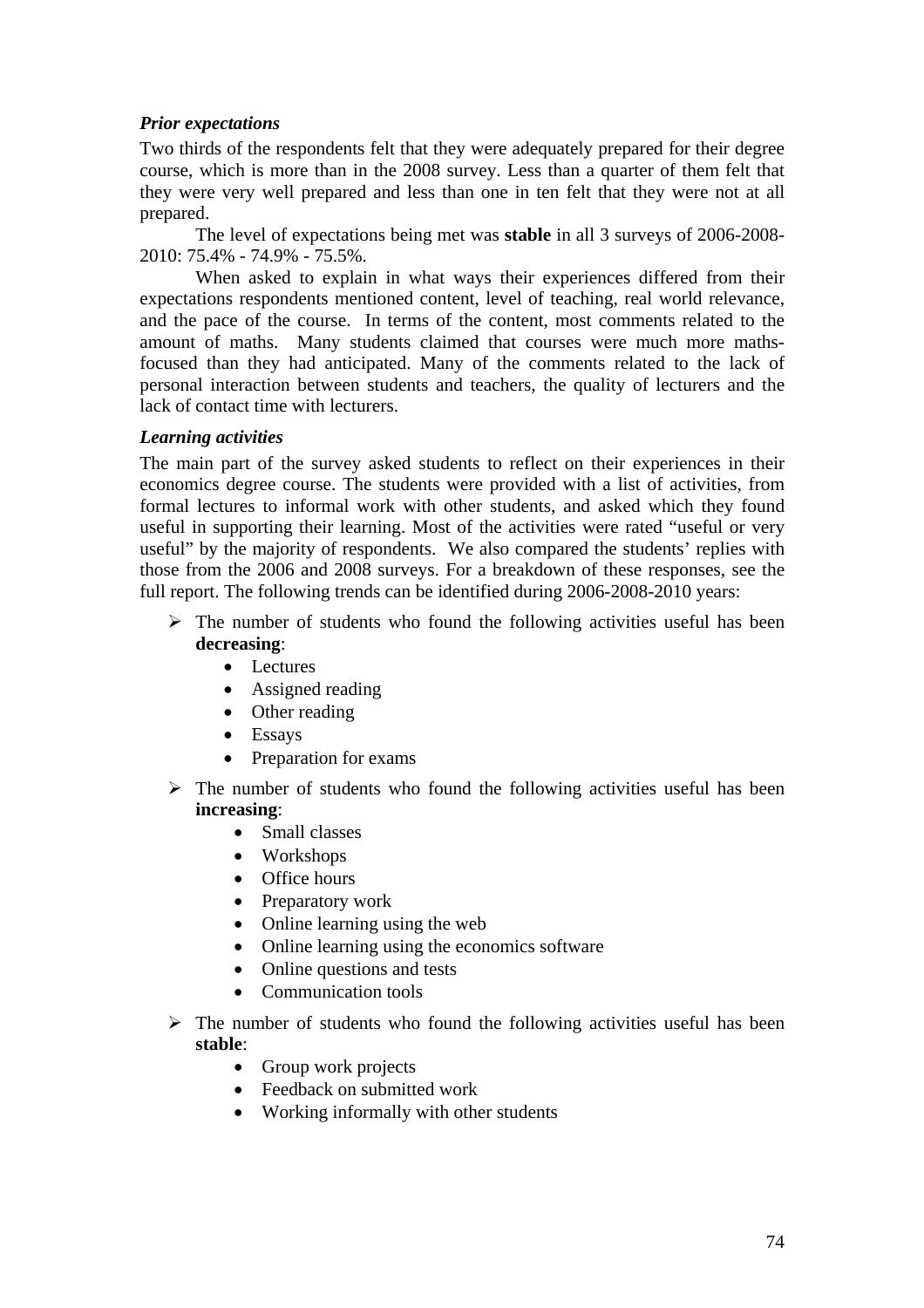In seminars/tutorials/small classes the vast majority of respondents go through pre-prepared problem sets, exercises or worksheets. The following trends in seminar activities in 2006-2008-2010 can be identified:

- $\triangleright$  The number of students, who frequently go through the following activities has been **increasing**:
	- Pre-prepared problem sets
	- Ouestions given out in seminar as a whole group
	- Mini-lecture by tutor
	- Games
- $\triangleright$  The number of students, who frequently work through questions given out in seminar in small groups has been **stable**
- $\triangleright$  The number of students, who frequently had individual presentations of a seen paper has been **decreasing**

### *Best aspects*

The most frequently mentioned 'best aspects' of the course were good teaching, career opportunities and future prospects, the small classes and tutorials, the content of the course, the choice of modules, and the resources available to support learning (VLE/IT/Web-based). Other minor themes included interactions with other students and skills learned throughout the course.

#### *Suggestions for improvement*

Suggestions for improvement focused on the content of seminars and an increase in the time spent on problems and student questions, more interaction, improvement in the teaching quality and an increase in the number of hours for seminars (whether that meant having more of them or having longer sessions).

The number of students, who found teaching of maths and stats Good had been **increasing** during 2006-2008-2010: 51.2% - 52.4% - 54.1%. Possible suggestions on how it could be further improved include the need for better teaching, slower pace of teaching and relevance to the real world.

With regards to improving the teaching generally, comments suggested more examples and problem sets, less presumption of students' prior knowledge by teachers, and better quality of the lecturers and tutors themselves. Similarly to the earlier question regarding improving seminars, these comments generally focused on the language of the teacher and his/her level of competency.

When asked about the relevance of the content of the degree to the real world more than seven out of ten were positive and their numbers were **increasing** during 2006-2008-2010. At the same time the number of students, who found workload on their degree about right had been fluctuating during 2006-2008-2010: 66.1% - 64.9%  $-67.8\%$ .

Nearly all students felt that there were too few assessments, that there was a general lack of feedback and that more coursework was necessary to both help them evaluate their own comprehension and understand how well they were doing.

## *Careers and skills*

When respondents were asked about their future career, the largest number of students said that they wished to pursue a career in finance (43.2%), while others said they wished to enter business (13.1%), economics (11.8%), government (6.9%) and academia (4.3%). There were many students who were either undecided or interested in careers unrelated to the above areas (20.6%).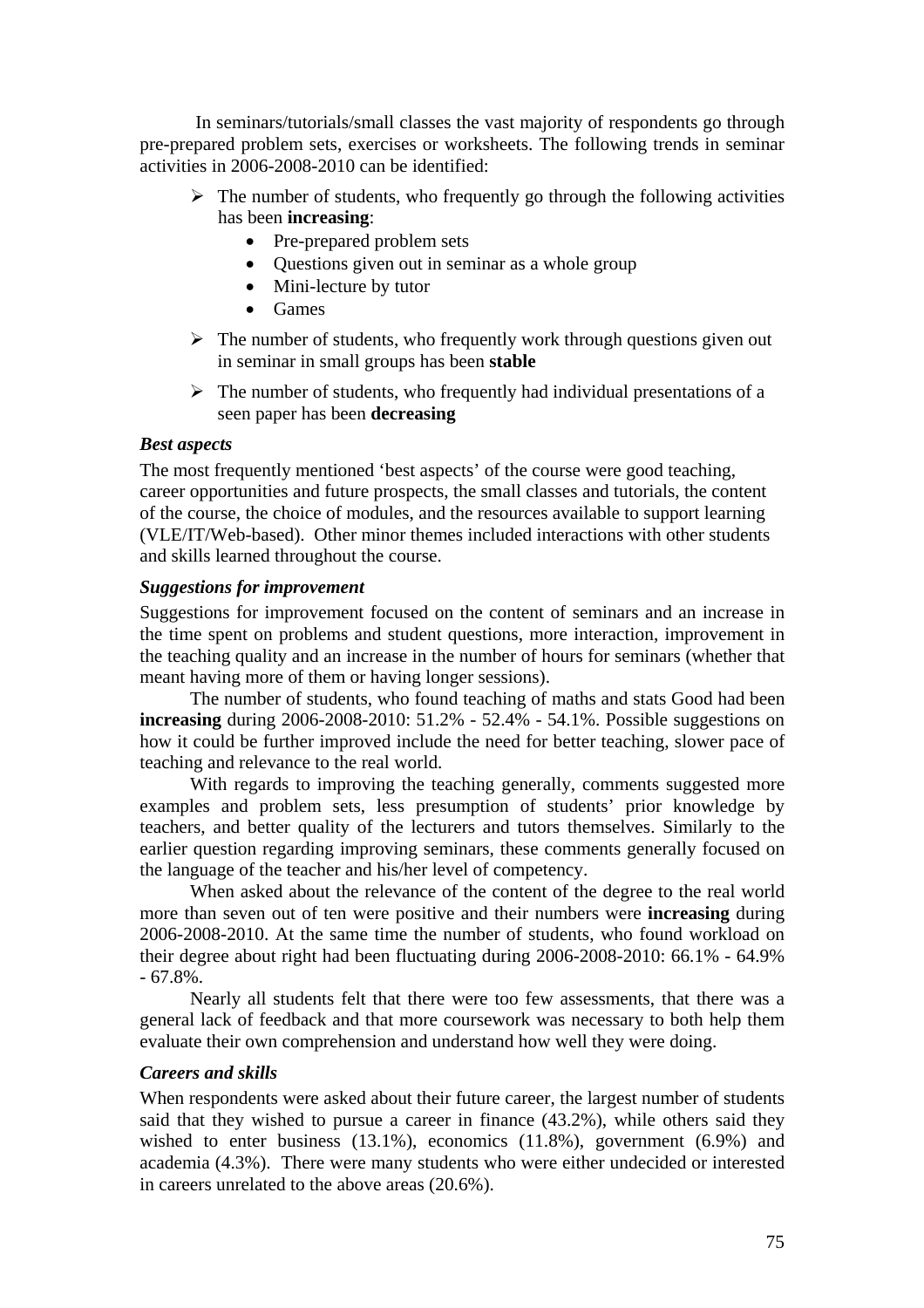All the students felt that they had developed various skills, including academic skills, interpersonal skills (including communication, presentation and group work), practical skills and personal ones. Many students felt that what was most useful was the practical knowledge and skills they'd gained which are directly applicable to the working world*: "Independent working."; "Time management and problem solving."; "I feel I have already gained a lot through my degree, such as computer skills which will by very useful as IT is becoming more and more important. Also the skill of being able to apply economic theory to current economic situations and adapting solutions.*"

#### *Overall satisfaction*

Overall, more than three-quarters of respondents were satisfied with the quality of their degree course and this number has been **stable** during 2006-2008-2010: 74.1% - 76.9% - 75.6%.

When asked about aspects of the course that they didn't like, the largest group of students (34%) felt that they liked everything about their course, that there was nothing they disliked. Others mention different aspects of the course that they dislike: the course teaching (22.7%), the course content (20.2%), the assessments (9.6%), the structure of the course (7.6%), the workload (3.9%) and the resources available  $(1.8\%)$ .

When asked about aspects of the degree that could be improved, respondents pointed to better teaching (25.7%), including better maths teaching (10.7%); assessments (17.2%); seminars and classes (12.4%); connections to the real world (7.9%); and resources (7.2%).

When respondents were asked how the course has changed them, the answers were overwhelmingly positive. General changes observed had to do with knowledge gained, career goals, personal changes, and changes to how students viewed or understood the world around them. A minority of students (9.8%) experienced no change to themselves. Nearly all the responses were positive, with many students commenting on how the course has expanded their knowledge or broadened their views in some way: *"Made me think radically different in terms of economics."; "I understand much more in terms of economics and finance."; "I have a better understanding of the world."* Many students felt that the course had changed them personally. These comments had to do with increasing independence, confidence, motivation, leadership or other similar traits.

At the end of the survey in the 'Any other comments' section students left generally positive replies about how they enjoyed the course overall and/or giving thanks for the opportunity to participate in the survey and reflect on their learning. Among them: *"Economics is great!"; "Really enjoying my course as its informing of so many new aspects of which i did not even know existed."; "I generally enjoy my course and like all the students and staff on it."; Overall I have really enjoyed my course, I have found it challenging and fun. I am glad that I chose to do Economics at my university."* 

A good number of responses were positive about the survey itself, with students thanking for giving them time and space to think through a number of important issues: *"I have enjoyed this survey thank you."; "This survey helped me to identify many things related to my study. Thanks."; "I am using you website with great benefits, and would like to say thank you! (especially for audio/video section of educational material)."; "Thanks for providing me such a good platform, not only*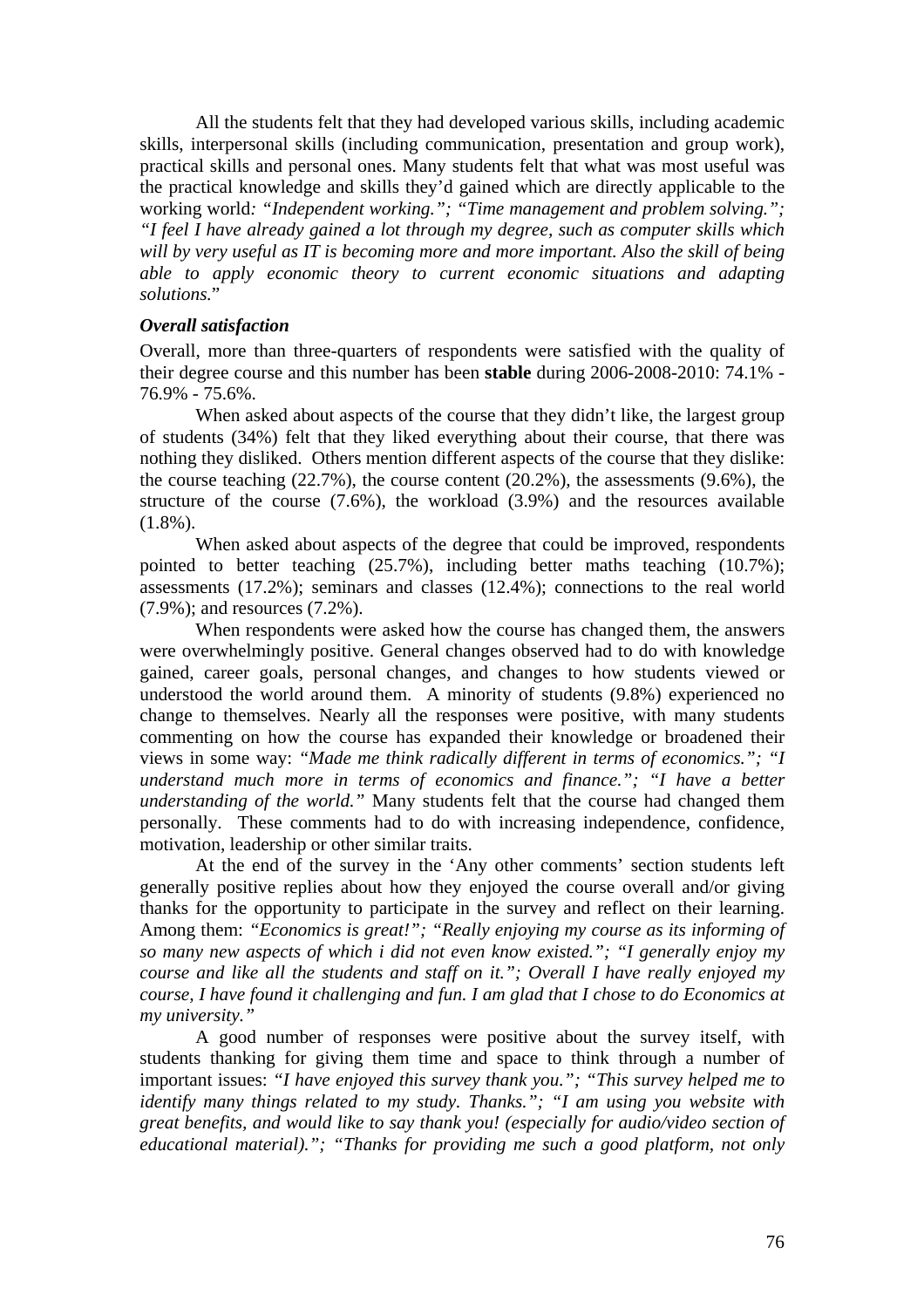*estimate my degree and course, but also let me know more about my level and what I need to do."* 

# *Final comments*

Comparing results with previous years' allows us to follow the changing picture of studying economics in UK HE and better target our support to lecturers. In some cases, students' suggestions for improvements in the way courses are run, such as smaller class sizes or more contact time, would require extra resources. In other cases, however, their suggestions could be achieved through relatively small changes in practice, such as ways of using VLEs, classroom activities or teaching styles. The Economics Network is very happy to support departments and lecturers in making any changes.